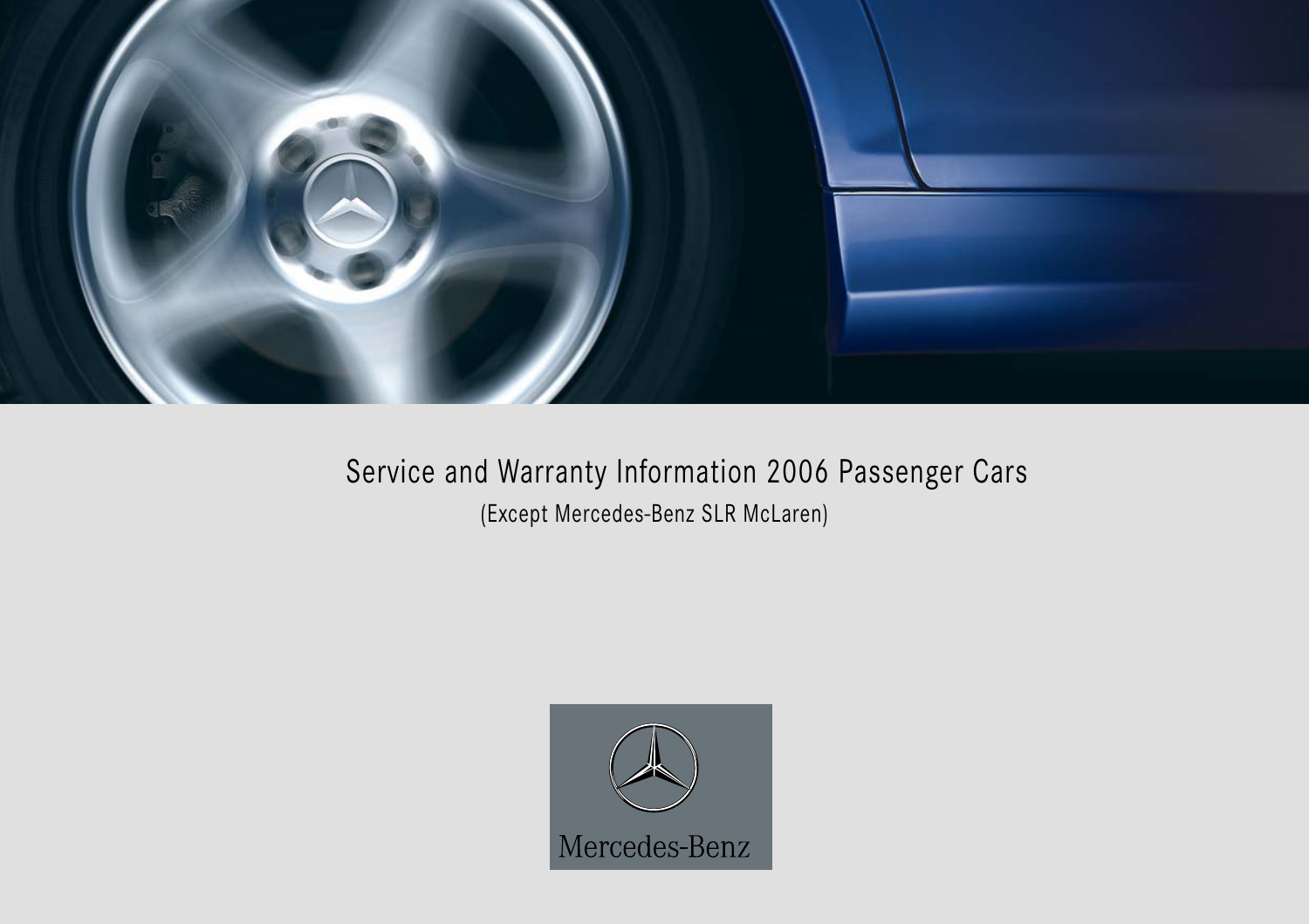# **QUICK REFERENCE TO WARRANTY COVERAGE**

(Complete warranty coverage starts on page 13)

| <b>BASIC WARRANTY</b>                                                                                                                        | 4 Years / 50,000 Miles                                           |  |  |  |  |  |  |  |  |
|----------------------------------------------------------------------------------------------------------------------------------------------|------------------------------------------------------------------|--|--|--|--|--|--|--|--|
| WHEEL ALIGNMENT AND BALANCING                                                                                                                | 1 Year / 12,000 Miles                                            |  |  |  |  |  |  |  |  |
| <b>EMISSION PERFORMANCE/CONTROL</b><br>(Federal)                                                                                             | 2 Years/24,000 Miles                                             |  |  |  |  |  |  |  |  |
| <b>EMISSION PERFORMANCE/CONTROL</b><br>(Federal)                                                                                             | 8 Years/80,000 Miles (Limited Coverage - please refer to text)   |  |  |  |  |  |  |  |  |
| <b>EMISSION PERFORMANCE</b><br>(California, Maine, Massachusetts, Vermont)                                                                   | 3 Years/50,000 Miles                                             |  |  |  |  |  |  |  |  |
| <b>EMISSION CONTROL</b><br>(California, Maine, Massachusetts, Vermont)                                                                       | 7 Years/70,000 Miles (Limited Coverage - please refer to text)   |  |  |  |  |  |  |  |  |
| <b>EMISSION PERFORMANCE/CONTROL</b><br>(California, Maine, Massachusetts, New York, Ver-<br>mont) Partial Zero-Emission Vehicles (PZEV) Only | 15 Years/150,000 Miles (Limited Coverage - please refer to text) |  |  |  |  |  |  |  |  |
| <b>Years in Service</b>                                                                                                                      | 15<br>3<br>12<br>8<br>11<br>13<br>5<br>9<br>10<br>14<br>4<br>Ō   |  |  |  |  |  |  |  |  |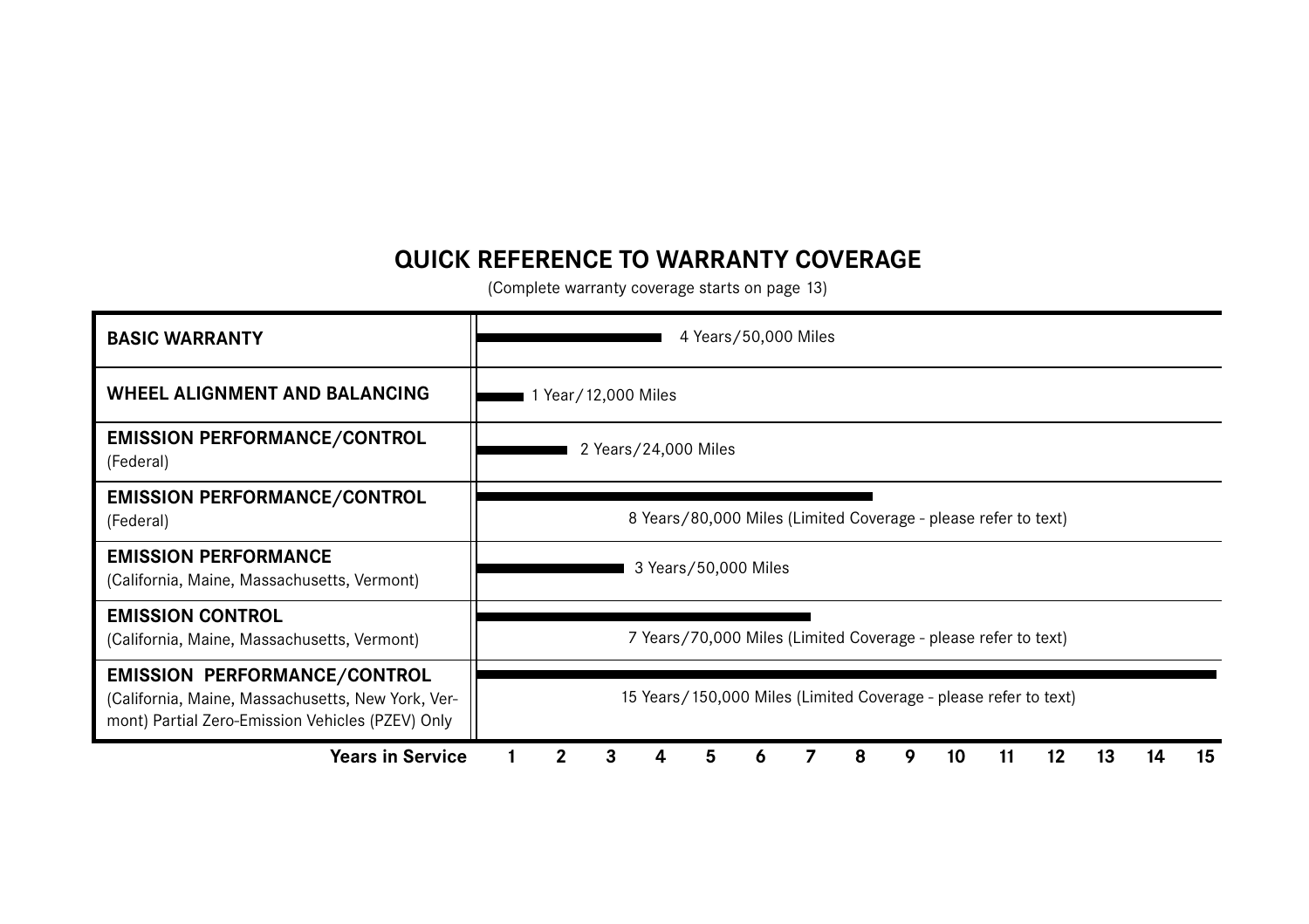*Dear Mercedes-Benz Owner:*

*As an authorized Mercedes-Benz Dealer, we are dedicated to providing you with unparalleled Commitment to Excellence in Sales and Service.*

*We will always do everything possible to live up to this commitment.*

Mercedes-Benz Center's Signature and Stamp

l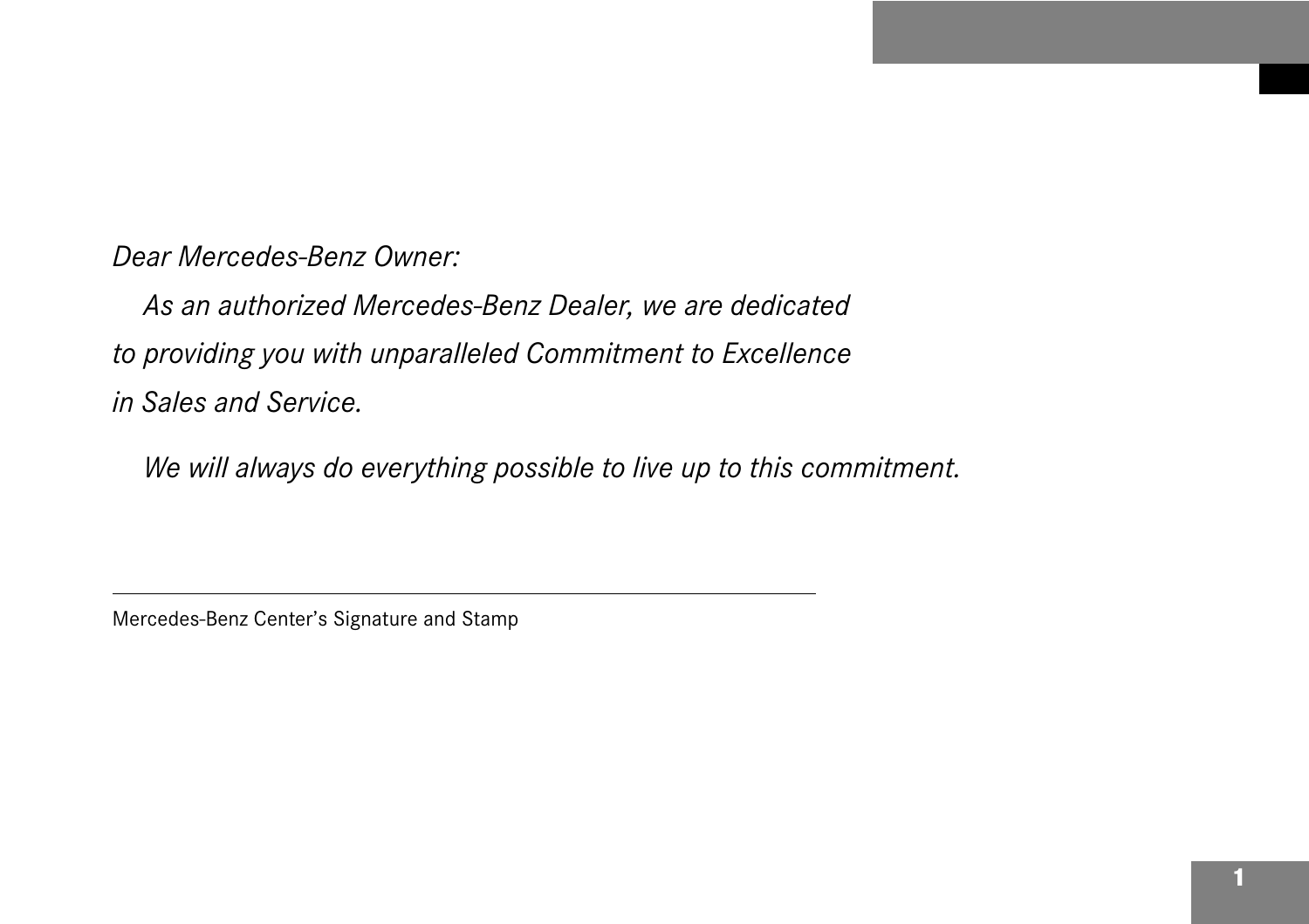# **Mercedes-Benz Center Information**

| Name: Name:                                                                                                                                                                                                                    |  |                                                                                                                                                                                                                                |  |  |  |  |  |  |  |
|--------------------------------------------------------------------------------------------------------------------------------------------------------------------------------------------------------------------------------|--|--------------------------------------------------------------------------------------------------------------------------------------------------------------------------------------------------------------------------------|--|--|--|--|--|--|--|
|                                                                                                                                                                                                                                |  |                                                                                                                                                                                                                                |  |  |  |  |  |  |  |
|                                                                                                                                                                                                                                |  |                                                                                                                                                                                                                                |  |  |  |  |  |  |  |
|                                                                                                                                                                                                                                |  |                                                                                                                                                                                                                                |  |  |  |  |  |  |  |
|                                                                                                                                                                                                                                |  |                                                                                                                                                                                                                                |  |  |  |  |  |  |  |
|                                                                                                                                                                                                                                |  |                                                                                                                                                                                                                                |  |  |  |  |  |  |  |
|                                                                                                                                                                                                                                |  |                                                                                                                                                                                                                                |  |  |  |  |  |  |  |
|                                                                                                                                                                                                                                |  |                                                                                                                                                                                                                                |  |  |  |  |  |  |  |
|                                                                                                                                                                                                                                |  |                                                                                                                                                                                                                                |  |  |  |  |  |  |  |
| Service Department Hours: New York Contract the Contract of the Contract of the Contract of the Contract of the Contract of the Contract of the Contract of the Contract of the Contract of the Contract of the Contract of th |  |                                                                                                                                                                                                                                |  |  |  |  |  |  |  |
|                                                                                                                                                                                                                                |  |                                                                                                                                                                                                                                |  |  |  |  |  |  |  |
|                                                                                                                                                                                                                                |  |                                                                                                                                                                                                                                |  |  |  |  |  |  |  |
| Parts Department Hours: New York Contract of the Contract of the Contract of the Contract of the Contract of the Contract of the Contract of the Contract of the Contract of the Contract of the Contract of the Contract of t |  |                                                                                                                                                                                                                                |  |  |  |  |  |  |  |
|                                                                                                                                                                                                                                |  | E-mail: E-mail: E-mail: E-mail: E-mail: E-mail: E-mail: E-mail: E-mail: E-mail: E-mail: E-mail: E-mail: E-mail: E-mail: E-mail: E-mail: E-mail: E-mail: E-mail: E-mail: E-mail: E-mail: E-mail: E-mail: E-mail: E-mail: E-mail |  |  |  |  |  |  |  |
|                                                                                                                                                                                                                                |  |                                                                                                                                                                                                                                |  |  |  |  |  |  |  |
|                                                                                                                                                                                                                                |  |                                                                                                                                                                                                                                |  |  |  |  |  |  |  |

l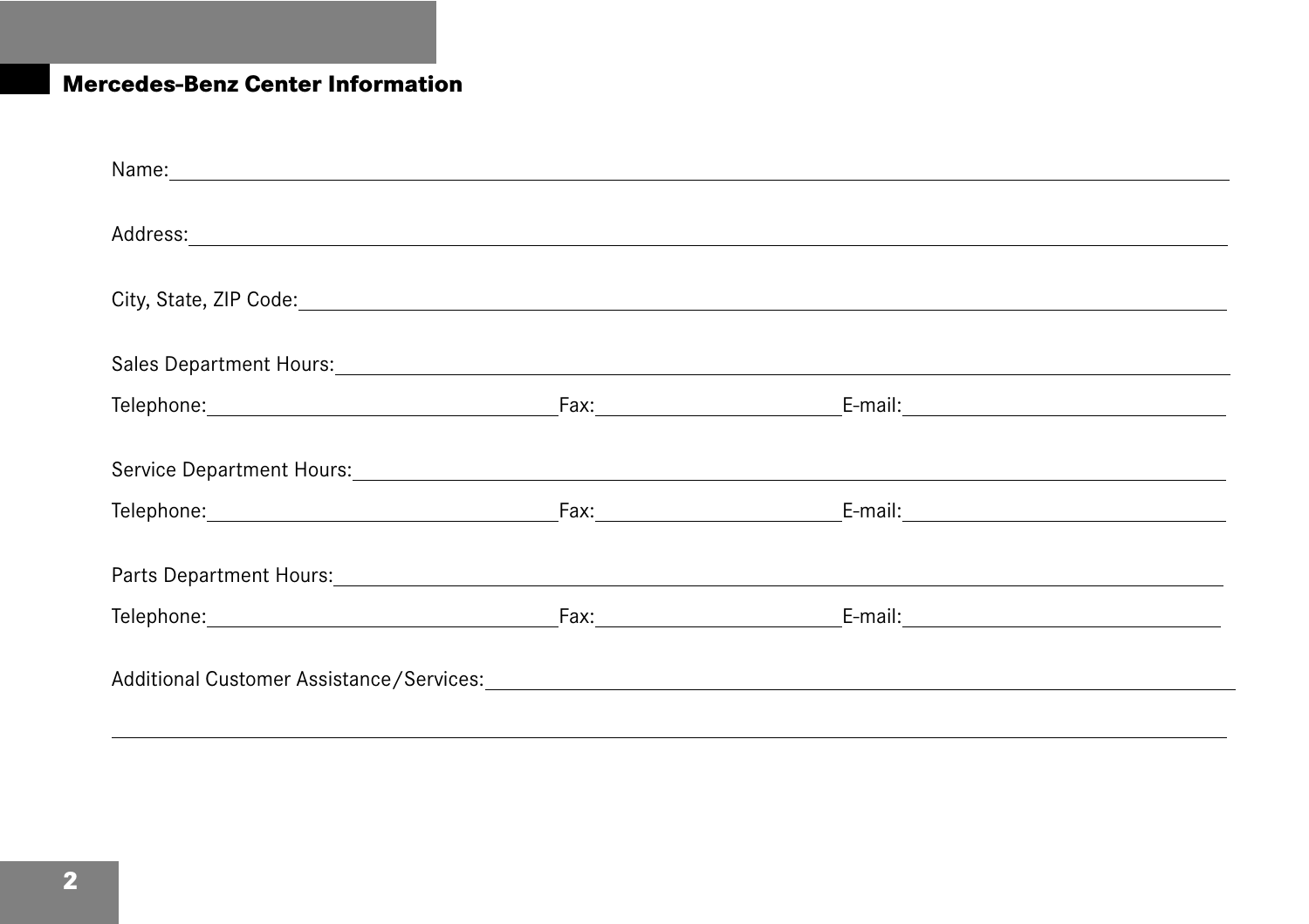# **Vehicle Warranty Information**

| Model<br><u> 1989 - John Stein, Amerikaansk politiker (</u> † 1920) | European Delivery ⊔<br>Domestic Delivery L                                                                               |
|---------------------------------------------------------------------|--------------------------------------------------------------------------------------------------------------------------|
|                                                                     | Delivery/Warranty: Mo. ________ Day _______ Yr. _______                                                                  |
|                                                                     |                                                                                                                          |
| $VIN$ $\qquad \qquad$                                               | LIMITED WARRANTY TERMS: The first to occur of 4 Years or<br>50,000 miles from date of delivery or when put into service. |
|                                                                     | (See details starting on page 13 of this booklet.)                                                                       |
|                                                                     |                                                                                                                          |
|                                                                     |                                                                                                                          |
|                                                                     | Owner's Signature                                                                                                        |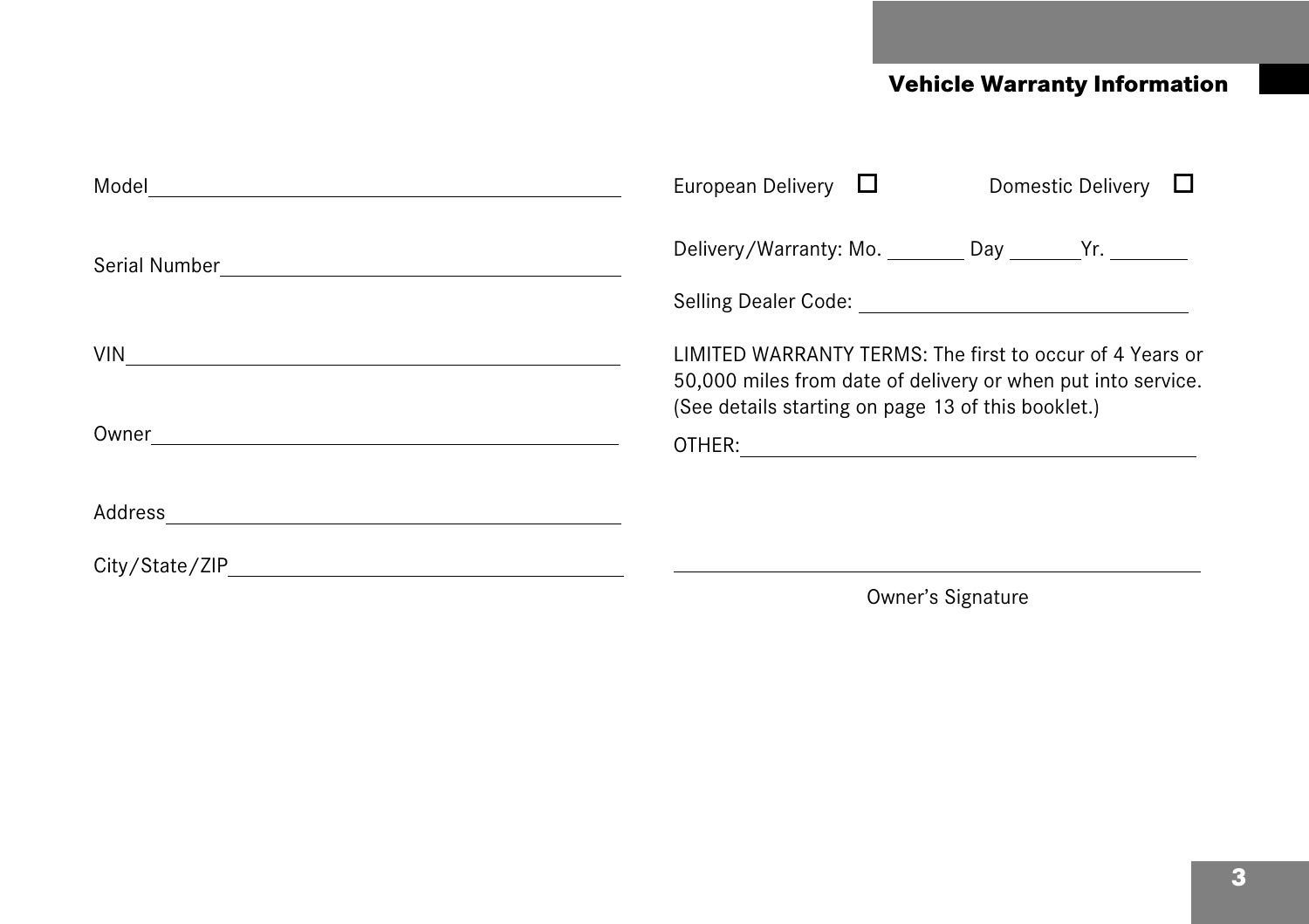### **New Vehicle Systems Checkout Inspection/Delivery**

#### NEW VEHICLE DELIVERY **CERTIFICATION** PERFORMED Month Day Day Year **Delivery and Owner Instructions** Owner instructed in operation of vehicle per Mercedes-Benz New Car Delivery Program □ Service and Warranty Information Booklet, Operator Manuals and Maintenance Booklet reviewed with owner Owner introduced to Service Department Staff  $\square$ Owner instructed on: First Visit  $\Box$ <br>
Maintenance Schedule  $\Box$ <br>
Tire Rotation  $\Box$ <br>
Tele Aid  $\Box$ <br>
Roadside Assistance  $\Box$  Maintenance Schedule Tire Rotation Tele Aid Roadside Assistance

Service Manager's Signature

l Mercedes-Benz Representative's Signature

l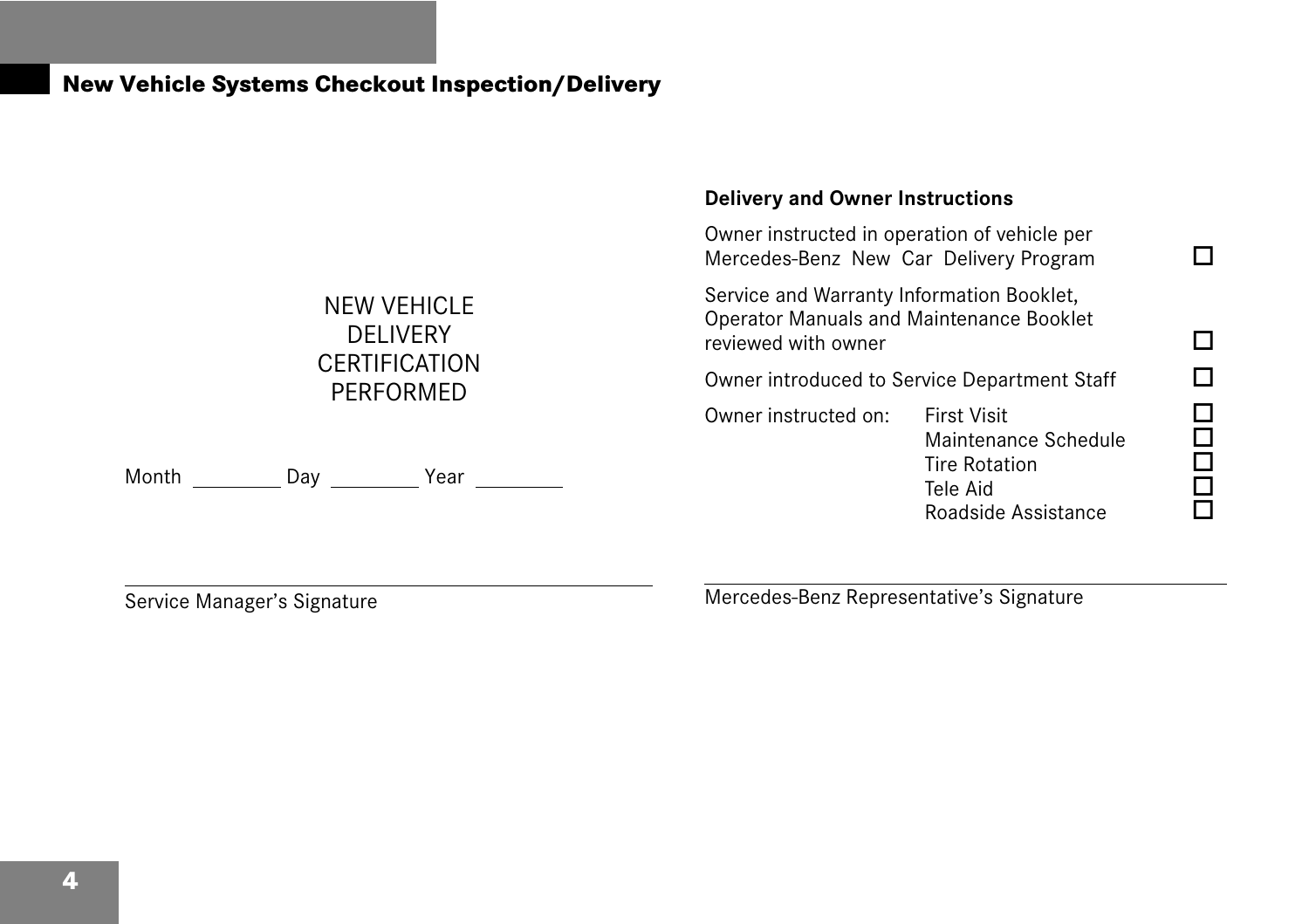# **Contents**

| Mercedes-Benz Warranted Emission Related Components MY 2006 - Diesel Engines30                            |
|-----------------------------------------------------------------------------------------------------------|
|                                                                                                           |
| California, Maine, Massachusetts and Vermont Emission Control System Warranty - Things You Should Know 32 |
| 2006 California, Maine, Massachusetts and Vermont Emission Control System Warranty36                      |
| Model Year 2006 - CA, ME, MA and VT - Defect Warranty Coverage - Gasoline Engines 40                      |
| CA, ME, MA, NY and VT PZEV Emission Control System Warranty - Things You Should Know  42                  |
| 2006 California, Maine, Massachusetts, New York and Vermont PZEV Emission Control System Warranty. 46     |
|                                                                                                           |
|                                                                                                           |
|                                                                                                           |
|                                                                                                           |
|                                                                                                           |
|                                                                                                           |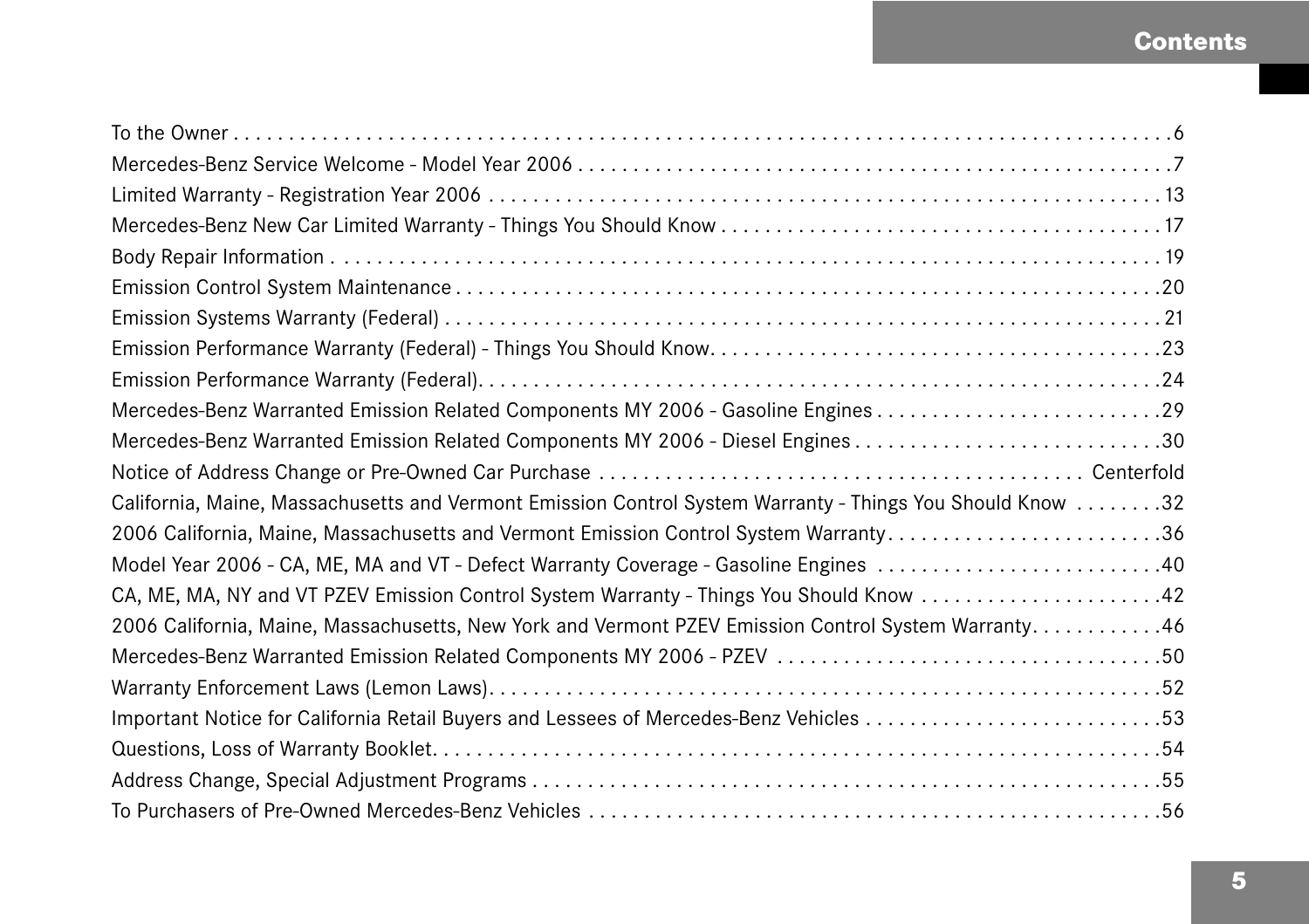### **To the Owner**

#### **General**

The subsequent pages of this Service and Warranty Information booklet describe some service requirements and the warranties you receive as a Mercedes-Benz owner.

Your car is covered under the terms of these "Warranties" and your Mercedes-Benz Center will exchange or repair any defective parts in accordance with the terms of such warranties within stated limits.

Please keep this booklet together with the Operator's Manual, Maintenance Booklet and other documents concerning your car so that future owners will have access to this literature if you should sell the vehicle.

#### **Replacement Parts for Your Mercedes-Benz**

Genuine Mercedes-Benz parts, exchange units and factory approved accessories are the recommended replacement parts for your Mercedes-Benz passenger car and are available through your authorized Mercedes-Benz Center.

These parts meet the same exacting quality control standards as the original equipment on your car and comply with all applicable Federal and State safety regulations.

Consult your authorized Mercedes-Benz Center for warranty and other details. Also ask your Center about exchange parts under the Mercedes-Benz Exchange Program. These parts cost less than new parts but carry the same warranty terms.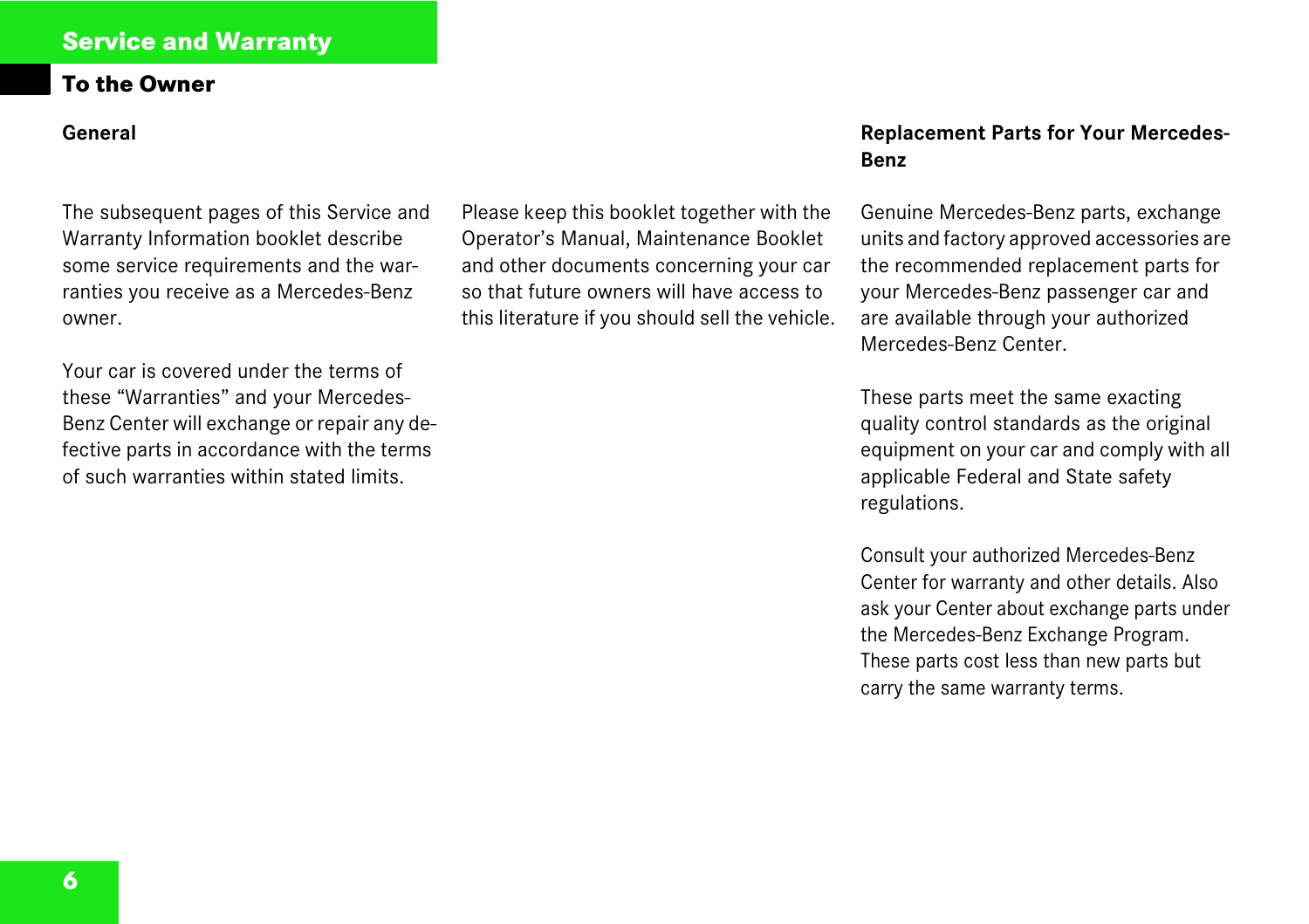### **Mercedes-Benz Service Welcome - Model Year 2006**

The Mercedes-Benz Service Welcome consists of a First Visit and a First Tire Rotation, where applicable to your vehicle's tire configuration.

The Mercedes-Benz Service Welcome is available on model year 2006 Mercedes-Benz vehicles purchased from an authorized Mercedes-Benz Center within the United States or Puerto Rico.

#### **First Visit**

Please bring your Mercedes-Benz vehicle to your authorized Mercedes-Benz Center for its first visit anytime between 1,000 and 3,000 miles.

This first visit is for a basic vehicle diagnostic test and for answering any questions you may have regarding the vehicle and its features. This first visit is at no charge provided it is performed at an authorized Mercedes-Benz Center within the United States or Puerto Rico.

#### **First Tire Rotation**

Please bring your Mercedes-Benz vehicle to an authorized Mercedes-Benz Center for its first tire rotation at the mileage recommended in the tire manufacturer's warranty pamphlet included in your vehicle's literature portfolio, or at the first signs of irregular tread wear, whichever comes first.

This first tire rotation is at no charge provided it is performed at an authorized Mercedes-Benz Center within the United States or Puerto Rico and prior to 6,500 miles on the vehicle odometer. Beyond this mileage, tire rotations are not covered by MBUSA.

Tire rotations, if applicable to your vehicle's tire configuration (see Maintenance Booklet or Operator's Manual), should be performed in accordance with the tire manufacturer's recommended intervals, or sooner at the first signs of irregular (uneven) tread wear. Tire manufacturer's rotation recommendations will necessitate a

tire rotation at least once in between maintenance services and at every maintenance service based on Mercedes-Benz maintenance intervals. Please note that the useful life of tires will vary depending on tire type, speed rating, road surfaces and individual driving style, among other factors.

In cases where your vehicle's configuration will not allow for a tire rotation, tires will be checked for proper inflation pressure and the tire tread will be inspected at no charge provided this is performed at an authorized Mercedes-Benz Center within the United States or Puerto Rico and prior to 6,500 miles on the vehicle odometer.

Tire rotations, if applicable to your vehicle's tire configuration, are a required maintenance service. Not performing tire rotations may void the Mercedes-Benz tire warranty coverage. See page 13 for details.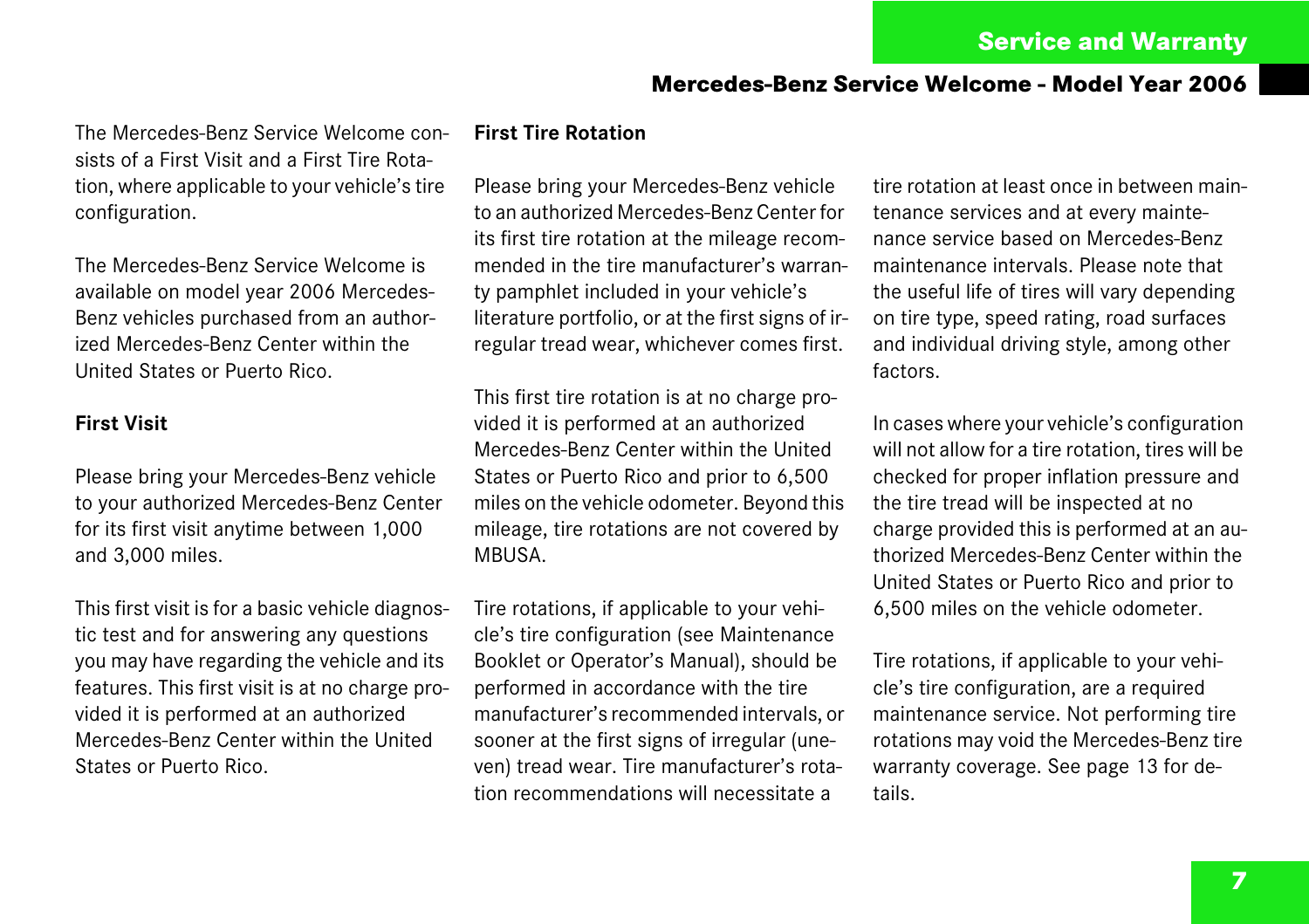| ,我们也不会有什么。""我们的人,我们也不会有什么?""我们的人,我们也不会有什么?""我们的人,我们也不会有什么?""我们的人,我们也不会有什么?""我们的人         |  |
|------------------------------------------------------------------------------------------|--|
|                                                                                          |  |
|                                                                                          |  |
| 的,我们也不会有什么?""我们的人,我们也不会有什么?""我们的人,我们也不会有什么?""我们的人,我们也不会有什么?""我们的人,我们也不会有什么?""我们的         |  |
|                                                                                          |  |
|                                                                                          |  |
| <b>一个人的人,我们也不能在这个人的人,我们也不能在这个人的人,我们也不能在这个人的人,我们</b> 也不能在这个人的人,我们也不能在这个人的人,我们也不能在这个人的人,我们 |  |
|                                                                                          |  |
|                                                                                          |  |
| 的,我们也不会有什么?""我们的人,我们也不会有什么?""我们的人,我们也不会有什么?""我们的人,我们也不会有什么?""我们的人,我们也不会有什么?""我们的         |  |
|                                                                                          |  |
|                                                                                          |  |
| 的,我们也不会有什么。""我们的人,我们也不会有什么?""我们的人,我们也不会有什么?""我们的人,我们也不会有什么?""我们的人,我们也不会有什么?""我们的         |  |
|                                                                                          |  |
|                                                                                          |  |
| 的,我们也不会有什么?""我们的人,我们也不会有什么?""我们的人,我们也不会有什么?""我们的人,我们也不会有什么?""我们的人,我们也不会有什么?""我们的         |  |
|                                                                                          |  |
|                                                                                          |  |
| <b>一个人的人,我们也不能在这个人的人,我们也不能在这个人的人,我们也不能在这个人的人,我们</b> 也不能在这个人的人,我们也不能在这个人的人,我们也不能在这个人的人,我们 |  |
|                                                                                          |  |
|                                                                                          |  |
| 的,我们也不会有什么?""我们的人,我们也不会有什么?""我们的人,我们也不会有什么?""我们的人,我们也不会有什么?""我们的人,我们也不会有什么?""我们的         |  |
|                                                                                          |  |
|                                                                                          |  |
| 的,我们也不会有什么?""我们的人,我们也不会有什么?""我们的人,我们也不会有什么?""我们的人,我们也不会有什么?""我们的人,我们也不会有什么?""我们的         |  |
|                                                                                          |  |
|                                                                                          |  |
| <b>一个人的人,我们也不能在这个人的人,我们也不能在这个人的人,我们也不能在这个人的人,我们</b> 也不能在这个人的人,我们也不能在这个人的人,我们也不能在这个人的人,我们 |  |
|                                                                                          |  |
|                                                                                          |  |
|                                                                                          |  |
|                                                                                          |  |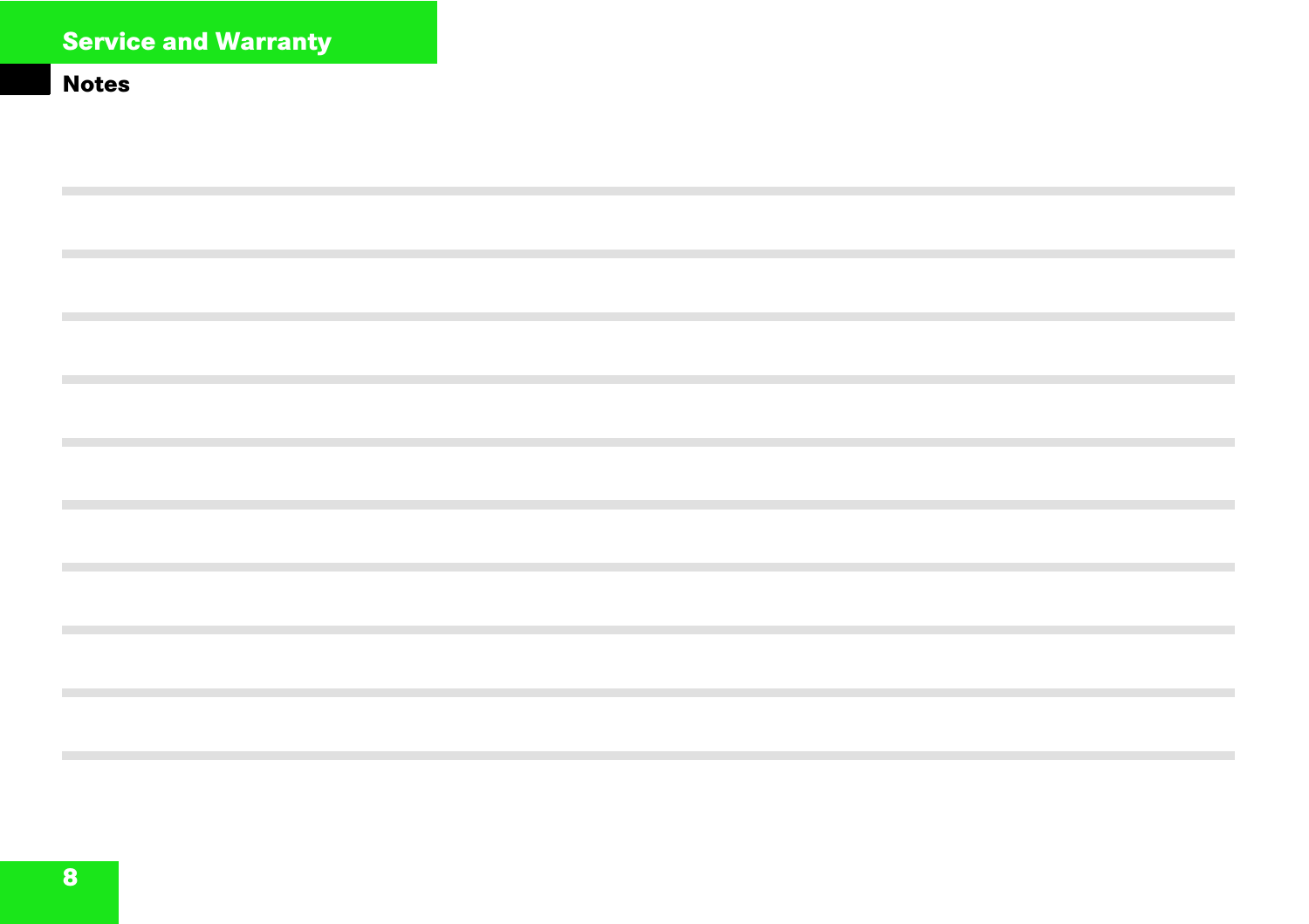*As a MERCEDES-BENZ OWNER you deserve service unparalleled in the industry.*

*To meet your service needs, your authorized Mercedes-Benz Center employs a specially factory trained staff using the latest diagnostic and service techniques. Whether it is a small adjustment or major service, your Mercedes-Benz Center will work to accommodate you quickly and efficiently.*

*Finally, should you ever experience an emergency repair situation, our 24-Hour Roadside Assistance Program is only a toll free call away. (1-800-FOR-MERCedes)*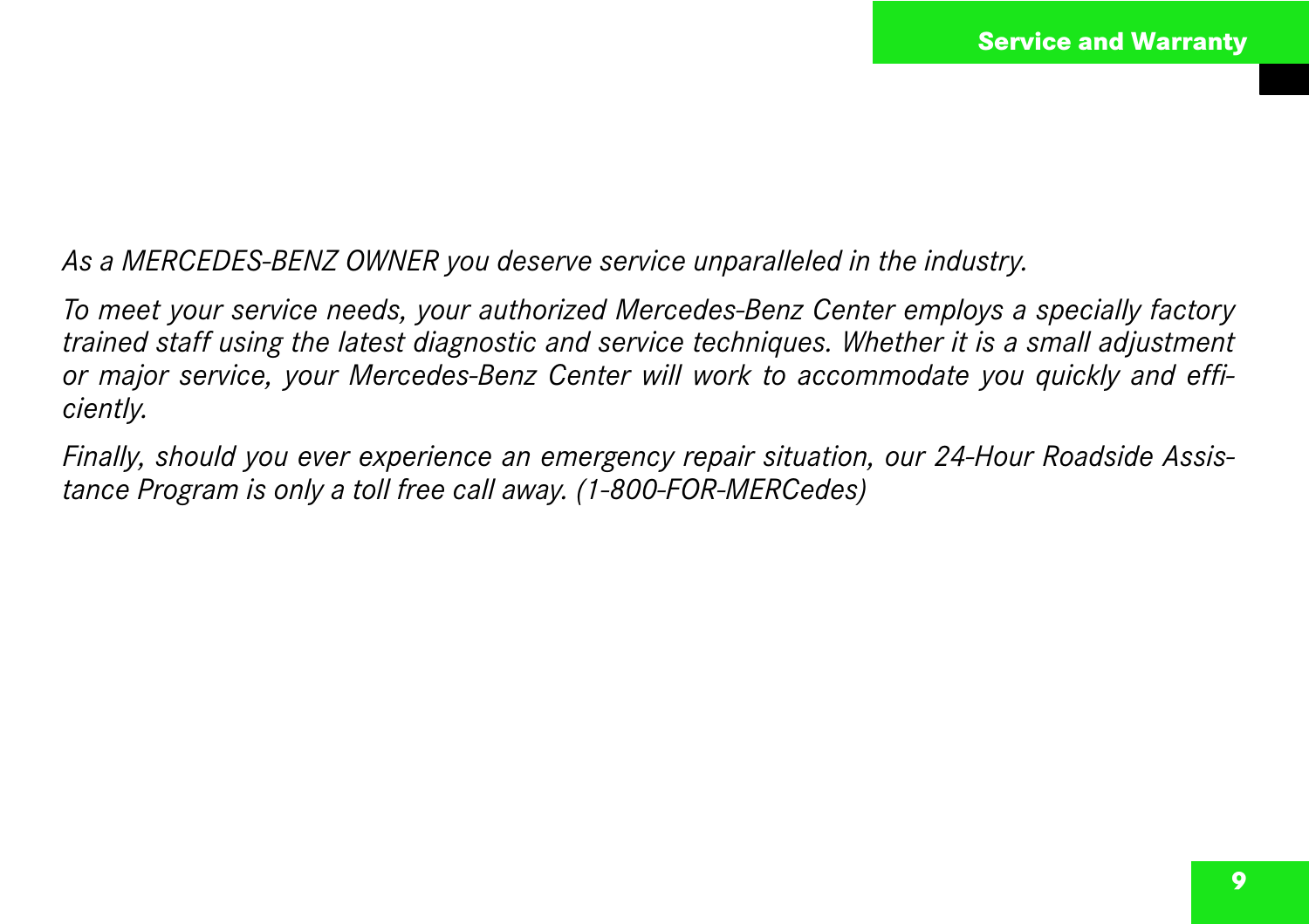| successive contracts and contracts are all the contracts of the contracts of the contracts of the contracts of |  |
|----------------------------------------------------------------------------------------------------------------|--|
|                                                                                                                |  |
|                                                                                                                |  |
|                                                                                                                |  |
| <b>这个人的人,我们也不能在这个人的人,我们也不能在这个人的人,我们也不能在这个人的人,我们也不能在这个人的人,我们也不能在这个人的人,我们</b> 也不能在这个人的人,我们                       |  |
|                                                                                                                |  |
|                                                                                                                |  |
|                                                                                                                |  |
| successive contracts and contracts are all the contracts of the contracts of the contracts of the contracts of |  |
|                                                                                                                |  |
|                                                                                                                |  |
|                                                                                                                |  |
| 的,我们也不会有什么。""我们的人,我们也不会有什么?""我们的人,我们也不会有什么?""我们的人,我们也不会有什么?""我们的人,我们也不会有什么?""我们的                               |  |
|                                                                                                                |  |
|                                                                                                                |  |
|                                                                                                                |  |
| 的,我们也不会有什么。""我们的人,我们也不会有什么?""我们的人,我们也不会有什么?""我们的人,我们也不会有什么?""我们的人,我们也不会有什么?""我们的                               |  |
|                                                                                                                |  |
|                                                                                                                |  |
| 的,我们也不会有什么。""我们的人,我们也不会有什么?""我们的人,我们也不会有什么?""我们的人,我们也不会有什么?""我们的人,我们也不会有什么?""我们的                               |  |
|                                                                                                                |  |
|                                                                                                                |  |
|                                                                                                                |  |
| <b>这个人的人,我们也不能在这个人的人,我们也不能在这个人的人,我们也不能在这个人的人,我们也不能在这个人的人,我们也不能在这个人的人,我们</b> 也不能在这个人的人,我们                       |  |
|                                                                                                                |  |
|                                                                                                                |  |
|                                                                                                                |  |
| <b>这个人的人,我们也不能在这个人的人,我们也不能在这个人的人,我们也不能在这个人的人,我们也不能在这个人的人,我们也不能在这个人的人,我们</b> 也不能在这个人的人,我们                       |  |
|                                                                                                                |  |
|                                                                                                                |  |
|                                                                                                                |  |
| 的,我们也不会有什么。""我们的人,我们也不会有什么?""我们的人,我们也不会有什么?""我们的人,我们也不会有什么?""我们的人,我们也不会有什么?""我们的                               |  |
|                                                                                                                |  |
|                                                                                                                |  |
|                                                                                                                |  |
| 的,我们也不会有什么。""我们的人,我们也不会有什么?""我们的人,我们也不会有什么?""我们的人,我们也不会有什么?""我们的人,我们也不会有什么?""我们的                               |  |
|                                                                                                                |  |
|                                                                                                                |  |
|                                                                                                                |  |
|                                                                                                                |  |
|                                                                                                                |  |
|                                                                                                                |  |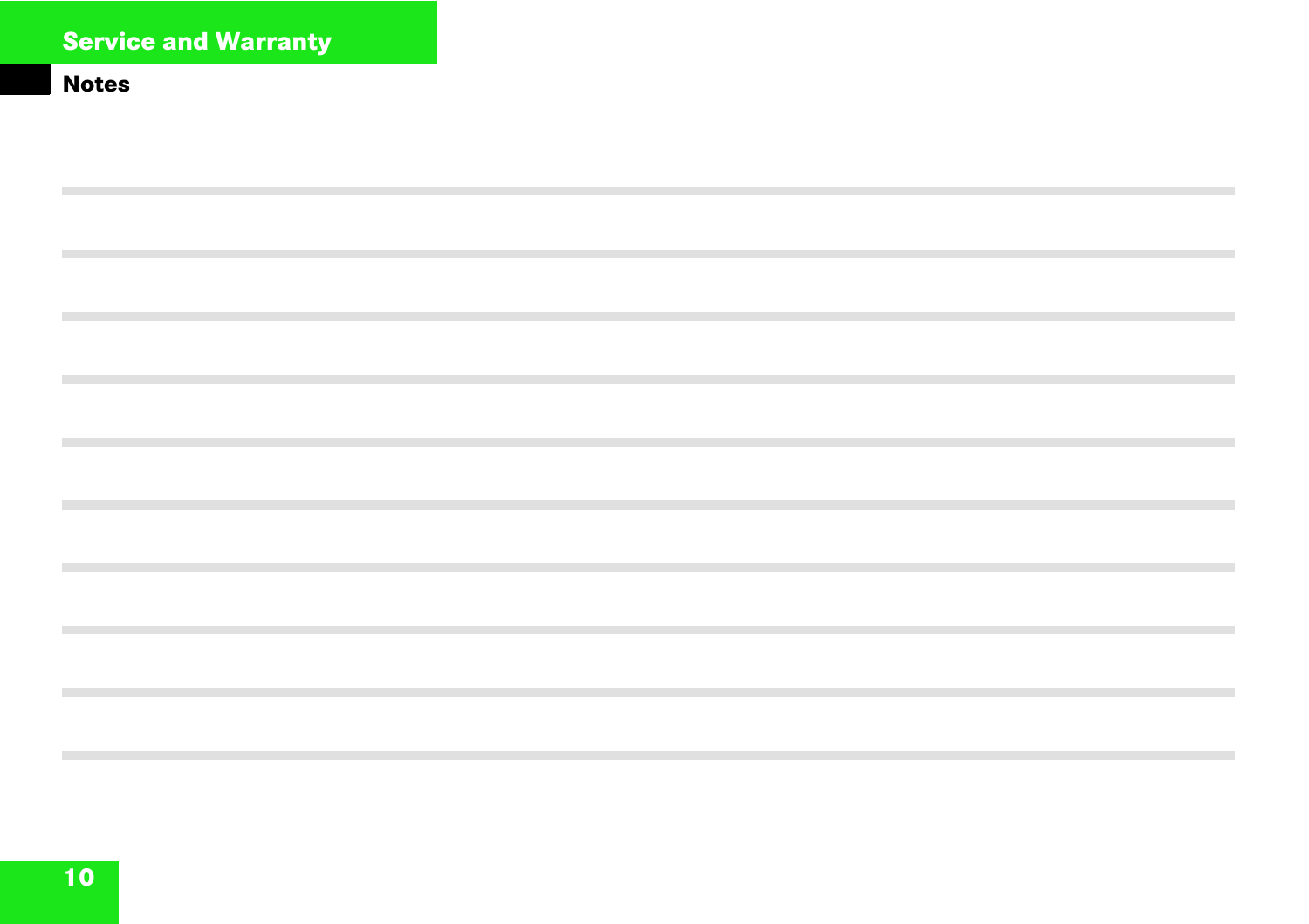# *T H A N K Y O U . . . for the confidence you have placed in us. We will always do everything possible to continue to earn your trust and goodwill.*

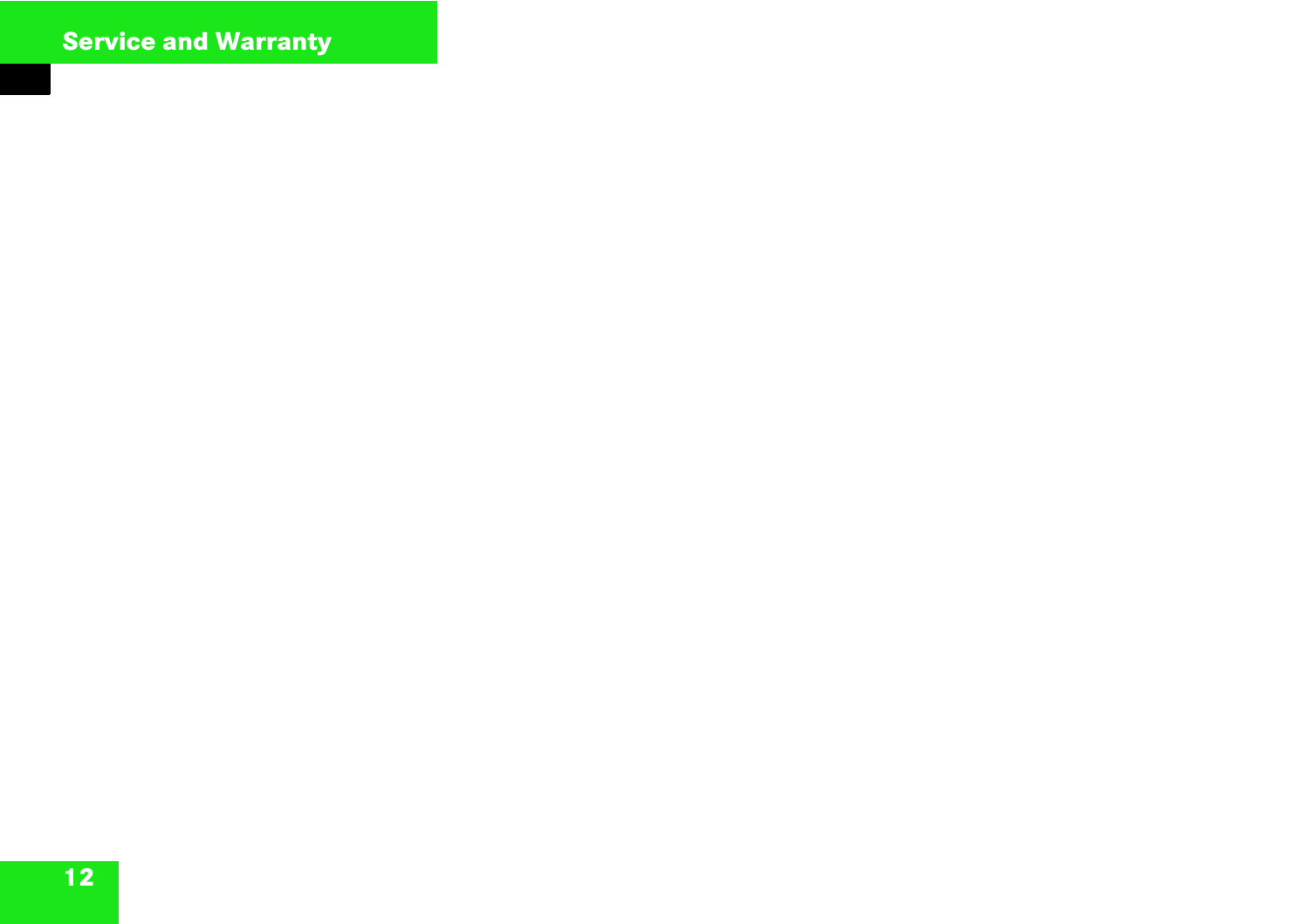#### **Items Which Are Covered:**

DEFECTS: Mercedes-Benz USA, LLC (MBUSA) warrants to the original and each subsequent owner of a new Mercedes-Benz passenger car that any authorized Mercedes-Benz Center will make any repairs or replacements necessary, to correct defects in material or workmanship arising during the warranty period.

ANY MERCEDES-BENZ CENTER: Any authorized Mercedes-Benz Center of the owner's choice will perform warranty repairs or replacements. The vehicle should be delivered to the Mercedes-Benz Center during normal service hours. A reasonable time should be allowed after taking the car to the Mercedes-Benz Center for performance of the repair.

WARRANTY PERIOD: This warranty is for 48 months or 50,000 miles, whichever occurs first.

WARRANTY STARTS: The warranty period starts on the date the car is delivered to the first retail purchaser or put in service as a Mercedes-Benz Center demonstrator or Mercedes-Benz USA, LLC (MBUSA) or Mercedes-Benz Service Corporation (MBSC) company car.

#### WHEEL ALIGNMENT AND BALANCING:

Wheel alignment and wheel balancing are covered during the first 12 months or 12,000 miles, whichever comes first, and will be performed by any authorized Mercedes-Benz Center.

TIRES: The tires supplied on your car are covered against defects in material or workmanship for the Mercedes-Benz New Vehicle Limited Warranty period of 4 years and/or 50,000 miles from date of delivery or when the car was put in service. Should the tire become unserviceable for either of the above reasons, the tire will be replaced free of charge, including mounting and balancing, provided 1.6 mm of tread depth remains over the entire tread surface. Any tire replaced under warranty will be covered for the remaining portion of the New Vehicle Limited Warranty period only.

The tire manufacturer's warranty coverage may extend beyond the Mercedes-Benz New Vehicle Limited Warranty. See tire manufacturer's warranty booklet in the owner's literature package or consult with the tire manufacturer's dealer for specific details.

Tire rotations, if applicable to your vehicle's tire configuration, are a required maintenance service. Not performing tire rotations may void the Mercedes-Benz tire warranty coverage. See page 7 for information on the First Tire Rotation provided at no charge at an authorized Mercedes-Benz Center courtesy of Mercedes-Benz.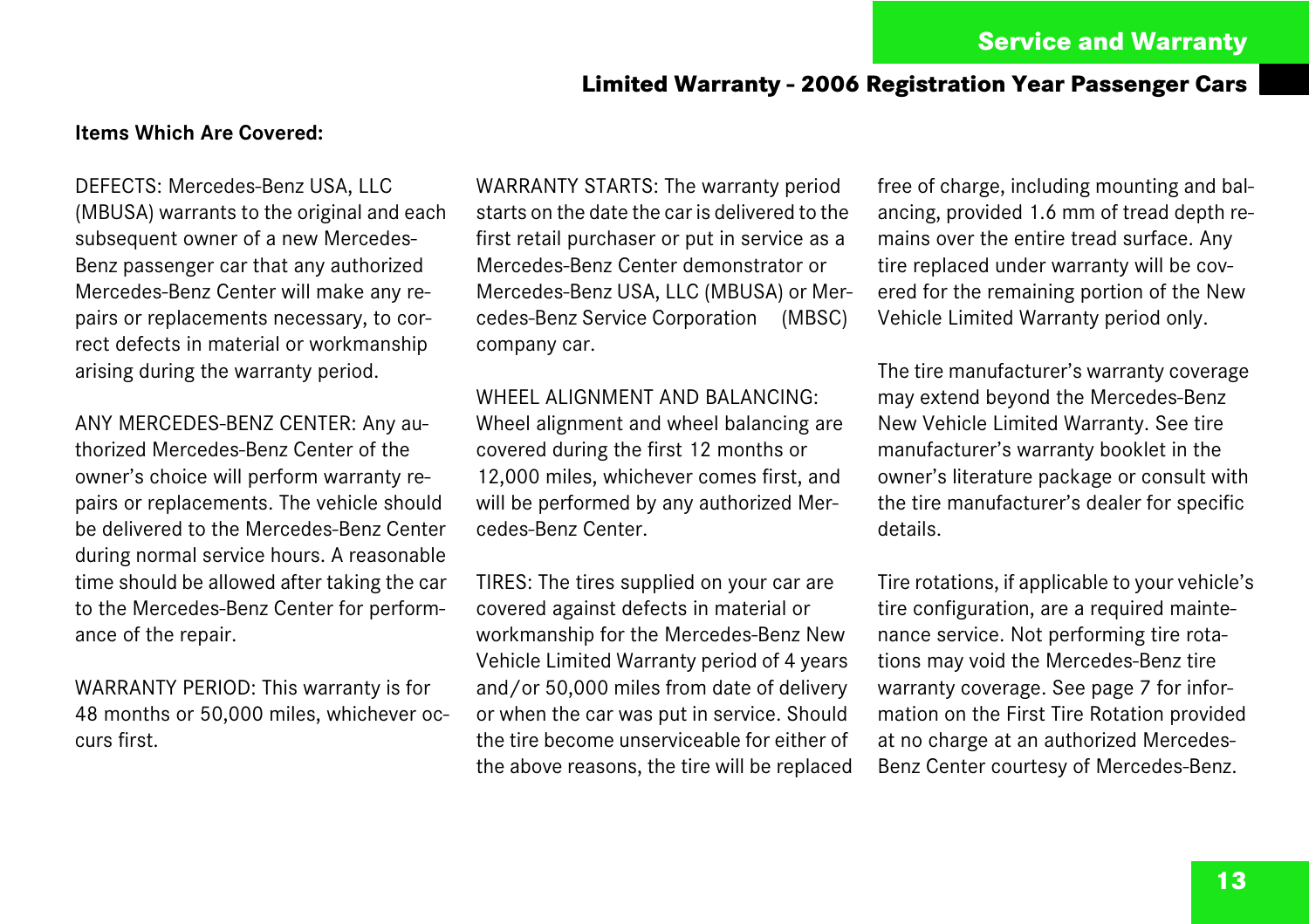#### **Items Which Are Covered: (cont'd)**

NO CHARGE: Warranty repairs will be made at no charge for parts and labor. WARRANTY AVAILABLE: This warranty is applicable only in the United States and Puerto Rico. If you take your vehicle to Canada temporarily, such as on vacation, warranty service may be requested from any authorized Mercedes-Benz Center.

In all other countries defects in material and workmanship will be handled in accordance with the terms and limitations of the DaimlerChrysler AG Limited Warranty of 24 months with unlimited miles.

This warranty gives you specific legal rights and you may also have other rights which vary from state to state.

EXCEPT FOR THE EMISSION SYSTEMS WARRANTIES, THIS IS THE ONLY WAR-RANTY GIVEN WITH THE PURCHASE OF A MERCEDES-BENZ PASSENGER CAR. THE IMPLIED WARRANTIES OF MERCHANTA-BILITY AND FITNESS FOR A PARTICULAR PURPOSE ARE LIMITED TO THE FIRST TO OCCUR OF 48 MONTHS OR 50,000 MILES FROM THE DATE OF INITIAL OPERATION

OR ITS RETAIL DELIVERY, WHICHEVER EVENT SHALL FIRST OCCUR. DAIMLER-CHRYSLER AG, MERCEDES-BENZ USA, LLC, MERCEDES-BENZ SERVICE CORPO-RATION OR THE MERCEDES-BENZ CENT-ER NEITHER ASSUME NOR AUTHORIZE ANY PERSON TO ASSUME FOR THEM ANY OTHER LIABILITY IN CONNECTION WITH SUCH PASSENGER CAR. NO PAYMENT OR OTHER COMPENSATION WILL BE MADE FOR INDIRECT OR CONSEQUENTIAL DAM-AGE SUCH AS DAMAGE OR INJURY TO PERSON OR PROPERTY OR LOSS OF REV- ENUE WHICH MIGHT BE PAID, INCURRED OR SUSTAINED BY REASON OF THE FAIL-URE OF ANY PART OR ASSEMBLY WHICH MAY BE REPAIRED OR REPLACED IN AC-CORDANCE WITH THE TERMS OF THIS WARRANTY.

Some states do not allow the exclusion or limitation of incidental or consequential damages or limitation on how long an implied warranty lasts, so the above limitation may not apply to you.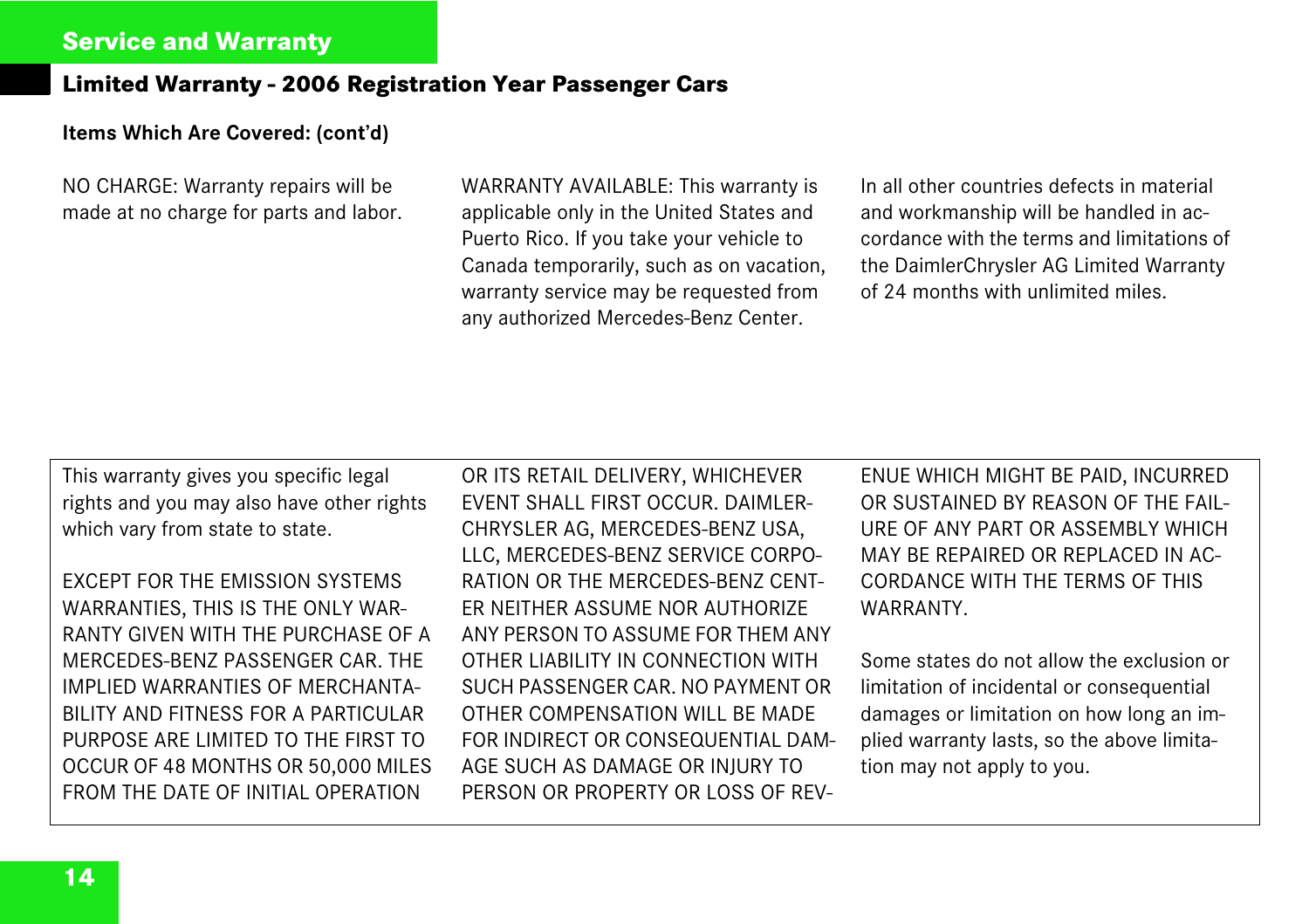#### **Items Which Are Not Covered:**

TIRE DAMAGE: Damage to the tires such as punctures, cuts, snags, bruises, impact damage and breaks resulting from pothole impact, curb impact or from other objects, are not covered. Damage from incorrect inflation, excessive axle load, high speed spinning (when stuck in ice, mud or snow), tire chains, racing or competitive driving events, incorrect mounting or demounting, improper puncture repair, misuse, negligence, alteration and misapplication, are not covered. Rapid or irregular tread wear due to lack of tire rotation according to the tire manufacturer's recommendations or incorrect wheel alignment or tire balance is not covered. Tread wear out is also not covered.

DAMAGE DUE TO ACCIDENTS, MISUSE OR NEGLIGENCE: Accidents or damage from objects striking the car. Misuse of the car such as driving over curbs, overloading, improper operation, storage or transport (Proper use is described in the Operator's Manual).

#### DAMAGE DUE TO LACK OF MAINTE-

NANCE: Lack of proper maintenance as described in the Maintenance Booklet. Use of service parts or fluids, such as paper oil filters or improper engine oil, which are non-approved by MBUSA, will cause engine damage not covered by the warranty.

NORMAL MAINTENANCE IS OWNER'S RESPONSIBILTY: Cleaning and polishing, lubrication and filters, engine tune-up, replacing worn wiper blades, wiper rubber inserts, brake pads and discs, and clutch discs and pressure plates are some of the normal maintenance services cars require

and are not covered by this warranty. See Maintenance Booklet for details.

Damage caused by the use of improper filters (including oil filters), engine oils, fluids, cleaners, polishes, or waxes is not covered. Original equipment remote control key batteries are covered for the first 90 days from the vehicle warranty start date. Handset coil cords and original equipment batteries for the MB Cellular Telephone are covered for 12 months from the MB Cellular Telephone in-service date. Replacement batteries are covered for 12 months from battery purchase date.

DAMAGE DUE TO ALTERATIONS: Alterations by changing or adding to the car can adversely affect its performance, reliability and longevity and are not covered by this warranty.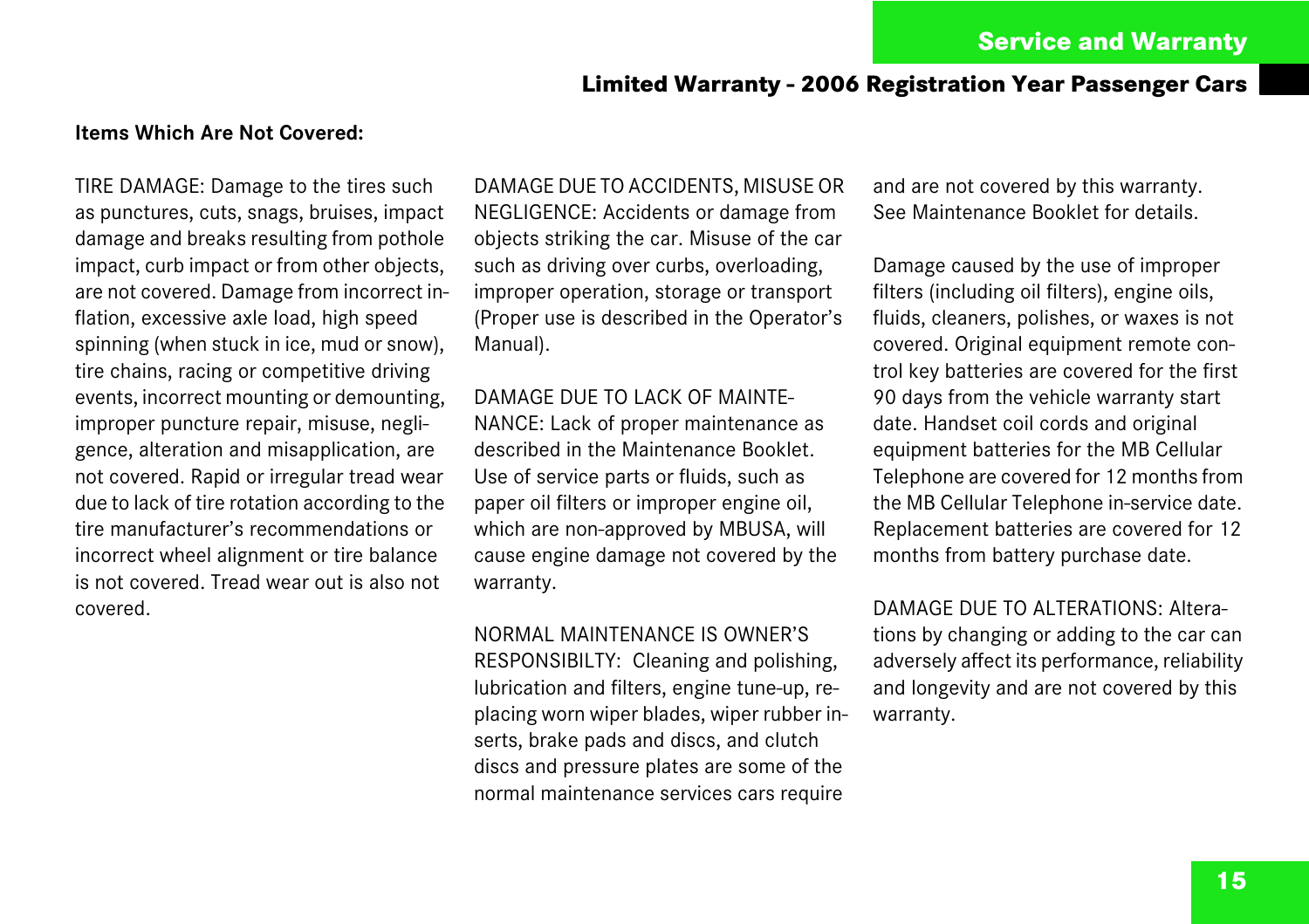#### **Items Which Are Not Covered: (cont'd)**

DAMAGE CAUSED BY REPAIR PARTS: Malfunctions caused by the use of other than genuine Mercedes-Benz parts and accessories and damages or malfunctions resulting from poor fuel quality or from blending additional fuel additives other than those expressly approved for use in exceptional circumstances (see vehicle operator's manual) by MBUSA are not covered.

DAMAGE CAUSED BY IMPROPER BODY REPAIRS: Damage or malfunctions caused by body repairs not performed in accordance with Mercedes-Benz specified repair procedures or otherwise improperly performed are not covered by this warranty.

ALTERED ODOMETER: No warranty coverage shall apply to any vehicle on which the odometer has been altered and the actual mileage cannot be determined.

DAMAGE FROM THE ENVIRONMENT: Parts made from cloth or leather (upholstery, convertible tops, trim items), wood, paint or chrome which have been affected by airborne fallout, such as chemical and tree sap, or by road salt, hail, windstorm or other environmental factors are not covered by this warranty.

DAMAGE TO GLASS: Glass breakage or scratches are not covered unless positive physical proof of a manufacturing defect can be established.

EXTRA EXPENSES: This warranty does not cover payment for loss of use of the car during warranty repairs nor lodging bills, substitute transportation rentals, or other travel costs, telephone calls, loss of pay, or other economic loss or consequential damages.

CHANGES IN DESIGN: The manufacturer has reserved the right to make any changes in design or to make additions to, or upon its products without incurring any obligations to install the same equipment on motor vehicles previously built.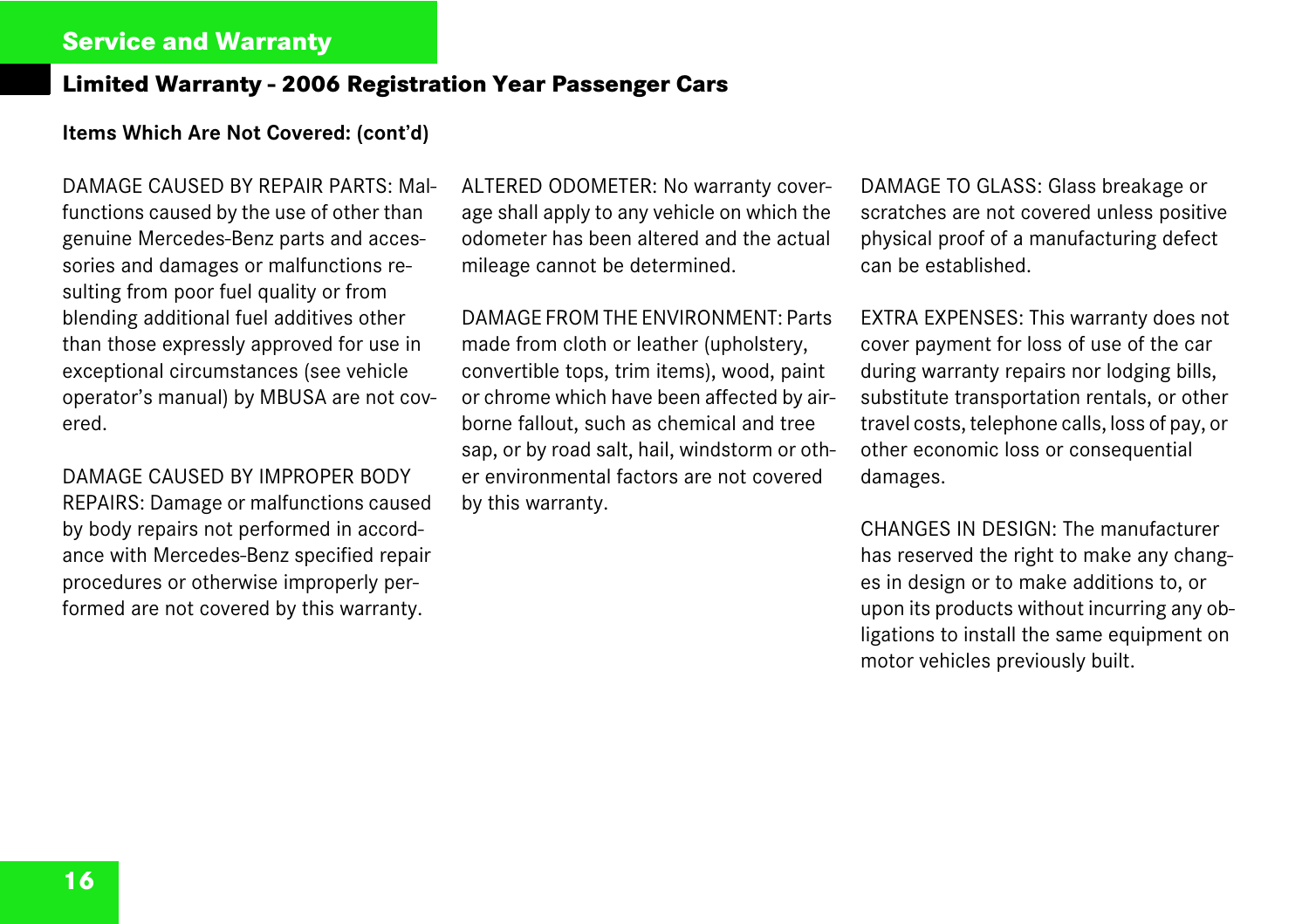#### **Mercedes-Benz New Car Limited Warranty - Things You Should Know**

#### **General**

Our intention is to repair under warranty, without charge to you, anything that goes wrong with your car during the warranty period which is our fault. All we ask is that you properly maintain and care for the car and that you have warranty repairs performed by an authorized Mercedes-Benz Center.

Please note the difference between "defects" and "damage" as used in the warranty. Defects are covered since we, the distributor are responsible. Conversely, we have no control over damage caused by such things as, but not limited to collision, misuse, and lack of or improper maintenance. Therefore, damage for whatever reason is not covered by the warranty.

**It is the owner's responsibility to maintain the vehicle according to the Maintenance Schedule provided. All maintenance services must be accomplished to keep your warranty coverage** **valid. When requesting service or repair work under warranty, the owner must present to the authorized Mercedes-Benz Center evidence that the periodic servicing requirements have been accomplished. Receipts covering completion of required servicing should be retained in the event a question arises concerning maintenance.** 

**These receipts should be transferred to each subsequent owner of the car. For your convenience, the Maintenance Booklet has been designed to incorporate the signature of your authorized Mercedes-Benz Center upon completion of the required maintenance services.**

**This signature is evidence of completion of the maintenance services and should be kept together with other receipts, repair orders and invoices.** 

**If the owner has a warranty claim and can show through receipted invoices that the vehicle has received the required servicing, the dealer will perform the warranty work without charging for parts and labor. It is the responsibility of the owner to prove and the dealer to judge whether the required maintenance service has been performed.** 

MBUSA's obligation is limited to the authorization to exchange or repair at its option such parts which are acknowledged by it to be defective. In case of defective assemblies, factory rebuilt units can be used in exchange instead of their repair. The replaced defective parts or assemblies shall become the property of MBUSA. Warranty repairs do not constitute an extension of the original warranty period for the vehicle or a part thereof.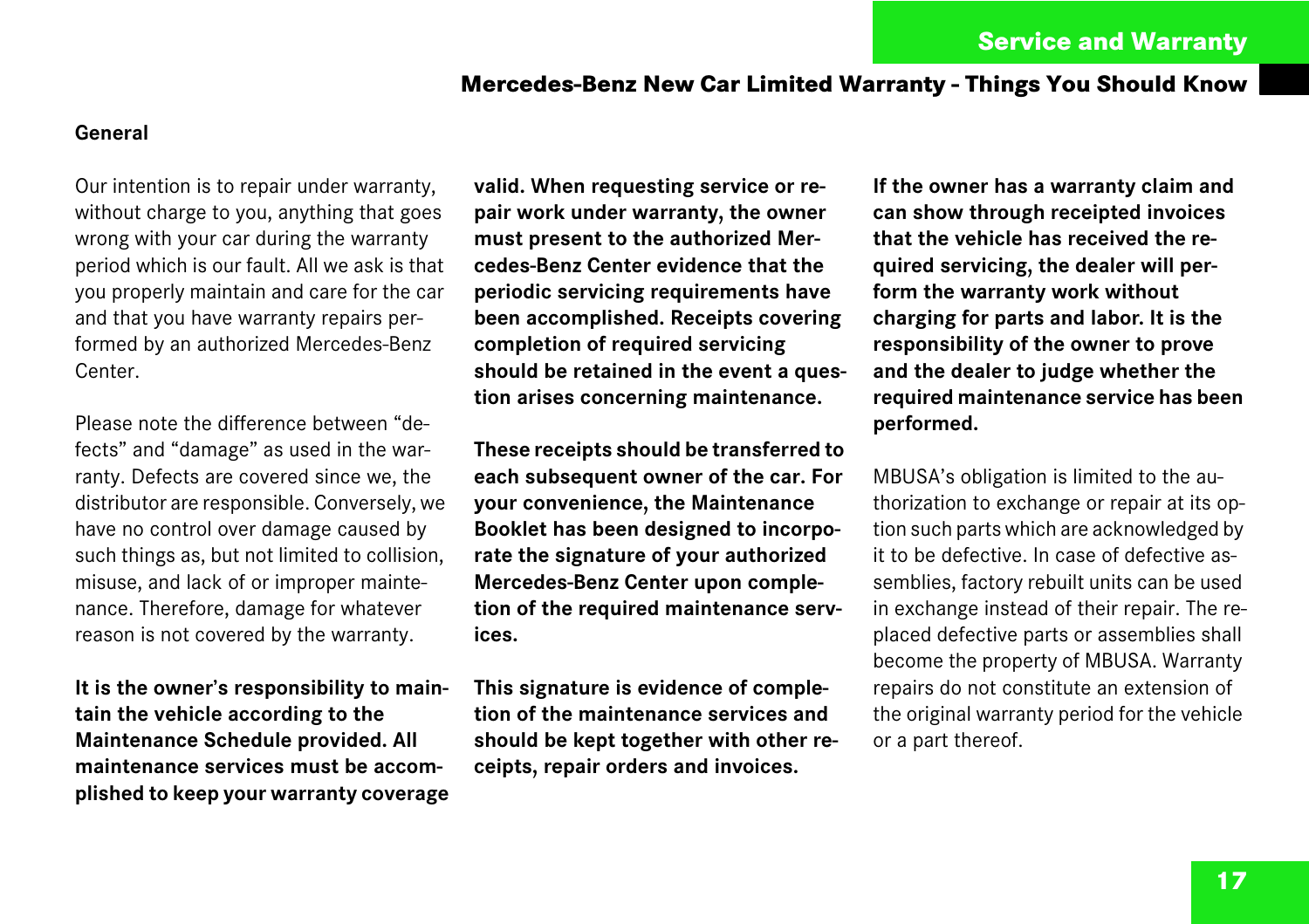### **Mercedes-Benz New Car Limited Warranty - Things You Should Know**

### **Insurance Write-Off; or Repaired or Replaced Parts**

Any vehicle which has been damaged to such an extent that the owner, insurer, financing institution or leasing company determined the vehicle to be a "total loss", "write off" or equivalent, is not covered by this warranty. This includes but is not limited to vehicles issued a "salvage", "scrap", "dismantled" or similar title under any state's law.

Any parts repaired or replaced under an insurance claim or required as a result of events which are not covered under this warranty (see "Items Which Are Not Covered", page 15), for example, damages due to accidents, misuse, or negligence, and in either case, any subsequent consequential damage to the vehicle are not covered by this warranty.

#### **Paint and Other Appearance Items**

Defects in paint, trim or other appearance items are normally taken care of during our new vehicle preparation or by the dealer during new vehicle inspection. We suggest that if you find any paint or appearance problems that you advise your dealer as soon as possible since deterioration due to use and exposure is not covered by the warranty.

**The instructions in your Operator's Manual regarding the care of paint, upholstery, trim items and convertible tops, as applicable, must be followed explicitly to maintain your warranty coverage**.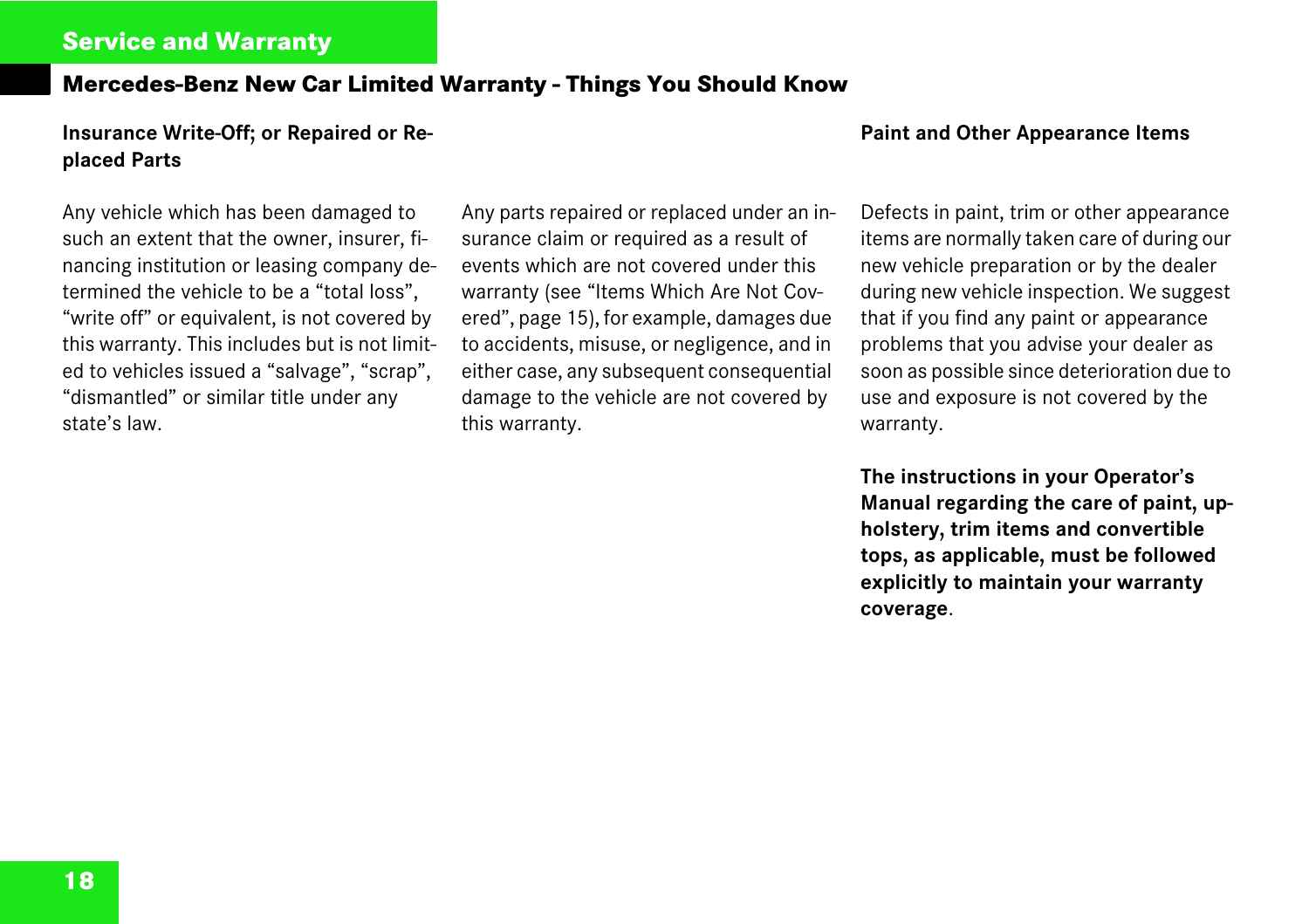# **Mercedes-Benz New Car Limited Warranty - Things You Should Know**

#### **Body Repair Information**

#### **Customer Repair Orders**

Due to the materials and assembly procedures used in the production of Mercedes-Benz vehicles, it is strongly recommended that any paint work/body repairs be performed only by those repair facilities which have been certified by MBUSA as having the tools, equipment and training necessary to perform such repairs. Please contact 1-800-FOR-MERCedes for additional details.

Your servicing dealer will give you a copy of the Repair Order on all warranty repairs performed. Please keep this copy with your vehicle records.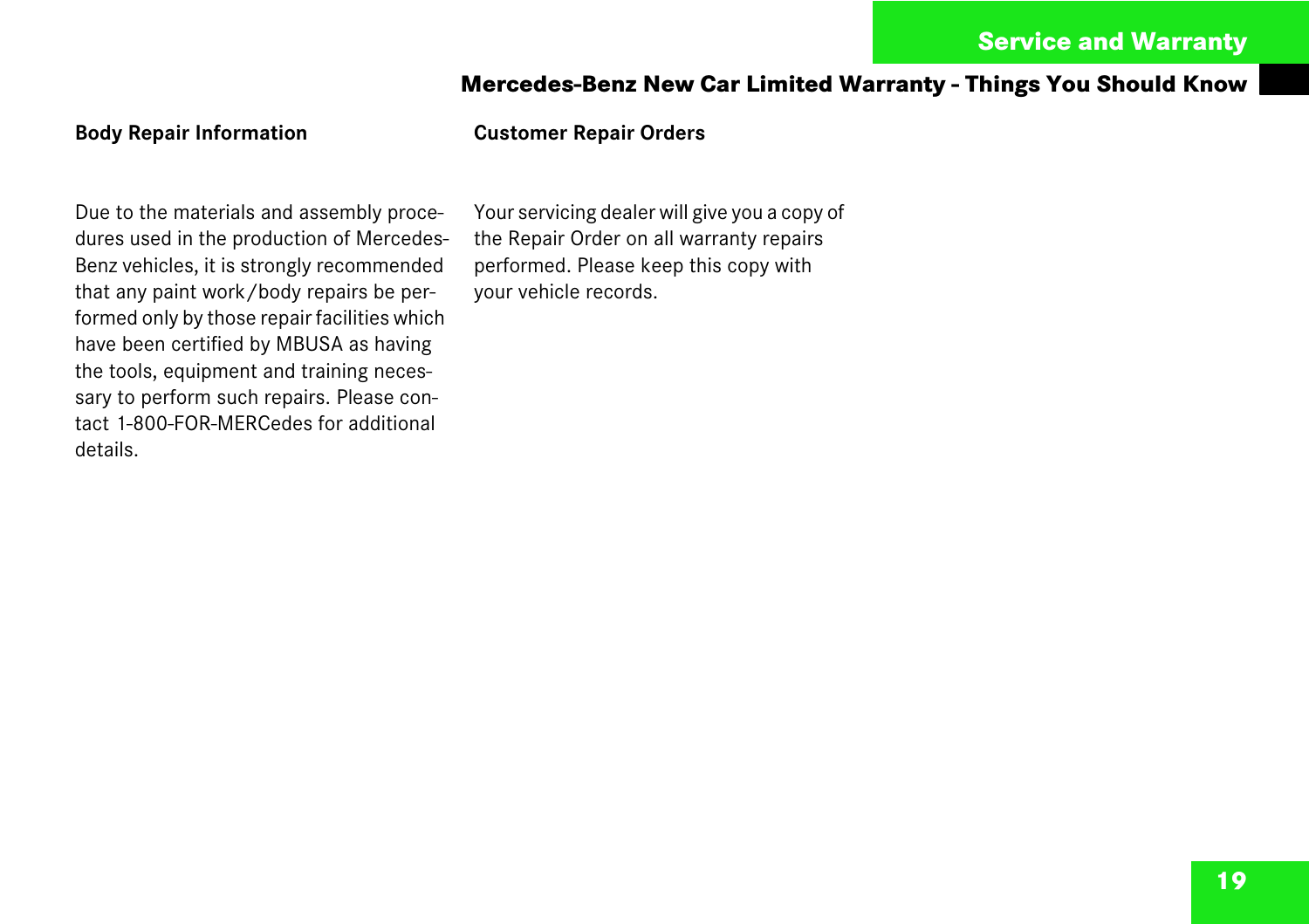### **Service and Warranty**

#### **Emission Control System Maintenance**

#### **General**

The law requires your car to conform to exhaust emission standards. To provide the best vehicle performance and lowest vehicle emissions, you are responsible to see that all recommended maintenance procedures detailed in the Maintenance Booklet are performed at the specified times and mileages. The emission control warranty does not cover failures due solely to owner abuse or lack of proper maintenance.

More frequent maintenance may be needed for vehicles under severe operating conditions such as dusty areas, very short trip driving or trailer towing.

While maintenance service can be performed by any qualified service outlet, we recommend that all maintenance services be performed by your authorized Mercedes-Benz Center who is equipped with the tools, instruments, and literature necessary for correct and systematic performance of these services. Although warranty obligations are not dependent upon the use of any particular brand of replacement parts and you may elect to use non-genuine Mercedes-Benz parts for replacement purposes, we recommend the use of genuine Mercedes-Benz parts for service and repairs, since they have been made according to the manufacturer's specifications. It is also important to use only fuels and lubricants meeting factory specifications, since the emission systems warranty does not cover repair or replacement of parts necessitated by failure of such items.

For detailed information concerning emission control system maintenance, please refer to your Maintenance Booklet. If you should desire further information concerning tune-up specifications or emission control system maintenance jobs, we recommend obtaining maintenance-related literature. Such literature is available from either your Mercedes-Benz Center or directly from Mercedes-Benz USA, LLC.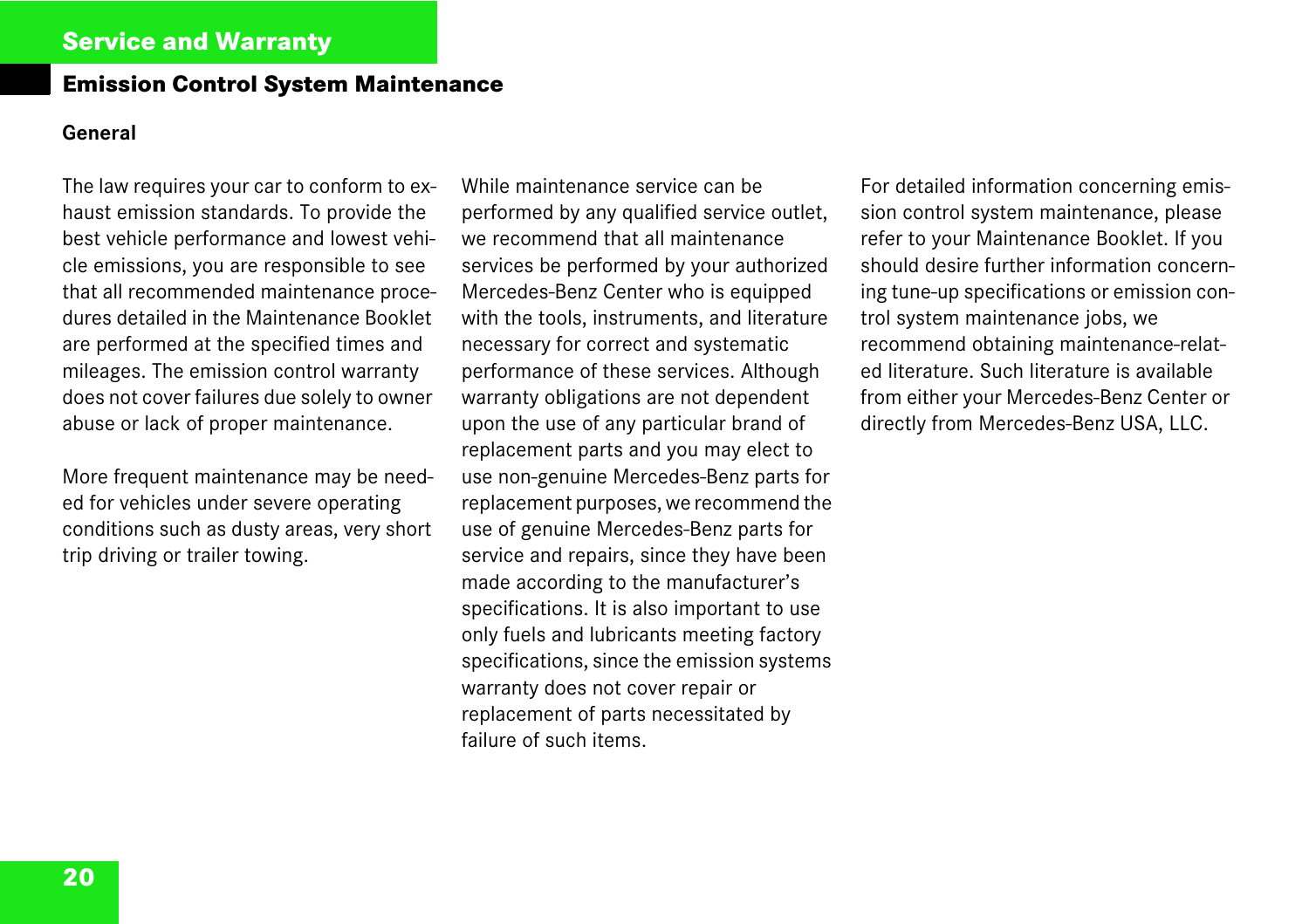### **Emission Systems Warranty - Passenger Cars** (Federal)

#### **General**

In accordance with the requirements of the Federal Clean Air Act as amended, Mercedes-Benz USA, LLC warrants to the original and each subsequent owner of a new Mercedes-Benz passenger car that:

(1) the vehicle was designed, built and equipped so as to conform, at the time of sale to the original owner, with the then applicable regulations issued by the Federal Environmental Protection Agency under authority of the Federal Clean Air Act as amended; and

(2) the vehicle is free from defects in materials and workmanship at the time of sale which would cause it not to conform with those regulations within a period of two years or 24,000 miles from the date of initial operation of the vehicle, whichever occurs first; and

(3) is free from defects in material and workmanship in specific emission related parts as specified in the lists shown on pages [29](#page-30-0), [30](#page-31-0) and [50](#page-51-0) which would cause them not to conform with those requirements for a period of 8 years or 80,000 miles, whichever comes first.

#### **This Warranty Does Not Apply To:**

1. The repair or replacement of warranted parts which are scheduled to be replaced prior to 80,000 miles (such as spark plugs, fuel and air filters, etc.). These parts are no longer covered once they have been replaced at the first required replacement interval during a regular maintenance service.

2. Any vehicle on which the odometer mileage has been altered and the vehicle's actual mileage cannot be readily determined.

3. Loss of time, inconvenience, loss of the use of the vehicle or similar incidental or consequential damages.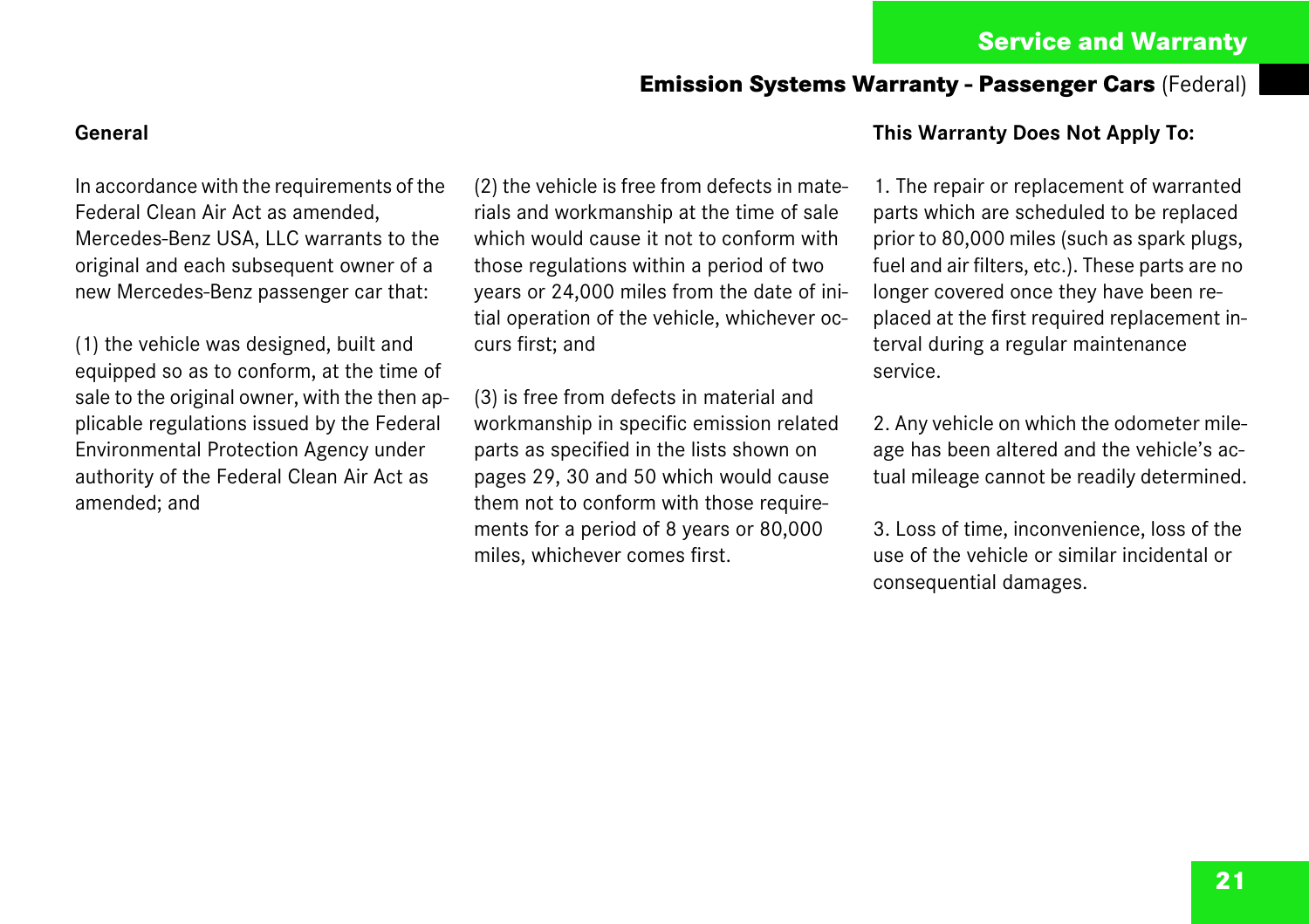### **Emission Systems Warranty - Passenger Cars** (Federal)

This warranty will be performed by any authorized Mercedes-Benz Center of the owner's choice - repairing, replacing or adjusting at the dealer's discretion, upon delivery of the vehicle to the dealer's place of business without charge for parts and labor (including diagnosis), using Mercedes-Benz parts to assure compliance with applicable regulations. Parts replaced under this warranty become the property of the warrantor.

This warranty is available on a car purchased in the United States or in any U.S. possession governed by U.S. law.

In all other countries, defective parts will be repaired or replaced free of charge only in accordance with the terms and limitations of the warranty for new Mercedes-Benz vehicles in effect at the time in such countries.

WITH RESPECT TO EMISSION SYSTEMS, THIS WARRANTY AND THE EMISSIONS PERFORMANCE WARRANTY ARE EX-PRESSLY IN LIEU OF ALL OTHER WARRAN-TIES AND REPRESENTATIONS, EXPRESSED OR IMPLIED, INCLUDING, BUT NOT LIMITED TO, IMPLIED WARRAN-TY OF MERCHANTABILITY OR FITNESS FOR A PARTICULAR PURPOSE, AND OF ALL OTHER OBLIGATIONS OR LIABILITIES ON THE PART OF THE WARRANTOR. DAIMLERCHRYSLER AG, MERCEDES-BENZ USA, LLC, MERCEDES-BENZ SERV-ICE CORPORATION OR THE SELLING MER-CEDES-BENZ CENTER NEITHER ASSUME NOR AUTHORIZE ANY OTHER PERSON TO ASSUME FOR THEM ANY OTHER LIABILITY IN CONNECTION WITH SUCH EMISSION SYSTEMS.

See pages [29,](#page-30-0) [30](#page-31-0) and [50](#page-51-0) for components covered by this warranty.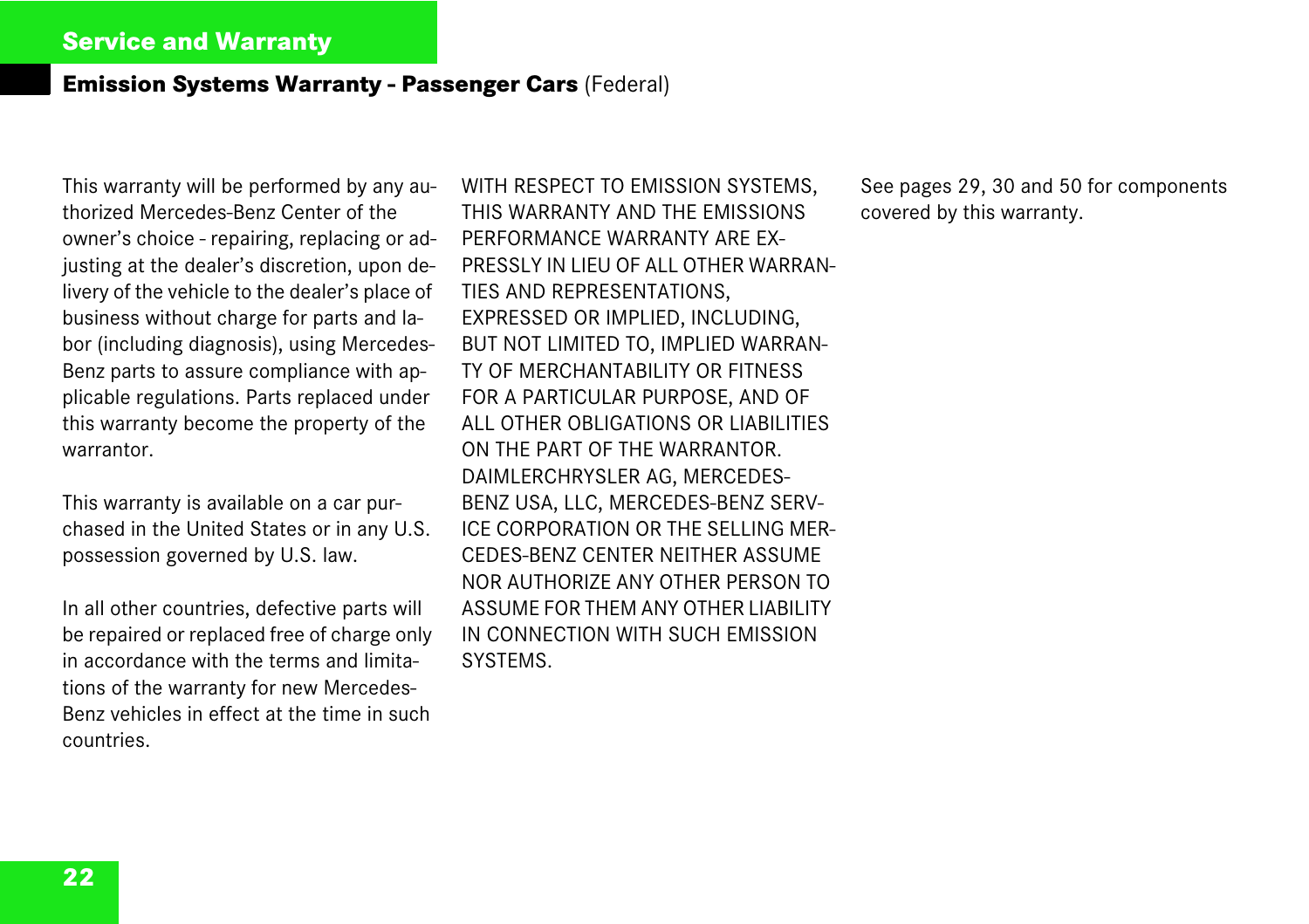### **Emission Performance Warranty** (Federal) **- Things You Should Know**

#### **General**

You may present a claim under this warranty immediately after your vehicle has failed an EPA approved emission short test if, as a result of that failure, you are required by law to repair the vehicle to avoid the imposition of a penalty or sanction. You do not need to suffer the loss of the right to use the vehicle, pay a fine, or incur repair expenses before bringing this claim. Your warranty claim may be presented to any authorized Mercedes-Benz Passenger Car Center of your choice in the USA or its territories.

The dealer will honor or deny your claim within a reasonable time not to exceed 30 days, from the time at which your vehicle is initially presented for repair or within any time period specified by local, State or Federal Law, whichever is shorter, except when a delay is caused by events not attributable to MBUSA or your Mercedes-Benz Center. You will be notified in writing by your Mercedes-Benz Center of the reason for any denial of your claim.

Your dealer is required by law to honor your claim if such notice of denial is not received by you within said time period.

You may obtain further information concerning the emission performance warranty or report violations of the terms of the Emission Performance Warranty by contacting the Director, Field Operation and Support Division (EN-397F), Environmental Protection Agency, 401 "M" Street, SW., Washington, D.C. 20460.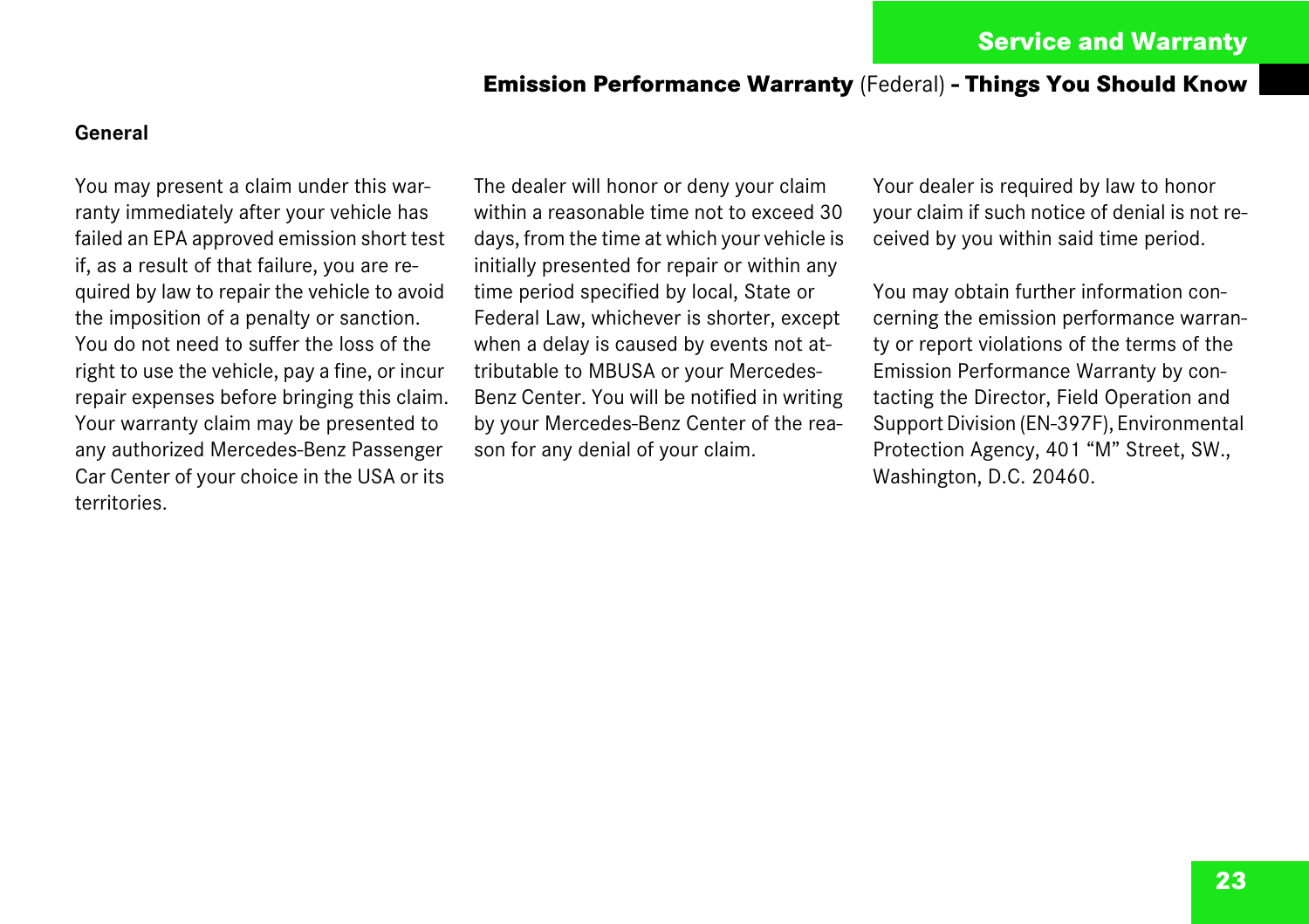**NOTE: The Emission Performance Warranty is required by Federal Law, and is effective only to the extent required by that law. To the extent the underlying law is suspended or amended, this Warranty is automatically altered in the same manner, without further notice.**

Mercedes-Benz USA, LLC (MBUSA) warrants to the original and each subsequent owner of a new Mercedes-Benz passenger car that:

a. if the vehicle is maintained and operated in accordance with MBUSA's written instructions for required maintenance and use, and

b. if the vehicle fails to conform at any time during 8 years or 80,000 miles, whichever first occurs, to the applicable emission standards as ascertained by an EPA-approved emission short test, and

c. if such non-conformity results or will result in the vehicle owner having to bear any penalty or other sanction (including the denial of the right to use the vehicle) under local, State or Federal law, then any authorized Mercedes-Benz Center during the first 24 months or 24,000 miles will make any repairs or replacements necessary to specified systems/components to correct the non-conformity or so that the vehicle will pass the smog check test at no charge for parts and labor (including diagnosis).

For the remainder of the 8 years or 80,000 miles the authorized Mercedes-Benz Center will correct only those deficiencies directly related to the specified components in the attached list which have been installed in or on the vehicle for the sole or primary purpose of reducing vehicle emissions and that were not in general use prior to Model Year 1968.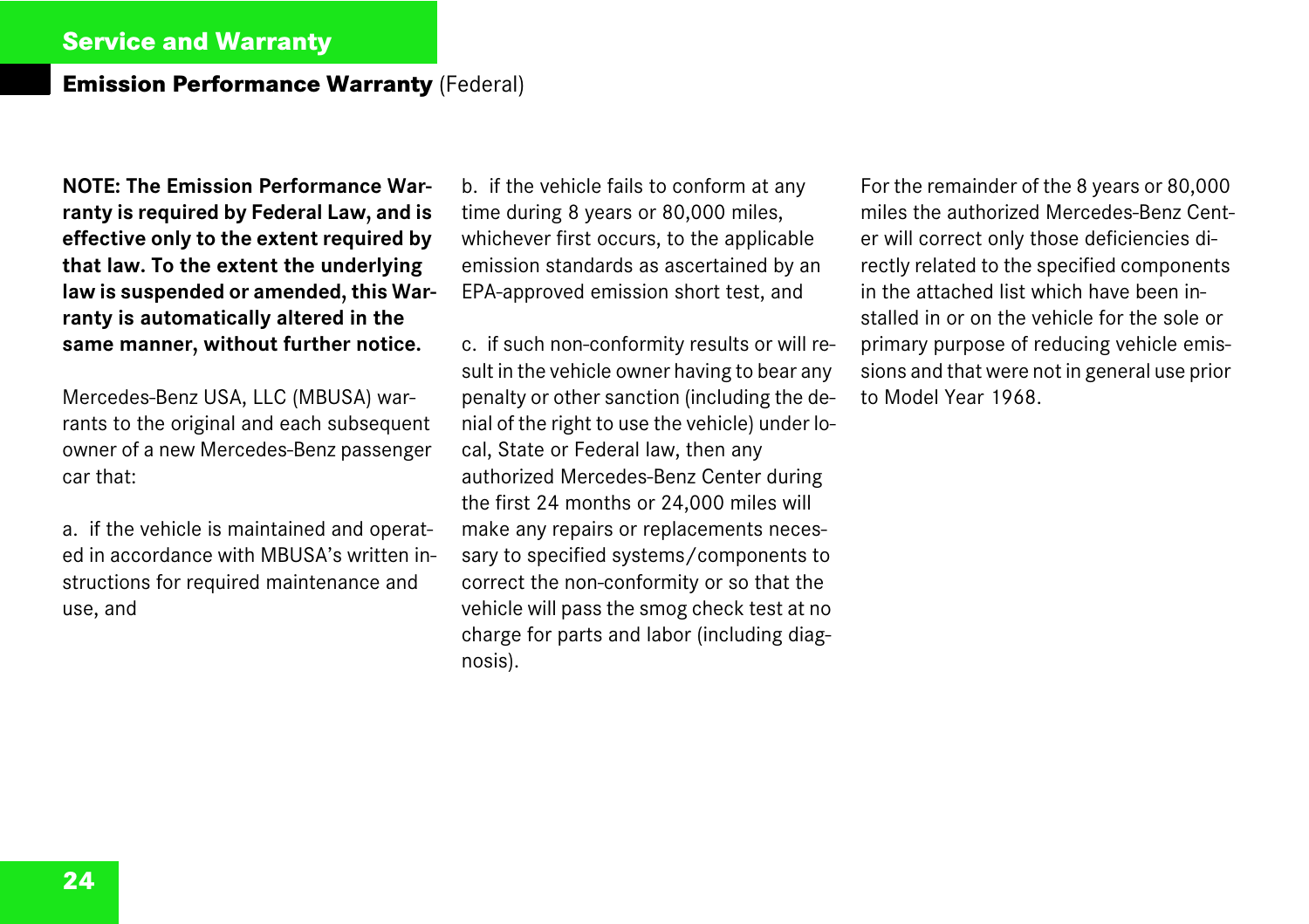Parts replaced under this warranty become the property of the warrantor. The warranty period starts on the date the vehicle is delivered to the first retail purchaser or put into service as a dealer demonstrator or MBUSA or MBSC company car.

The emission control system of your new Mercedes-Benz passenger car was designed, built and tested using genuine Mercedes-Benz parts and the car is certified as being in conformity with Federal emission control regulations and requirements. Accordingly, it is recommended that any replacement parts used for maintenance, repair or replacement of emission related components be genuine Mercedes-Benz Parts or Authorized Remanufactured Parts.

The owner may elect to have maintenance, replacement or repair of the emission control devices and systems performed by any automotive repair establishment or individual, and may elect to use other than genuine Mercedes-Benz Parts or Authorized Remanufactured Parts for such maintenance, replacement or repair without invalidating this warranty; the cost of such service or parts, however, will not be covered under the warranty except in the case of an emergency.

Use of replacement parts which are not of equivalent quality and design may impair the effectiveness of the emission control systems.

If other than genuine Mercedes-Benz Parts or Authorized Remanufactured Parts are being used for maintenance, replacement or repair of components affecting emission control, the owner should obtain assurances that such parts are warranted by their manufacturer to be equivalent to genuine Mercedes-Benz parts in performance and durability.

MBUSA, however, assumes no liability under this warranty with respect to parts other than genuine Mercedes-Benz Parts or Authorized Remanufactured Parts except for consequential damage to a non-Mercedes-Benz warranted part caused by a failure of a Mercedes-Benz part. However, the use of non-Mercedes-Benz replacement parts does not invalidate the warranty on other components unless non-Mercedes-Benz parts cause damage to warranted parts.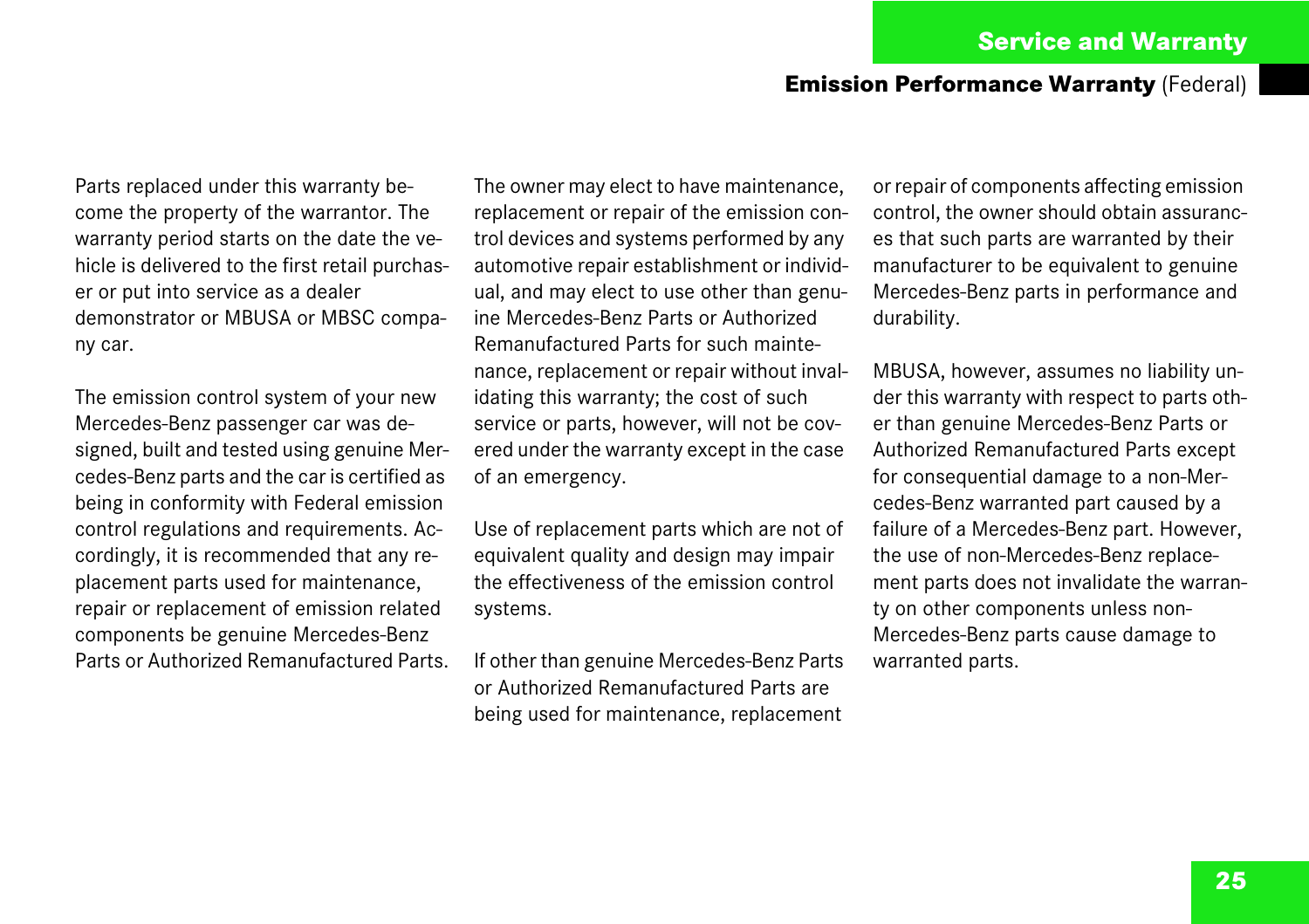### **MBUSA may deny an emission performance warranty claim if the failure of a part is the result of:**

a. non-compliance with the written instructions for required maintenance and use. These written instructions, including time and mileage intervals at which maintenance is to be performed may be found in the Maintenance Booklet and Operator's Manual provided with your car. You are advised to perform all recommended maintenance or repairs on your new Mercedes-Benz passenger car. MBUSA may deny a warranty claim if your failure to perform the required maintenance resulted in the failure of the warranted part in question. Receipts and

service records covering the performance of regular maintenance should be retained in the event questions arise concerning

maintenance. The receipts and service records should be transferred to each subsequent owner of this car.

b. vehicle abuse or maintenance performed in such a manner that an emission component was improperly installed or adjusted substantially outside the manufacturer's specifications or which resulted in removing or rendering inoperative any component affecting the vehicle's emissions.

c. using non-EPA certified replacement parts in the maintenance or repair of the vehicle which ultimately proved to be defective in material or workmanship or not equivalent from an emission standpoint to the original equipment part and the owner is unable to prove otherwise.

Mercedes-Benz USA, LLC may deny an emission related warranty claim if it can establish that the failure or the malfunction of an emission control system part results directly from the use of non-premium low octane fuel in the engine (i.e. fuel with an anti-knock index of below 91 as displayed on the fuel pump).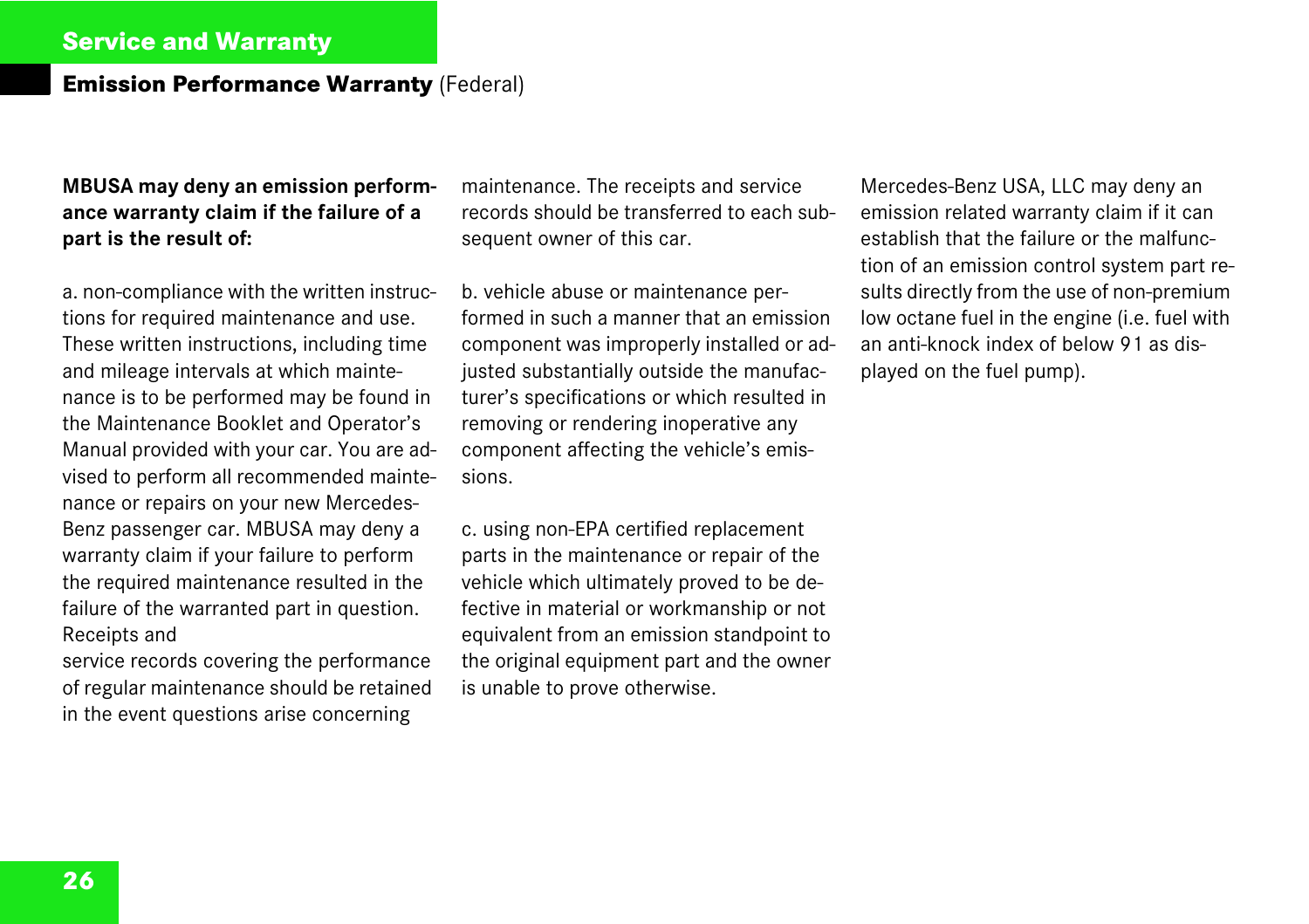#### **This Warranty Does Not Cover:**

a. Malfunctions in any part caused by any of the following: misuse, improper adjustments, modification, alteration, tampering, disconnection, improper or inadequate maintenance, or use of leaded gasoline for catalyst equipped vehicles.

b. Damage resulting from accident, acts of nature or other events beyond the control of MBUSA.

c. The repair or replacement of warranted parts which are scheduled for replacement prior to 80,000 miles (such as spark plugs, fuel and air filters) once these have been replaced at the first replacement interval as part of regular maintenance service.

d. Loss of time, inconvenience, loss of use of the vehicle, or other incidental or consequential damages.

e. Any vehicle on which the odometer mileage has been altered so that the vehicle's actual mileage cannot be determined.

This warranty is available on a car purchased in the United States or in any U.S. possession governed by U.S. law.

In all other countries, defective parts will be repaired or replaced free of charge only in accordance with the terms and limitations of the warranty for new Mercedes-Benz vehicles in effect at the time in such countries.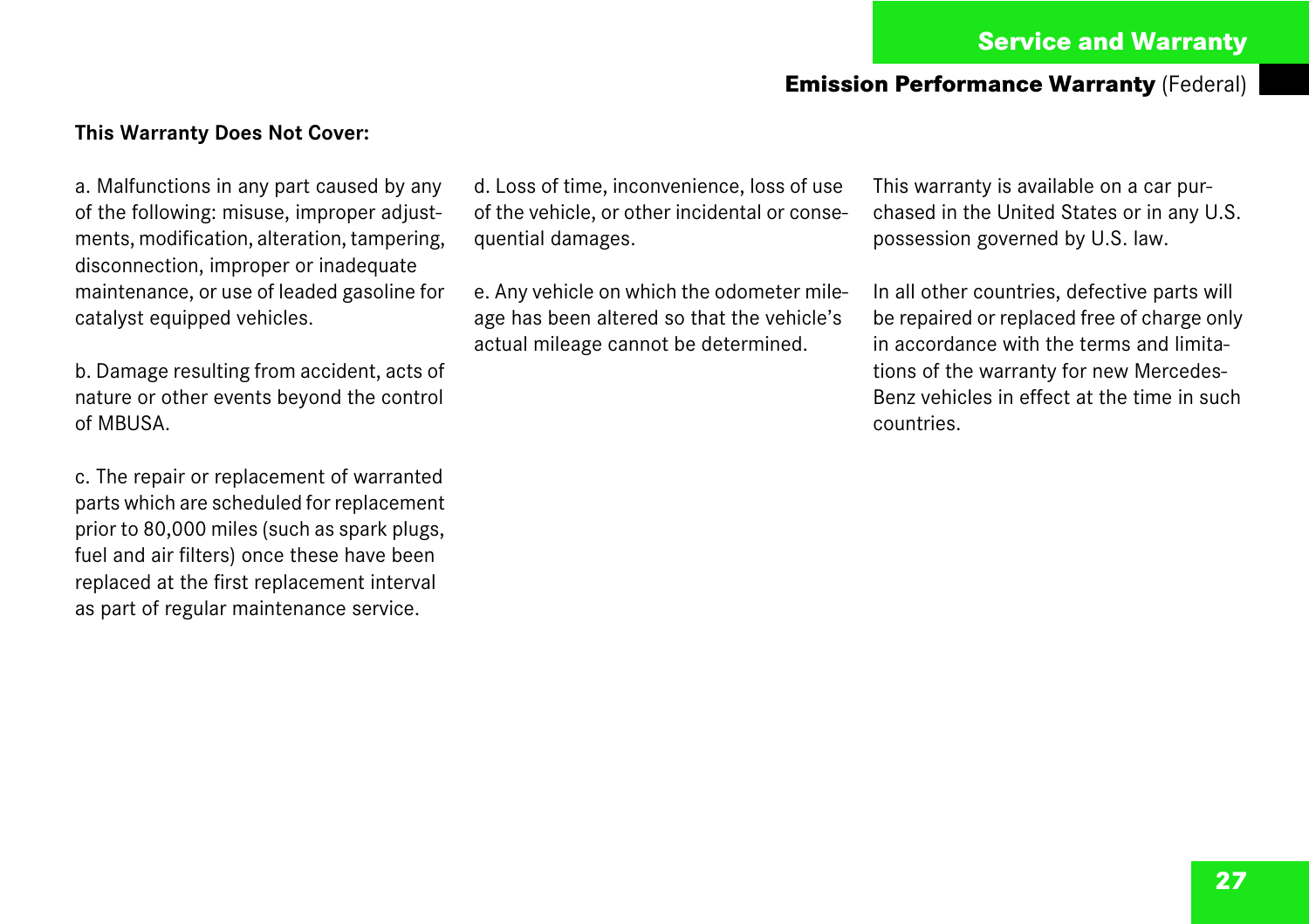EXCEPT FOR THE EMISSION CONTROL WARRANTY, THIS WARRANTY AND THE LIMITED WARRANTY FOR NEW MER-CEDES-BENZ VEHICLES ARE EXPRESSLY IN LIEU OF ALL OTHER WARRANTIES AND REPRESENTATION, EXPRESSED OR IM-PLIED, INCLUDING, BUT NOT LIMITED TO, IMPLIED WARRANTY OF MERCHANTABILI-TY OR FITNESS FOR A PARTICULAR PUR-POSE, AND OF ALL OTHER OBLIGATIONS OR LIABILITIES ON THE PART OF THE WAR-RANTOR. DAIMLERCHRYSLER AG, MER-CEDES-BENZ USA, LLC, MERCEDES-BENZ SERVICE CORPORATION OR THE SELLING MERCEDES-BENZ CENTER NEITHER AS-SUME NOR AUTHORIZE ANY OTHER PER-SON TO ASSUME FOR THEM ANY OTHER LIABILITY IN CONNECTION WITH SUCH EMISSION SYSTEMS.

The lists shown on pages [29](#page-30-0), [30](#page-31-0) and [50](#page-51-0) set forth the emission related components which may be covered by the emissions performance warranty.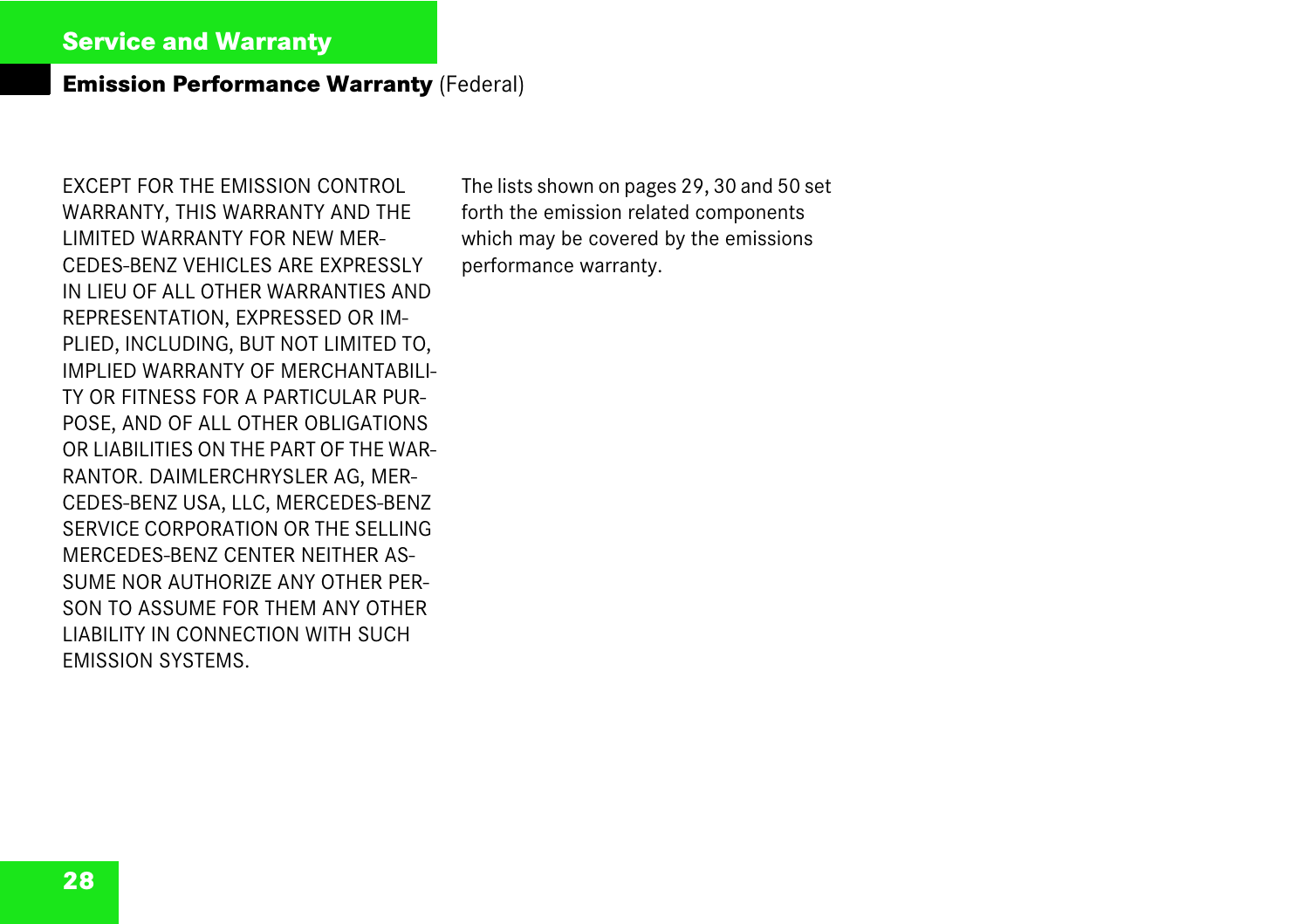### **Mercedes-Benz Warranted Emission Related Components MY 2006 - Gasoline Engines**

#### <span id="page-30-0"></span>**I. Air Induction System**

Air Cleaner Housing Intake Air Ducts Intake Air Valve Intake Manifold CMP Actuator Variable Intake System Actuator Variable Intake System Switching Valve Charge Air Cooler Supercharger Supercharger Bypass Valve Turbocharger Tumble Flap Actuator Tumble Flap Actuator Switching Valve Pressure Transducer For Waste Gate Control Deceleration Air Bypass Valve Deceleration Air Bypass Valve Switching **V. Positive Crankcase Ventilation** Valve

#### **II. Fuel Metering System**

Fuel Rail Electric Accelerator Module Throttle Actuator Fuel Pump Fuel Pump Relay Fuel Injector

Fuel Pressure Regulator w/Integrated Fuel Filter

**III. Ignition System** Spark Plugs Ignition Coil Ignition Cable Ignition Module

**IV. Exhaust Gas Recirculation System** EGR Valve w/ Integrated Switching Valve

Oil Filler Cap

#### **VI. Fuel Evaporative Control**

EVAP Canister EVAP Purge Valve OBD II Valve Fuel Filler Cap Fuel Tank Assembly Fuel Tank Pressure Sensor Fuel Expansion Tank Fill Pipe ORVR Vent Valve

**VII. Secondary Air Injection System** Electric AIR Injection Pump AIR Injection Pump Relay AIR Control Valve AIR Switching Valve Vacuum Check Valve (AIR)

#### **VIII. Exhaust**

Exhaust Manifold Three-Way Catalyst **\*** Warm-Up Three Way Catalyst **\***

#### **IX. Eng. Emiss. Control Sys. Sensors**

Engine Control Module **\*** Transmission Control Module  $0<sub>2</sub>$  Sensors Engine Coolant Temperature Sensor Intake Air Temperature Sensor Charge Air Pressure Sensor Manifold Air Pressure Sensor Crankshaft Position Sensor

Camshaft Position Sensor Knock Sensor Front Vehicle Speed Sensor Rear Vehicle Speed Sensor Mass Air Flow Sensor w/ Integrated Intake Air Temperature Sensor Barometric Pressure Sensor

**X. On-Board Diagnostics** Data Link Connector (OBD) Malfunction Indicator Lamp **\***

#### **XI. Related Parts w/ Above Systems**

Automatic Transmission Mode Selector Emission Related Hoses, Clamps, Belts, Pulleys, Tubes, Fittings, Sealing Devices, Mounting Hardware included **\***

**\*** These items are warranted for 8 years/ 80,000 miles (whichever occurs first), all other items are warranted for 3 years/ 50,000 miles (whichever occurs first) for California, Massachusetts, Maine and Vermont vehicles or 2 years/24,000 miles (whichever occurs first) for all other vehicles. Please reference the previous pages for additional emission warranty coverage.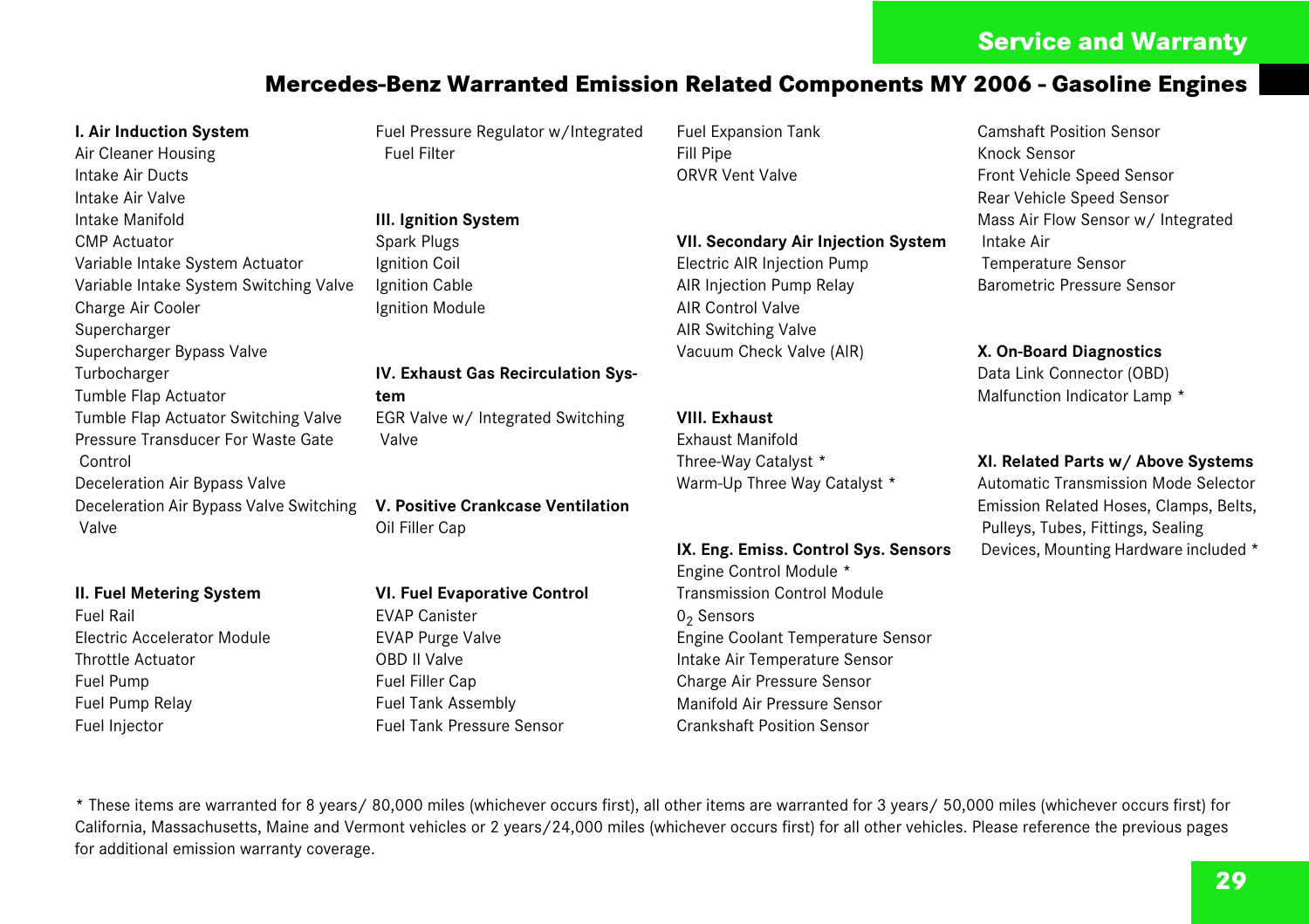### **Service and Warranty**

### <span id="page-31-0"></span>**Mercedes-Benz Warranted Emission Related Components MY 2006 - Diesel Engines**

#### **I. Air Induction System**

Air Cleaner Housing Intake Air Ducts Intake Manifold Charge Air Cooler Turbocharger Boost Pressure Regulator

#### **II. Fuel Metering System**

Fuel Rail (Distributor) Fuel Injector Fuel Filter Fuel Rail Pressure Sensor High Pressure Pump Electric Accelerator Module CDI Module Pressure Control Valve Fuel Temperature Sensor Quantity Control Valve

#### **III. Ignition System** Glow Plug Glow Plug Relay

**IV. Exhaust Gas Recirculation System** EGR Valve EGR Cooler

#### **V. Positive Crankcase Ventilation** Oil Filler Cap

**VI. Exhaust** Exhaust Manifold Catalyst Integrated into Resonator**\*** (Oxidation Catalytic Converter)

#### **VII. Eng. Emiss. Control Sys. Sensors**

Engine Control Module **\*** Transmission Control Module  $0<sub>2</sub>$  Sensors Engine Coolant Temperature Sensor Charge Air Temperature Sensor Charge Air Pressure Sensor Manifold Air Pressure Sensor Crankshaft Position Sensor Camshaft Position Sensor Front Vehicle Speed Sensor Rear Vehicle Speed Sensor Mass Air Flow Sensor w/ Integrated Intake Air Temperature Sensor

**VIII. On-Board Diagnostics** Data Link Connector (OBD) Malfunction Indicator Lamp **\***

#### **IX. Related Parts w/ Above Systems**

Automatic Transmission Mode Selector Emission Related Hoses, Clamps, Belts, Pulleys, Tubes, Fittings, Sealing Devices, Mounting Hardware included **\***

**\*** These items are warranted for 8 years/ 80,000 miles (whichever occurs first), all other items are warranted for 2 years/ 24,000 miles (whichever occurs first). Please reference the previous pages for additional emission warranty coverage.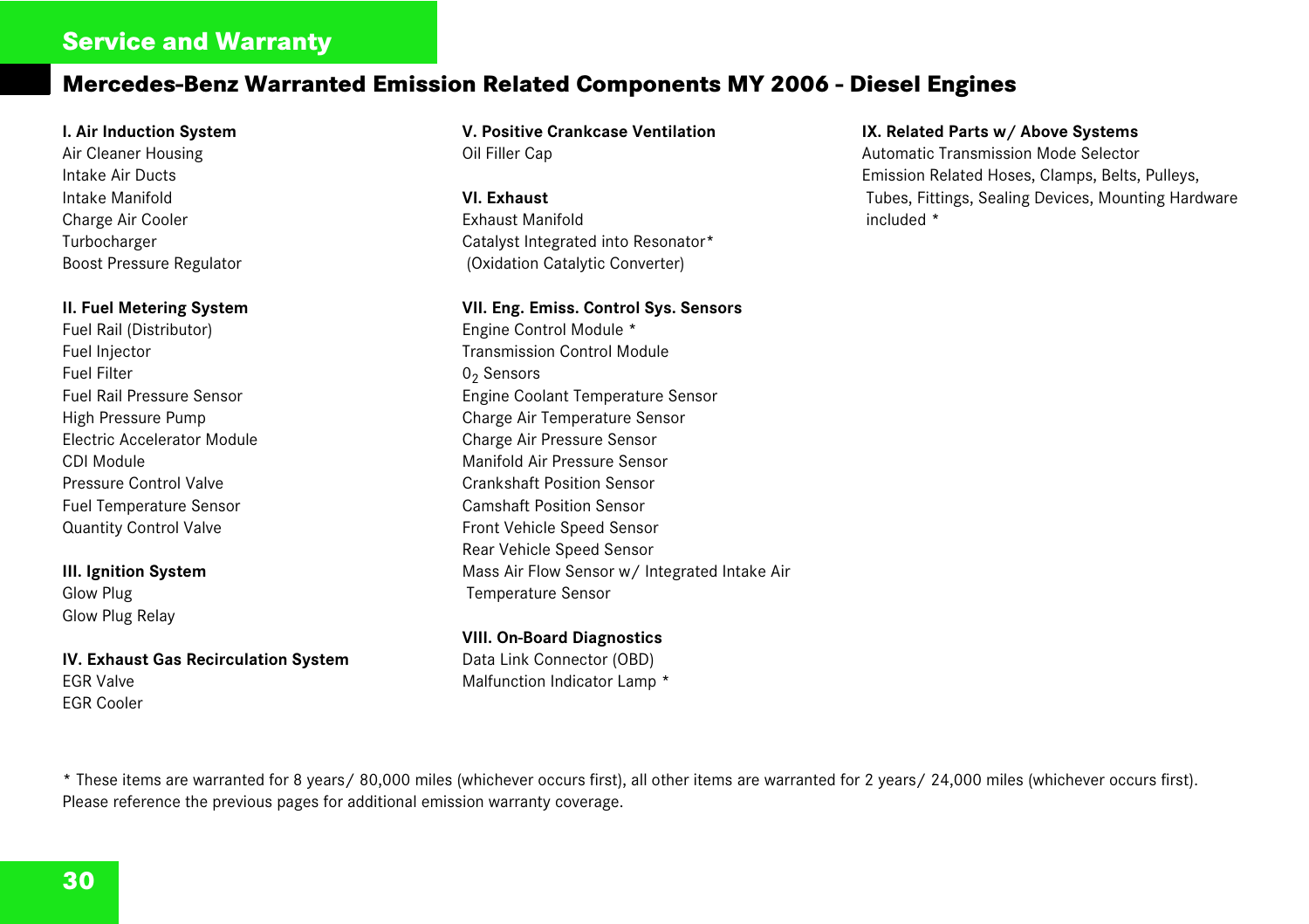$\mathcal{L}^{\mathcal{L}}$ 

 $\mathcal{L}_{\mathcal{A}}$ 

 $\mathcal{L}_{\mathcal{A}}$ 

**COL** 

 $\mathcal{L}_{\mathcal{A}}$ 

**The State**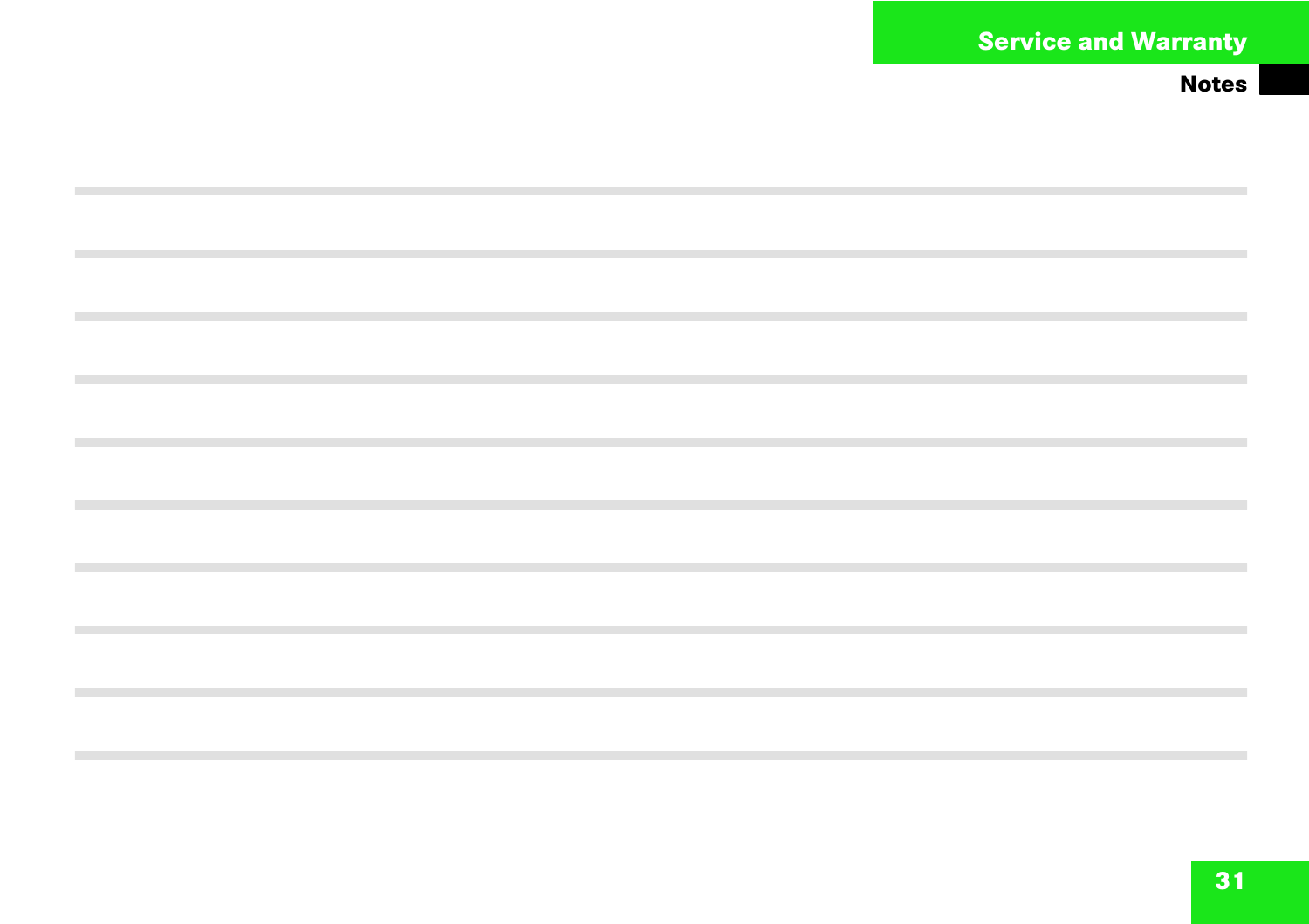### **Service and Warranty**

# <span id="page-33-0"></span>**California, Maine, Massachusetts and Vermont Emission Control System Warranty - Things You Should Know**

#### **Your Warranty Rights and Obligations:**

The California Air Resources Board and Mercedes-Benz USA, LLC are pleased to explain the emission control system warranty on your Mercedes-Benz passenger car. In California, Maine, Massachusetts and Vermont, new motor vehicles must be designed, built and equipped to meet these states' stringent anti-smog standards. MBUSA must warrant the emission control system on your Mercedes-Benz passenger car for the periods of time listed below provided there has been no abuse, neglect or improper maintenance of your vehicle.

Your emission control system may include such parts as the fuel injection system, ignition system, catalytic converter and engine computers. Also included may be hoses, belts, connectors and other emission related assemblies.

Where a warrantable condition exists, MBUSA will repair your Mercedes-Benz passenger car at no cost to you including diagnosis, parts and labor.

#### **Manufacturer's Warranty Coverage:**

For 3 years or 50,000 miles, whichever first occurs:

1. If your MB passenger car fails a Smog Check Inspection, all necessary repairs and adjustments will be made by MBUSA to ensure that your vehicle passes the inspection. This is your emission control system PERFORMANCE WARRANTY.

2. If any emission related part on your MB passenger car is defective, the part will be repaired or replaced by MBUSA. This is your short-term emission control system DEFECTS WARRANTY.

Note: Applicable to vehicles with gasoline engines only.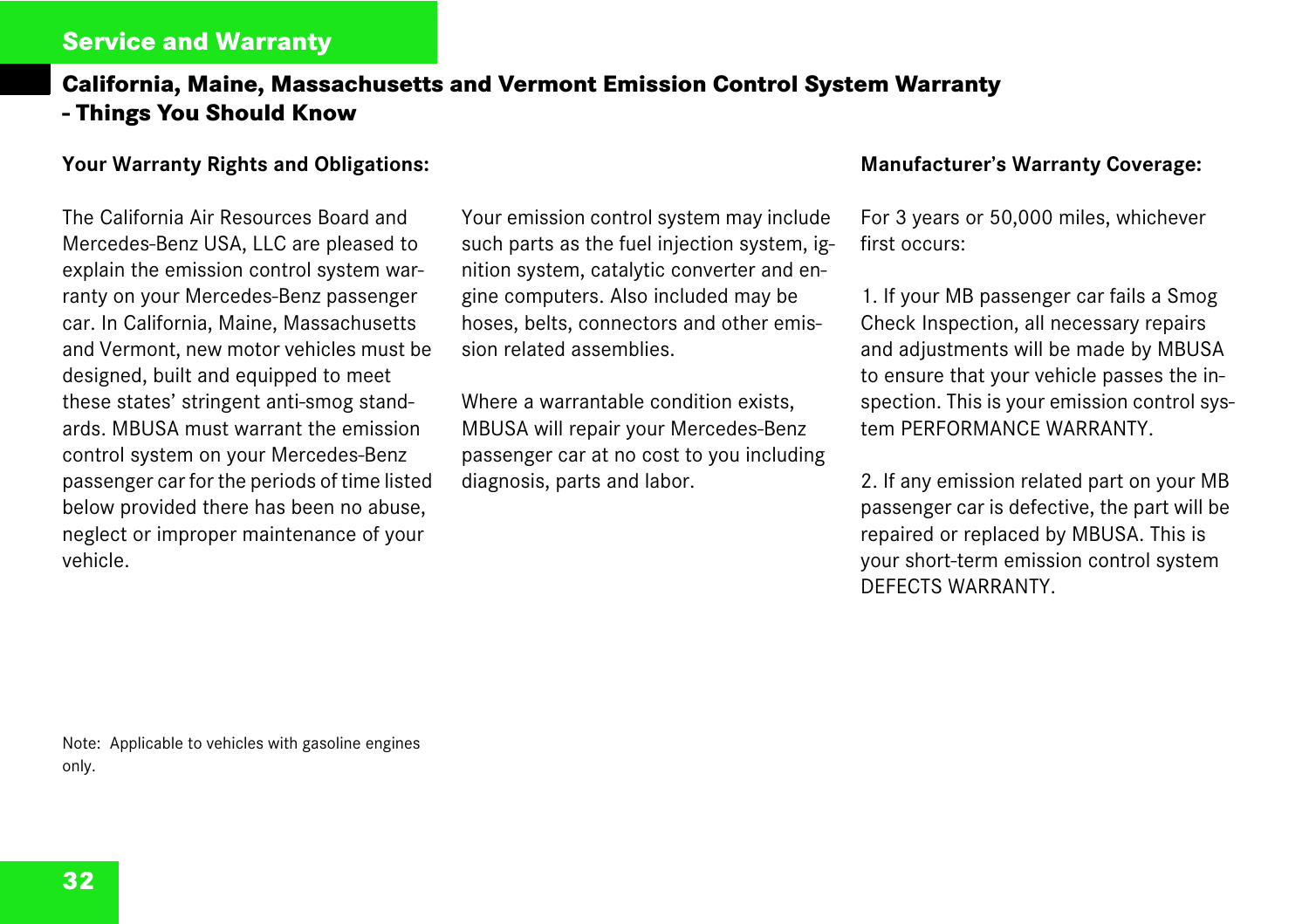# **California, Maine, Massachusetts and Vermont Emission Control System Warranty - Things You Should Know**

#### **Owner's Warranty Responsibilities:**

For 7 years or 70,000 miles, whichever first occurs:

1. If an emission related part listed in this warranty booklet specially noted with coverage for 7 years or 70,000 miles is defective, the part will be repaired or replaced by MBUSA. This is your long-term emission control system DEFECTS WARRANTY.

As the vehicle owner, you are responsible for the performance of the required maintenance listed in your Maintenance Booklet. MBUSA recommends that you retain all receipts covering maintenance on your passenger car, but MBUSA cannot deny emission control system warranty solely for the lack of receipts or for your failure to ensure the performance of all required maintenance.

You are responsible for presenting your Mercedes-Benz passenger car to an authorized Mercedes-Benz Center as soon as a problem exists. The warranty repairs should be completed in a reasonable amount of time, not to exceed 30 days.

As the vehicle owner, you should also be aware that MBUSA may deny you warranty coverage if your passenger car or a part has failed due to abuse, neglect, improper maintenance or unapproved modifications.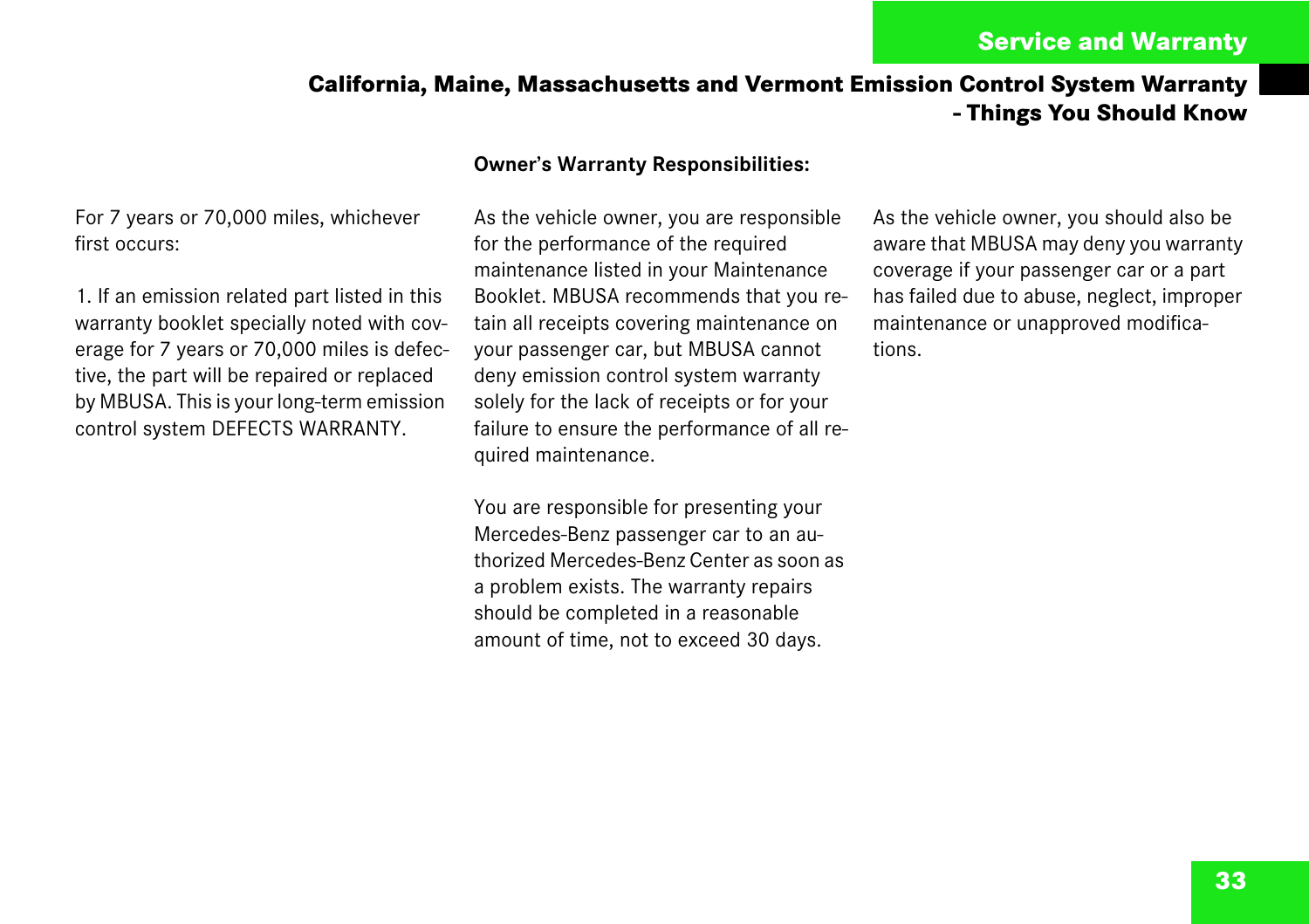### **Service and Warranty**

### **California, Maine, Massachusetts and Vermont Emission Control System Warranty - Things You Should Know**

If you have any questions regarding your warranty rights and responsibilities, you should contact:

Mercedes-Benz USA, LLC, Customer Assistance Center, One Mercedes Drive, Montvale, NJ 07645-0350, 1-800-FOR-MERCedes, or

State of California, Air Resources Board, Mobile Source Operations Division, P.O. Box 8001, El Monte, CA 91731-2990, or

State of Maine, Department of Environmental Protection, 106 Hogan Road, Bangor, ME 04103, or

Commonwealth of Massachusetts, Department of Environmental Protection, Division of Air Quality Control, One Winter Street, Boston, MA 02108, (617) 292-5500, or

Agency of Natural Resources, Department of Environmental Conservation, Air Pollution Control Division, Building 3 South, 103 Main Street, Waterbury, VT 05671-0402, (802) 241-3840.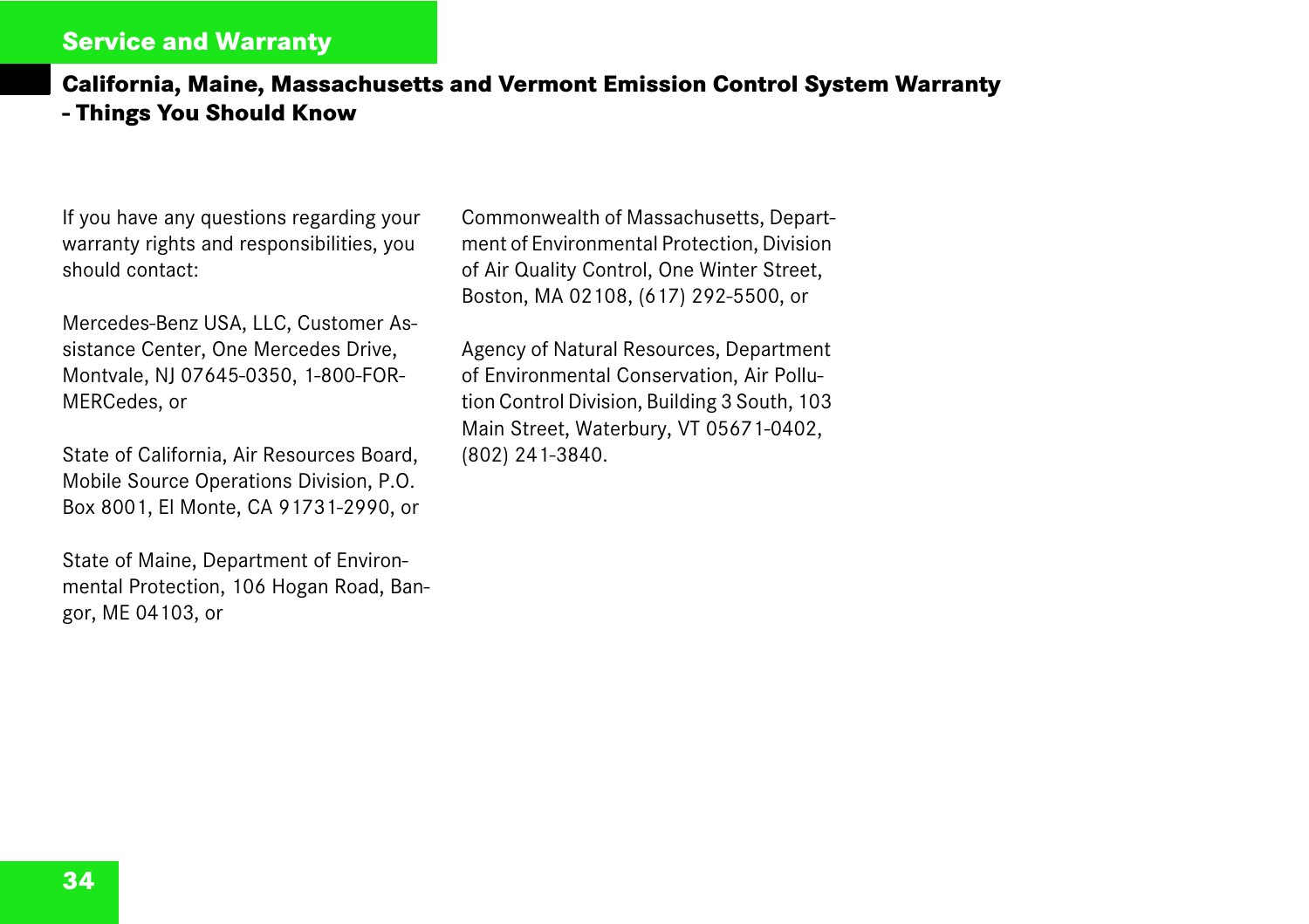#### **General**

Mercedes-Benz USA, LLC (MBUSA) warrants to the original and each subsequent owner of a 2006 Mercedes-Benz passenger car that is certified for sale in California, Maine, Massachusetts or Vermont and registered in California, Maine, Massachusetts or Vermont that:

(1) such vehicle is free from defects in material and workmanship which would cause it to fail to conform with requirements of the California Air Resources Board (CARB) or to fail to pass a smog check test for a period of use of 3 years or 50,000 miles, whichever first occurs; and

(2) if any part which affects any regulated emission from your vehicle is defective during 3 years or 50,000 miles, whichever first occurs, the part will be repaired or replaced; and

(3) is free from defects in material and workmanship in specific emission related parts as specified in the attached list which would cause them not to conform with those requirements for a period of use of 7 years or 70,000 miles, whichever first occurs.

MBUSA further warrants that:

a. if the vehicle is maintained and operated in accordance with MBUSA's written instructions for required maintenance and use, and

b. if a part is defective during 3 years or 50,000 miles, whichever first occurs, which causes the vehicle not to conform to the applicable CARB requirement or to fail a smog check test, or

c. if an emission-related part covered by the 7 year or 70,000 mile, whichever first occurs, warranty term is defective during the warranty period,

then any authorized Mercedes-Benz Center of the owner's choice will make any adjustments, repairs or replacements (including diagnosis) necessary to correct the defect or so that the vehicle will pass the smog check test at no charge for parts, labor or diagnosis.

If your vehicle is between 3 to 8 years old and has been driven less than 80,000 miles, then your car may be eligible for additional coverage under the Federal Emissions Warranty.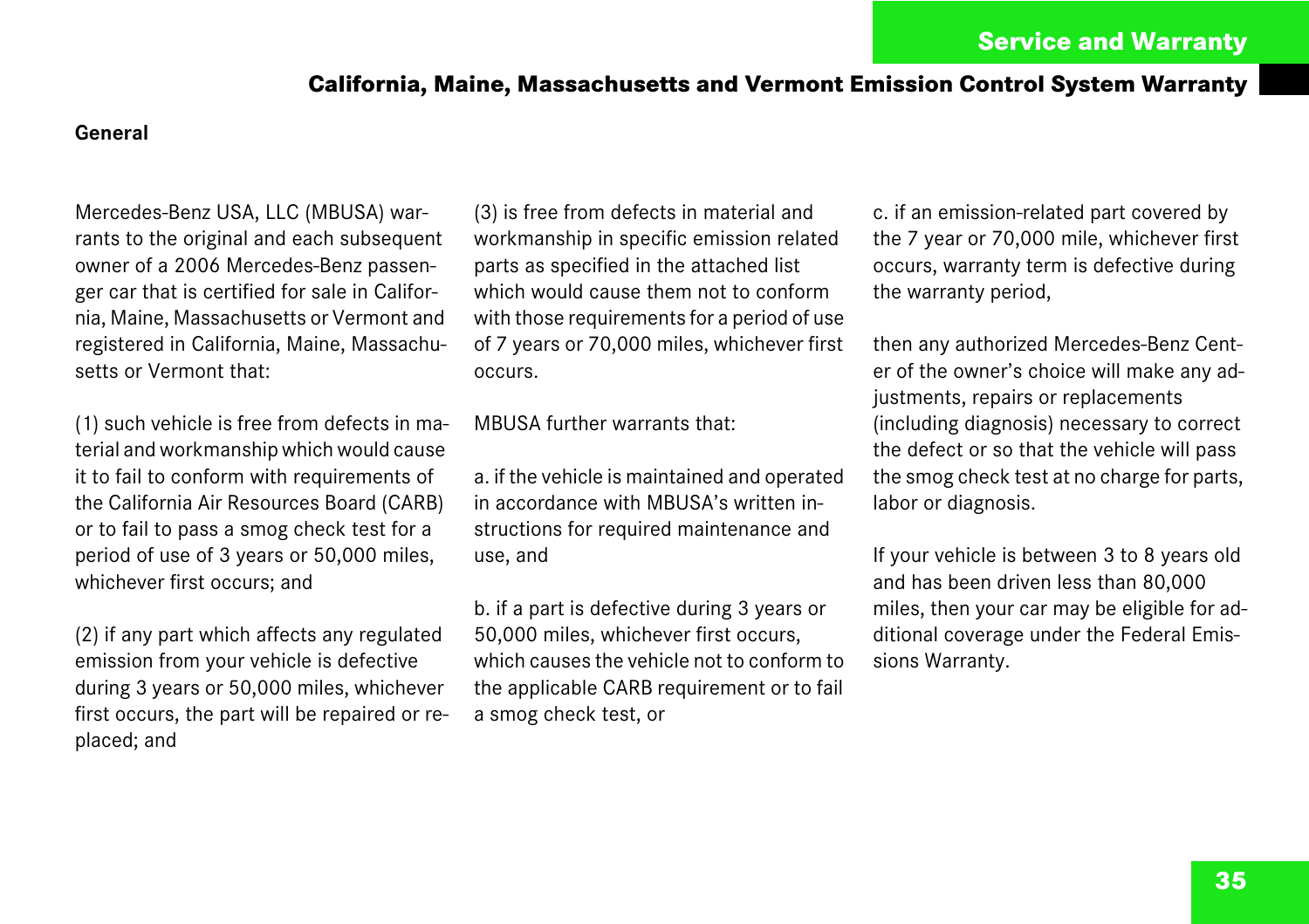<span id="page-37-0"></span>These warranty provisions shall begin on the date the vehicle is delivered to the first retail purchaser or, if the vehicle is first placed in service as a retail demonstrator or MBUSA or MBSC company vehicle prior to sale at retail, on the date the vehicle is first placed in such service.

The emission control system of your new Mercedes-Benz passenger car was designed, built and tested using genuine Mercedes-Benz parts and the car is certified as being in conformity with Federal, California, Maine, Massachusetts and Vermont emission control regulations and requirements. Accordingly, it is recommended that any replacement parts used for maintenance, repair or replacement of emission related components be genuine Mercedes-Benz Parts or Authorized Remanufactured Parts.

The owner may elect to have maintenance, replacement or repair of the emission control devices and systems performed by any automotive repair establishment or individual, and may elect to use other than genuine Mercedes-Benz Parts or Authorized Remanufactured Parts for such maintenance, replacement or repair without invalidating this warranty; the cost of such service or parts, however, will not be covered under the warranty except in the case of an emergency.

Use of replacement parts which are not of equivalent quality and design may impair the effectiveness of the emission control systems. If other than genuine Mercedes-Benz Parts or Authorized Remanufactured Parts are being used for maintenance, replacement or repair of components affecting emission control, the owner should

obtain assurances that such parts are warranted by their manufacturer to be equivalent to genuine Mercedes-Benz parts in performance and durability.

MBUSA, however, assumes no liability under this warranty with respect to parts other than genuine Mercedes-Benz Parts or Authorized Remanufactured Parts except for consequential damage to a non-Mercedes-Benz warranted part caused by a failure of a Mercedes-Benz part. However, the use of non-Mercedes-Benz replacement parts does not invalidate the warranty on other components unless non-Mercedes-Benz parts cause damage to warranted parts.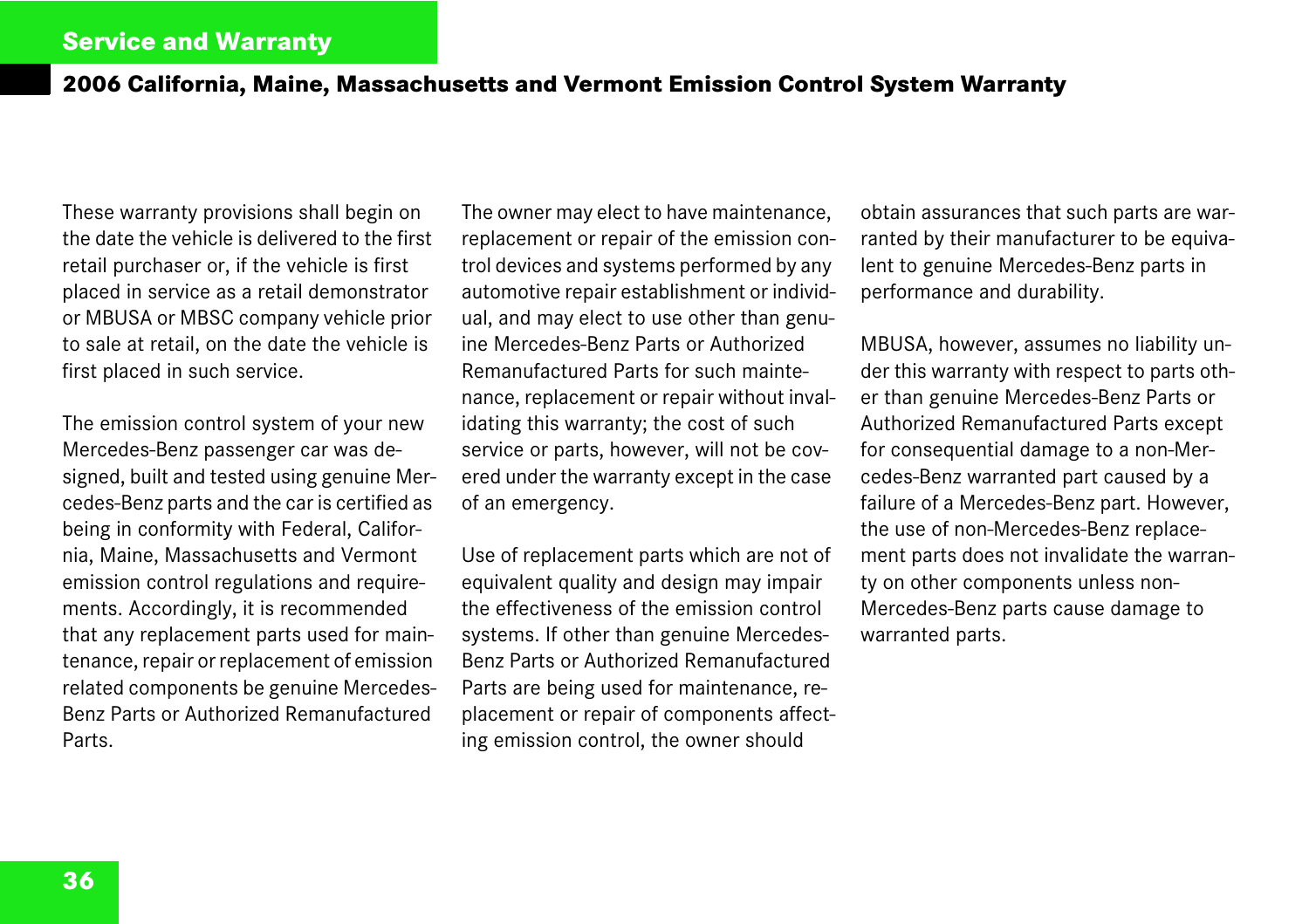Repairs covered by this warranty will be performed by any authorized Mercedes-Benz Center at its place of business with no charge for parts or labor (including diagnosis), using genuine Mercedes-Benz Parts or Authorized Remanufactured Parts for any part covered by this warranty.

In the case of an emergency, when and where an authorized Mercedes-Benz Center is not available, repairs may be performed at any available service establishment or by the owner using any replacement part. The non-availability of a replacement part for warranty repair or a repair not completed within 30 days constitutes an emergency.

MBUSA will reimburse the owner for such repairs (including labor and diagnosis) that are covered under this warranty. Such reimbursement shall not exceed MBUSA suggested retail prices for warranted parts replaced and labor charges based on MBUSA recommended time allowances for warranty repairs at a geographically appropriate hourly labor rate. Replaced parts and paid invoices must be presented at a Mercedes-Benz Center as a condition of reimbursement for emergency repairs not performed at a Mercedes-Benz Center. Parts replaced under this warranty become the property of the warrantor.

The enclosed list sets forth some of the emission related components covered by the emission control system defects warranty. You are advised to perform all recommended maintenance or repairs on your new Mercedes-Benz passenger car. MBUSA will not deny an emissions system warranty claim solely because you have no record of maintenance; however, you are responsible for the performance of the required maintenance. MBUSA may deny a warranty claim if your failure to perform the required maintenance resulted in the failure of a warranted part. Receipts and service records covering the performance of regular maintenance should be retained in the event questions arise concerning maintenance. The receipts and service records should be transferred to each subsequent owner of this car.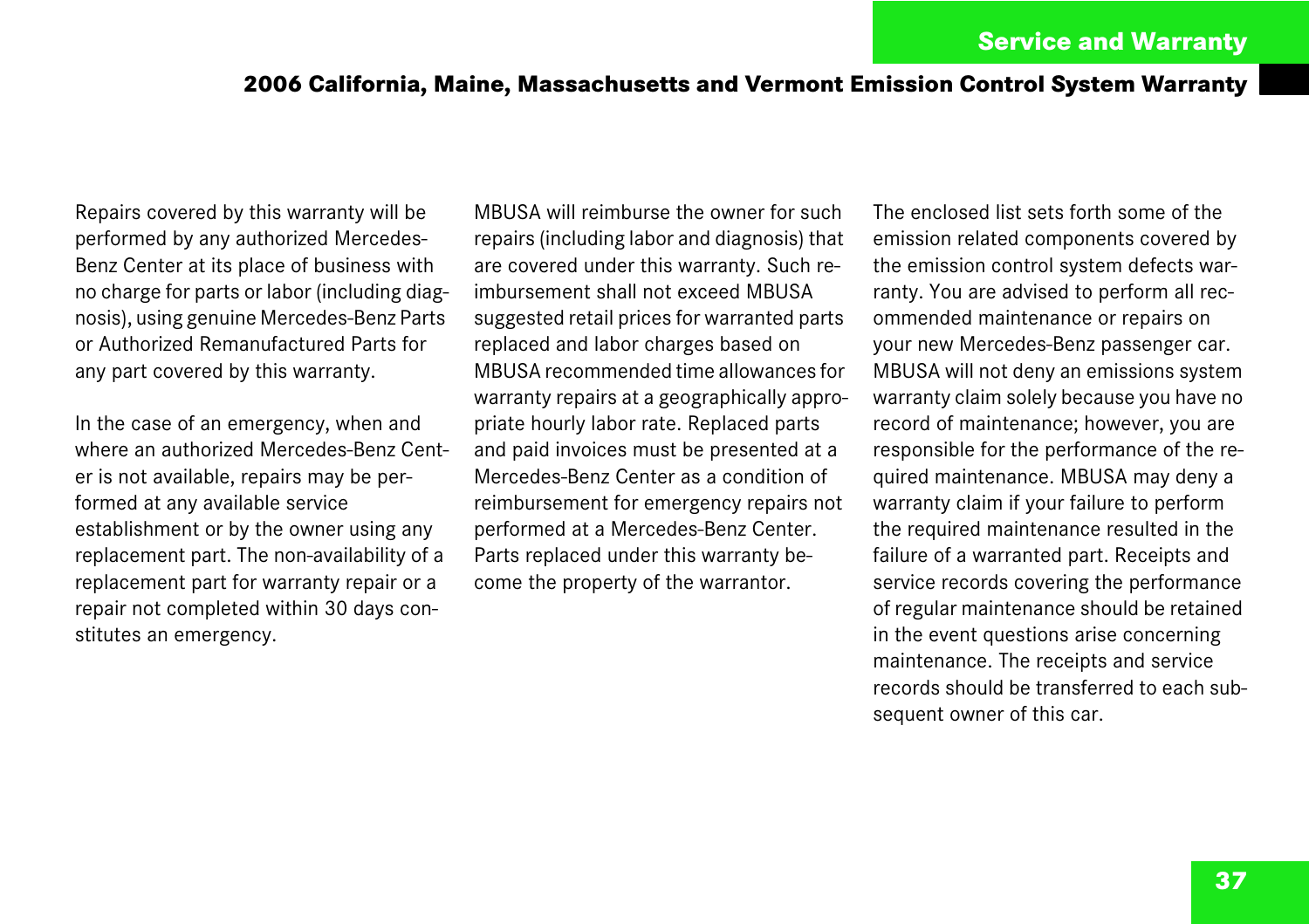**What is not covered by the Emission Warranty**

Mercedes-Benz USA, LLC may deny an emission related claim if it can establish that the failure or the malfunction of an emission control system part results directly from the use of non-premium low octane fuel in the engine (i.e. fuel with an anti-knock index of below 91 as displayed on the fuel pump).

#### **This warranty does not cover:**

1. The repair or replacement of any "warranted part" otherwise eligible for warranty coverage shall be excluded from such warranty coverage if the vehicle or engine manufacturer demonstrates that the vehicle or engine has been abused, neglected or improperly maintained, and that such abuse, neglect, or improper maintenance was the direct cause of the need for the repair or replacement of the part.

2. Malfunctions in any part caused by any of the following: improper adjustments except for those done by an authorized Mercedes-Benz Center during warranty service work, modification, alteration, tampering, disconnection, or use of leaded gasoline (for catalyst equipped vehicles).

3. Damage resulting from accident, acts of nature or other events beyond the control of MBUSA.

4. The repair or replacement of warranted parts which are scheduled to be replaced prior to 50,000 miles once these have been replaced at the first replacement interval during a regular maintenance service.

5. Incidental or consequential damages such as loss of time, inconvenience, or loss of use of the vehicle.

6. Any vehicle on which the odometer mileage has been altered so that the vehicle's actual mileage cannot be determined.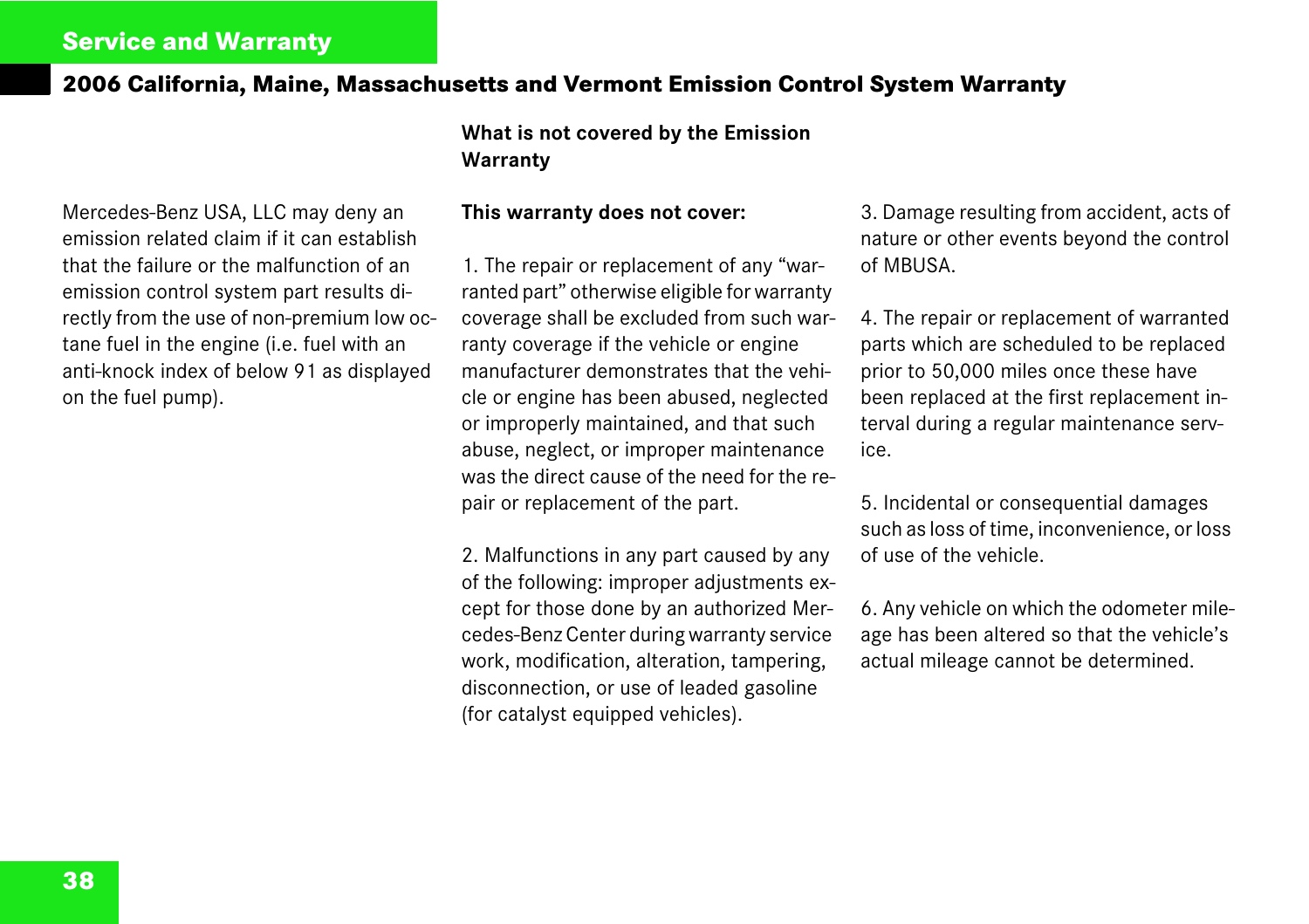This warranty is applicable to cars certified for sale and registered in the States of California, Maine, Massachusetts and Vermont. In all other states or countries, defective parts will be repaired or replaced in accordance with the terms and limitations of the warranty applicable to new Mercedes-Benz vehicles in effect at the time in such states or countries.

You may present a claim under the performance warranty immediately after your vehicle has failed a smog check test. You do not need to suffer the loss of the right to use the vehicle, pay a fine, or incur repair expenses before bringing this claim. After the 3 year/50,000 mile performance warranty period has passed, a smog check test failure due to a defect in a part which is warranted for 7 years/70,000 miles, is covered.

Your warranty claim may be presented to any authorized Mercedes-Benz Passenger Car Center of your choice. The dealer will honor or deny your claim within a reasonable time not to exceed 30 days, from the time at which your vehicle is initially presented for repair. Exceptions are when you, the owner, request a delay, or a delay is caused by events not attributable to MBUSA or your Mercedes-Benz Center.

You will be notified in writing by your Mercedes-Benz Center of the reasons for any denial of your claim.

Your dealer is required by law to honor your claim if such notice of denial is not received by you within said time period.

**WITH RESPECT TO EMISSION SYSTEMS, THIS WARRANTY IS EXPRESSLY IN LIEU OF ALL OTHER WARRANTIES AND REP-RESENTATIONS, EXPRESSED OR IM-PLIED, INCLUDING, BUT NOT LIMITED TO, IMPLIED WARRANTY OF MER-CHANTABILITY OR FITNESS FOR A PAR-TICULAR PURPOSE, AND OF ALL OTHER OBLIGATIONS OR LIABILITIES ON THE PART OF THE WARRANTOR. DAIMLER-CHRYSLER AG, MERCEDES-BENZ USA, LLC, MERCEDES-BENZ SERVICE CORPO-RATION OR THE MERCEDES-BENZ CENTER NEITHER ASSUME NOR AU-THORIZE ANY OTHER PERSON TO AS-SUME FOR THEM ANY OTHER LIABILITY IN CONNECTION WITH SUCH EMISSION SYSTEMS.**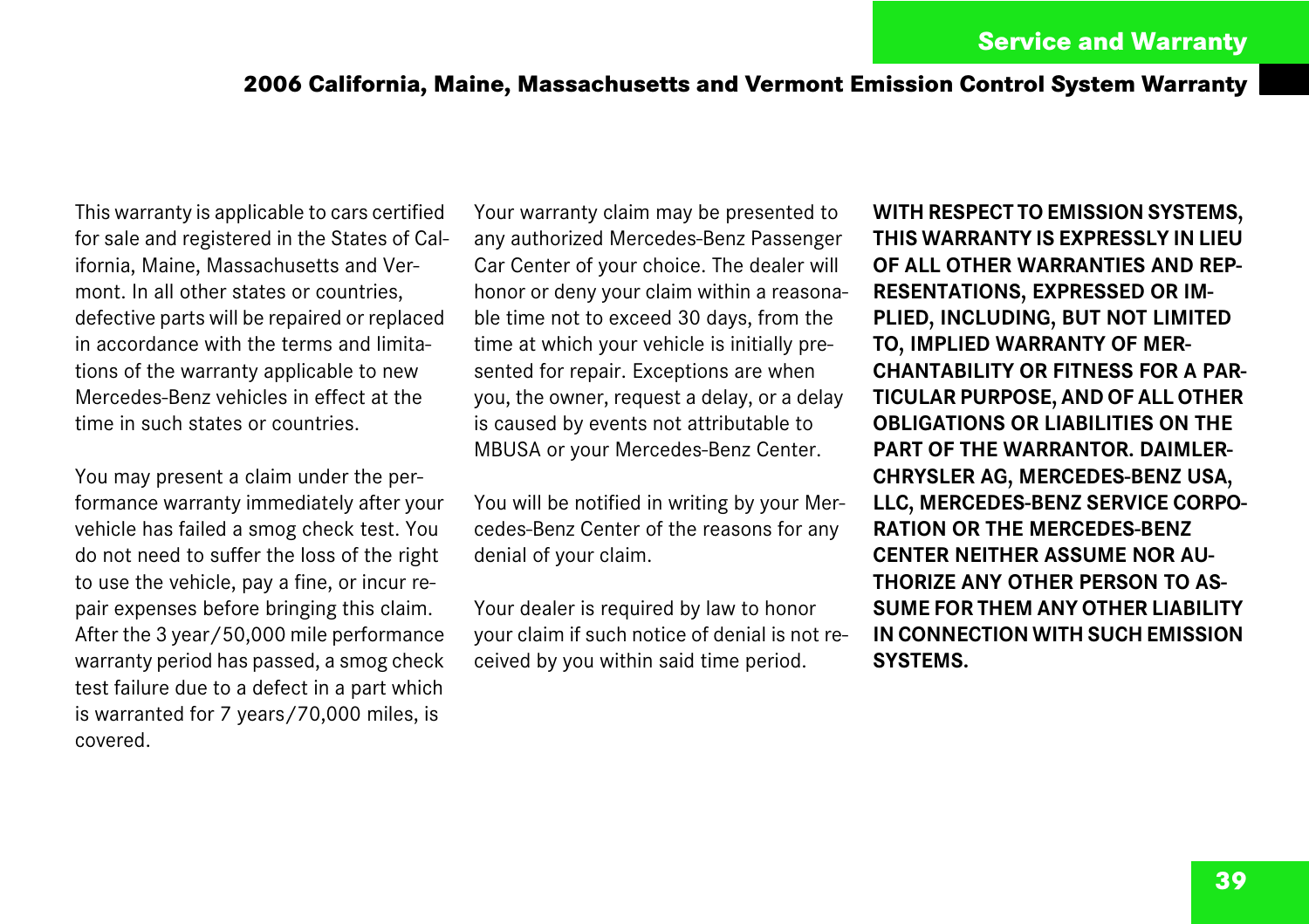# **Service and Warranty**

# <span id="page-41-0"></span>**MY 2006 California, Maine, Massachusetts and Vermont Defect Warranty Coverage (7 years / 70,000 miles) - Gasoline Engines**

| <b>Parts Description</b>  |            | <b>Model</b> |      |      |      |           |           |            |               |        |              |      |      |                |      |                |           |      |                |      |             |           |               |               |              |       |           |             |             |       |       |             |             |
|---------------------------|------------|--------------|------|------|------|-----------|-----------|------------|---------------|--------|--------------|------|------|----------------|------|----------------|-----------|------|----------------|------|-------------|-----------|---------------|---------------|--------------|-------|-----------|-------------|-------------|-------|-------|-------------|-------------|
|                           | .S500<br>ਰ | AMG<br>CLS55 | S350 | S430 | S500 | S600      | S55 AMG   | AMG<br>S65 | <b>SLK280</b> | SLK350 | AMG<br>SLK55 | C230 | C280 | 4Matic<br>C280 | C350 | 4Matic<br>C350 | C55 AMG   | E350 | 4Matic<br>E350 | E500 | E500 4Matic | E55 AMG   | <b>CLK350</b> | <b>CLK500</b> | AMG<br>CLK55 | CL500 | CL600     | AMG<br>CL55 | AMG<br>CL65 | SL500 | SL600 | AMG<br>SL55 | AMG<br>SL65 |
| Intake Manifold           |            |              |      |      |      |           |           |            |               |        |              |      |      |                |      |                |           |      |                |      |             |           |               |               |              |       |           |             |             |       |       |             |             |
| Charge Air Cooler         |            |              |      |      |      |           |           | $\bullet$  |               |        |              |      |      |                |      |                |           |      |                |      |             | $\bullet$ |               |               |              |       |           |             |             |       |       |             |             |
| Supercharger              |            |              |      |      |      |           | $\bullet$ |            |               |        |              |      |      |                |      |                |           |      |                |      |             | $\bullet$ |               |               |              |       |           | $\bullet$   |             |       |       | $\bullet$   |             |
| Supercharger Bypass Valve |            |              |      |      |      |           | $\bullet$ |            |               |        |              |      |      |                |      |                |           |      |                |      |             | $\bullet$ |               |               |              |       |           | $\bullet$   |             |       |       |             |             |
| Turbocharger              |            |              |      |      |      | $\bullet$ |           | $\epsilon$ |               |        |              |      |      |                |      |                |           |      |                |      |             |           |               |               |              |       | $\bullet$ |             | $\epsilon$  |       |       |             |             |
| Throttle Actuator         |            |              |      |      |      |           |           |            |               |        |              |      |      |                |      |                |           |      |                |      |             |           |               |               |              |       |           |             |             |       |       |             |             |
| Fuel Injector             |            |              |      |      |      | $\bullet$ |           |            |               |        |              |      |      |                |      |                |           |      |                |      |             |           |               |               |              |       | $\bullet$ |             |             |       |       |             |             |
| Fuel Pump                 |            |              |      |      |      |           |           |            |               |        | $\bullet$    |      |      |                |      |                | $\bullet$ |      |                |      |             |           |               |               | $\bullet$    |       |           |             |             |       |       |             |             |
| Ignition Module           |            |              |      |      |      |           |           |            |               |        |              |      |      |                |      |                |           |      |                |      |             |           |               |               |              |       |           |             |             |       |       |             |             |
| <b>EVAP Canister</b>      |            |              |      |      |      |           |           |            |               |        |              |      |      |                |      |                |           |      |                |      |             |           |               |               |              |       |           |             |             |       |       |             |             |
| <b>Fuel Tank</b>          |            |              |      |      |      |           |           |            |               |        |              |      |      |                |      |                |           |      |                |      |             |           |               |               |              |       |           |             |             |       |       |             |             |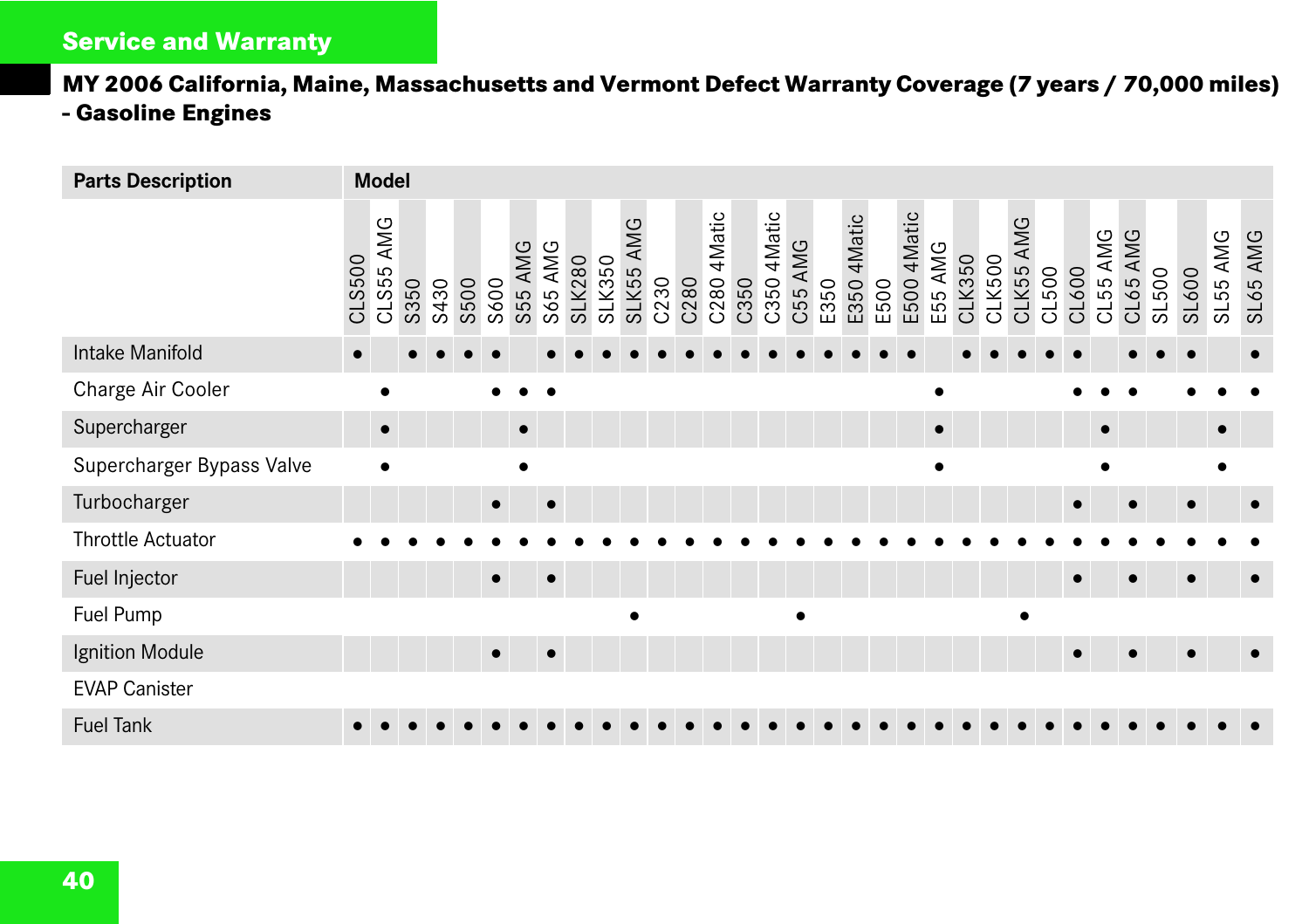**MY 2006 California, Maine, Massachusetts and Vermont Defect Warranty Coverage (7 years / 70,000 miles) - Gasoline Engines**

| <b>Parts Description</b>                               |           | <b>Model</b>     |      |      |      |      |           |         |               |        |                     |      |      |                |      |                |         |      |             |      |             |         |               |               |       |       |       |             |             |       |       |                |             |
|--------------------------------------------------------|-----------|------------------|------|------|------|------|-----------|---------|---------------|--------|---------------------|------|------|----------------|------|----------------|---------|------|-------------|------|-------------|---------|---------------|---------------|-------|-------|-------|-------------|-------------|-------|-------|----------------|-------------|
|                                                        | S500<br>ਰ | AMG<br>5<br>CLS5 | S350 | S430 | S500 | S600 | S55 AMG   | S65 AMG | <b>SLK280</b> | SLK350 | AMG<br><b>SLK55</b> | C230 | C280 | 4Matic<br>C280 | C350 | 4Matic<br>C350 | C55 AMG | E350 | E350 4Matic | E500 | E500 4Matic | E55 AMG | <b>CLK350</b> | <b>CLK500</b> | CLK55 | CL500 | CL600 | AMG<br>CL55 | AMG<br>CL65 | SL500 | SL600 | AMG<br>55<br>ಕ | AMG<br>SL65 |
| Electric AIR Injection Pump                            |           |                  |      |      |      |      |           |         |               |        |                     |      |      |                |      |                |         |      |             |      |             |         |               |               |       |       |       |             |             |       |       |                |             |
| <b>Exhaust Manifold</b>                                |           |                  |      |      |      |      |           |         |               |        |                     |      |      |                |      |                |         |      |             |      |             |         |               |               |       |       |       |             |             |       |       |                |             |
| <b>Fuel Rail</b>                                       |           |                  |      |      |      |      |           |         |               |        |                     |      |      |                |      |                |         |      |             |      |             |         |               |               |       |       |       |             |             |       |       |                |             |
| Fuel Pressure Regulator with<br>Integrated Fuel Filter |           | $\bullet$        |      |      |      |      |           |         |               |        |                     |      |      |                |      |                |         |      |             |      |             | ٠       |               |               |       |       |       |             |             |       |       |                |             |
| Fuel Tank Pressure Sensor                              |           |                  |      |      |      |      |           |         |               |        |                     |      |      |                |      |                |         |      |             |      |             |         |               |               |       |       |       |             |             |       |       |                |             |
| Knock Sensor                                           |           |                  |      |      |      |      | $\bullet$ |         |               |        |                     |      |      |                |      |                |         |      |             |      |             |         |               |               |       |       |       |             |             |       |       |                |             |
| Three Way Catalyst                                     |           |                  |      |      |      |      |           |         |               |        |                     |      |      |                |      |                |         |      |             |      |             |         |               |               |       |       |       |             |             |       |       |                |             |
| Warm-up Three Way Catalyst                             |           |                  |      |      |      |      |           |         |               |        |                     |      |      |                |      |                |         |      |             |      |             |         |               |               |       |       |       |             |             |       |       |                |             |
| <b>Engine Control Module</b>                           |           |                  |      |      |      |      |           |         |               |        |                     |      |      |                |      |                |         |      |             |      |             |         |               |               |       |       |       |             |             |       |       |                |             |
| <b>Transmission Control Module</b>                     |           |                  |      |      |      |      |           |         |               |        |                     |      |      |                |      |                |         |      |             |      |             |         |               |               |       |       |       |             |             |       |       |                |             |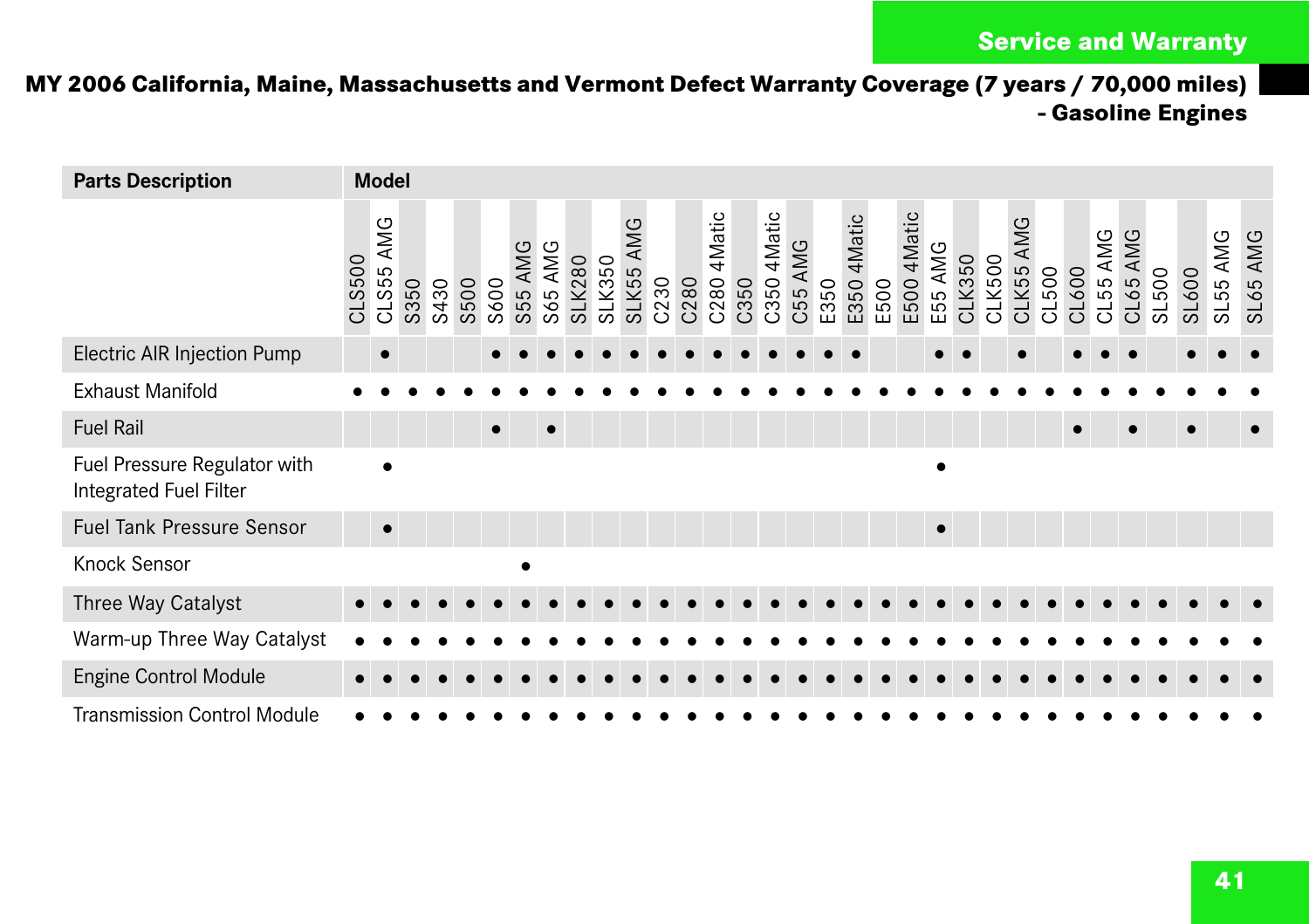### **Service and Warranty**

# <span id="page-43-0"></span>**California, Maine, Massachusetts, New York and Vermont Emission Control System Warranty For Partial Zero-Emission Vehicles (PZEV) Only - Things You Should Know**

#### **Your Warranty Rights and Obligations:**

The California Air Resources Board and Mercedes-Benz USA, LLC are pleased to explain the emission control system warranty on your Mercedes-Benz Partial Zero-Emission Vehicles (PZEV) passenger car. In California, Maine, Massachusetts, New York and Vermont, new motor vehicles must be designed, built and equipped to meet these states' stringent anti-smog standards. MBUSA must warrant the emission control system on your Mercedes-Benz passenger car for the periods of time listed below provided there has been no abuse, neglect or improper maintenance of your vehicle.

Your emission control system may include such parts as the fuel injection system, ignition system, catalytic converter and engine computers. Also included may be hoses, belts, connectors and other emission related assemblies.

Where a warrantable condition exists,

MBUSA will repair your Mercedes-Benz passenger car at no cost to you including diagnosis, parts and labor.

### **Identifying Partial Zero-Emission Vehicles (PZEV)**

Being able to identify whether your vehicle meets the California Air Resources Board (CARB) Super Ultra-Low-Emission-Vehicle (SULEV) PZEV emission standard is an important part of understanding your emission warranty rights. To identify a vehicle that meets the PZEV emission standard please refer to the text description on the Vehicle Emission Control Information (VE-CI) label located in the engine compartment.

Please note the location of the VECI label will vary depending on model. Refer to your vehicle Operator's Manual for further information on identification labels and their locations.

#### **Manufacturer's Warranty Coverage:**

For 15 years or 150,000 miles, whichever first occurs:

1. If your MB passenger car fails a Smog Check Inspection, all necessary repairs and adjustments will be made by MBUSA to ensure that your vehicle passes the inspection. This is your emission control system PERFORMANCE WARRANTY.

2. If any emission related part on your MB passenger car is defective, the part will be repaired or replaced by MBUSA. This is your emission control system DEFECTS WARRANTY.

Note: Applicable to vehicles with gasoline engines only.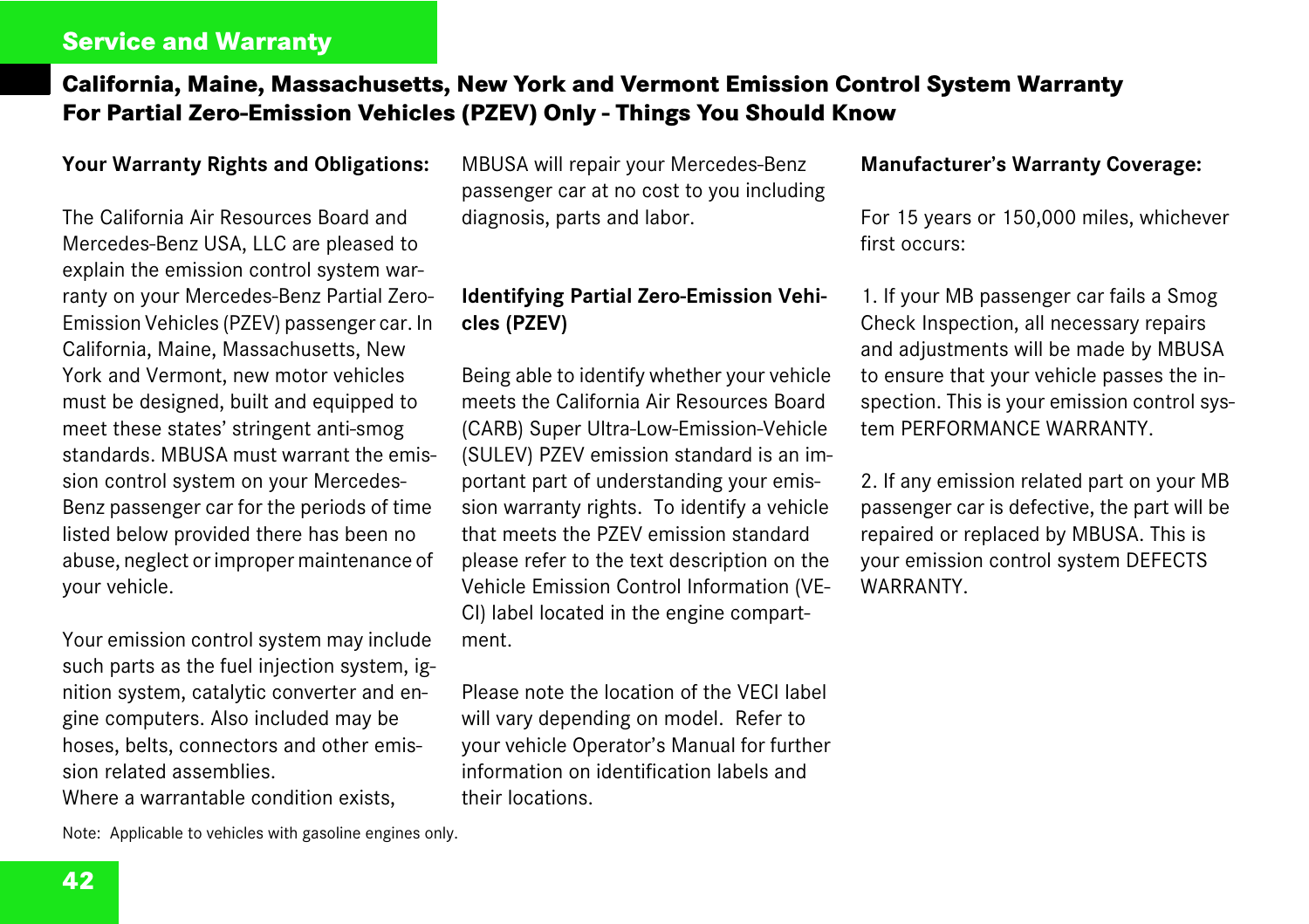### **California, Maine, Massachusetts, New York and Vermont Emission Control System Warranty For Partial Zero-Emission Vehicles (PZEV) Only - Things You Should Know**

#### **Owner's Warranty Responsibilities:**

As the vehicle owner, you are responsible for the performance of the required maintenance listed in your Maintenance Booklet. MBUSA recommends that you retain all receipts covering maintenance on your passenger car, but MBUSA cannot deny emission control system warranty solely for the lack of receipts or for your failure to ensure the performance of all required maintenance.

You are responsible for presenting your Mercedes-Benz passenger car to an authorized Mercedes-Benz Center as soon as a problem exists. The warranty repairs should be completed in a reasonable amount of time, not to exceed 30 days.

As the vehicle owner, you should also be aware that MBUSA may deny you warranty coverage if your passenger car or a part has failed due to abuse, neglect, improper maintenance or unapproved modifications.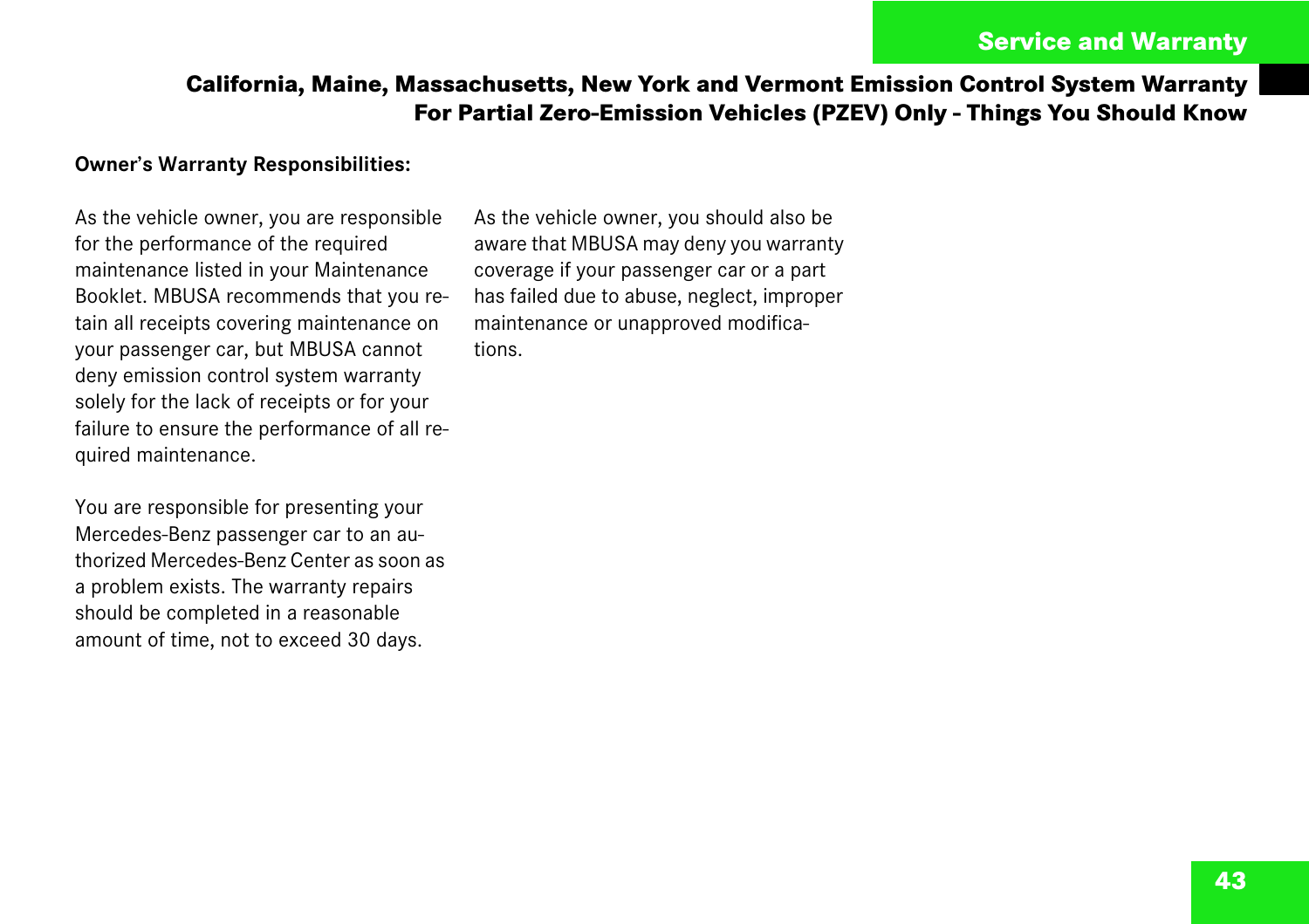### **Service and Warranty**

# **California, Maine, Massachusetts, New York and Vermont Emission Control System Warranty For Partial Zero-Emission Vehicles (PZEV) Only - Things You Should Know**

If you have any questions regarding your warranty rights and responsibilities, you should contact:

Mercedes-Benz USA, LLC, Customer Assistance Center, One Mercedes Drive, Montvale, NJ 07645-0350, 1-800-FOR-MERCedes, or

State of California, Air Resources Board, Mobile Source Operations Division, P.O. Box 8001, El Monte, CA 91731-2990, or

State of Maine, Department of Environmental Protection, 106 Hogan Road, Bangor, ME 04103, or

Commonwealth of Massachusetts, Department of Environmental Protection, Division of Air Quality Control, One Winter Street, Boston, MA 02108, (617) 292-5500, or

Agency of Natural Resources, Department of Environmental Conservation, Air Pollution Control Division, Building 3 South, 103 Main Street, Waterbury, VT 05671-0402, (802) 241-3840.

New York State Department of Environmental Conservation 625 Broadway Albany, NY 12233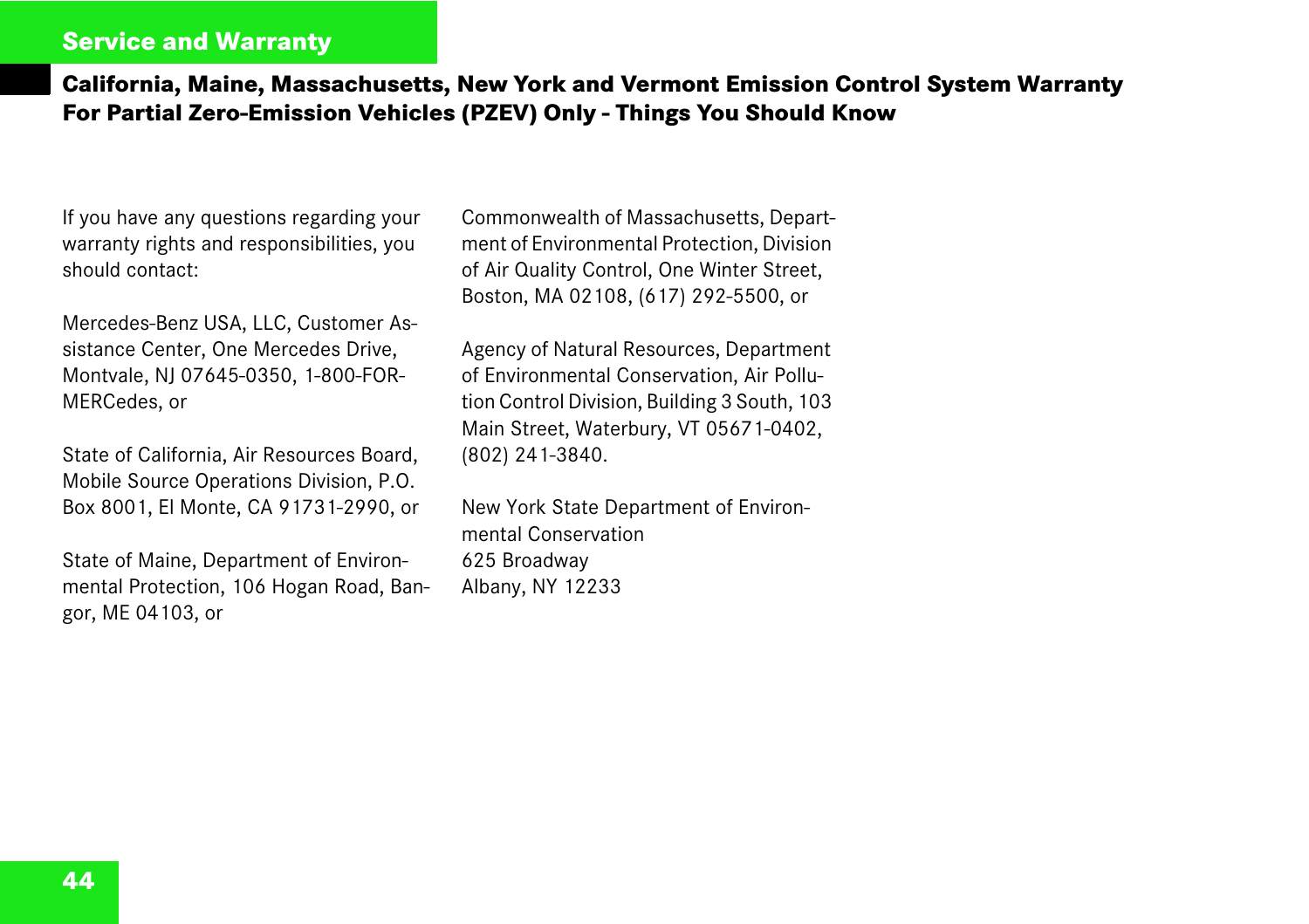# **California, Maine, Massachusetts, New York and Vermont Emission Control System Warranty For Partial Zero-Emission Vehicles (PZEV) Only**

#### **General**

Mercedes-Benz USA, LLC (MBUSA) warrants to the original and each subsequent owner of a 2006 Mercedes-Benz passenger car that is certified for sale in California, Maine, Massachusetts, New York or Vermont and registered in California, Maine, Massachusetts, New York or Vermont that:

(1) such vehicle is free from defects in material and workmanship which would cause it to fail to conform with requirements of the California Air Resources Board (CARB) or to fail to pass a smog check test for a period of use of 15 years or 150,000 miles, whichever first occurs; and

(2) if any part which affects any regulated emission from your vehicle is defective during 15 years or 150,000 miles, whichever first occurs, the part will be repaired or replaced; and

MBUSA further warrants that:

a. if the vehicle is maintained and operated in accordance with MBUSA's written instructions for required maintenance and use, and

b. if a part is defective during 15 years or 150,000 miles, whichever first occurs, which causes the vehicle not to conform to the applicable CARB requirement or to fail a smog check test,

then any authorized Mercedes-Benz Center of the owner's choice will make any adjustments, repairs or replacements (including diagnosis) necessary to correct the defect or so that the vehicle will pass the smog check test at no charge for parts, labor or diagnosis.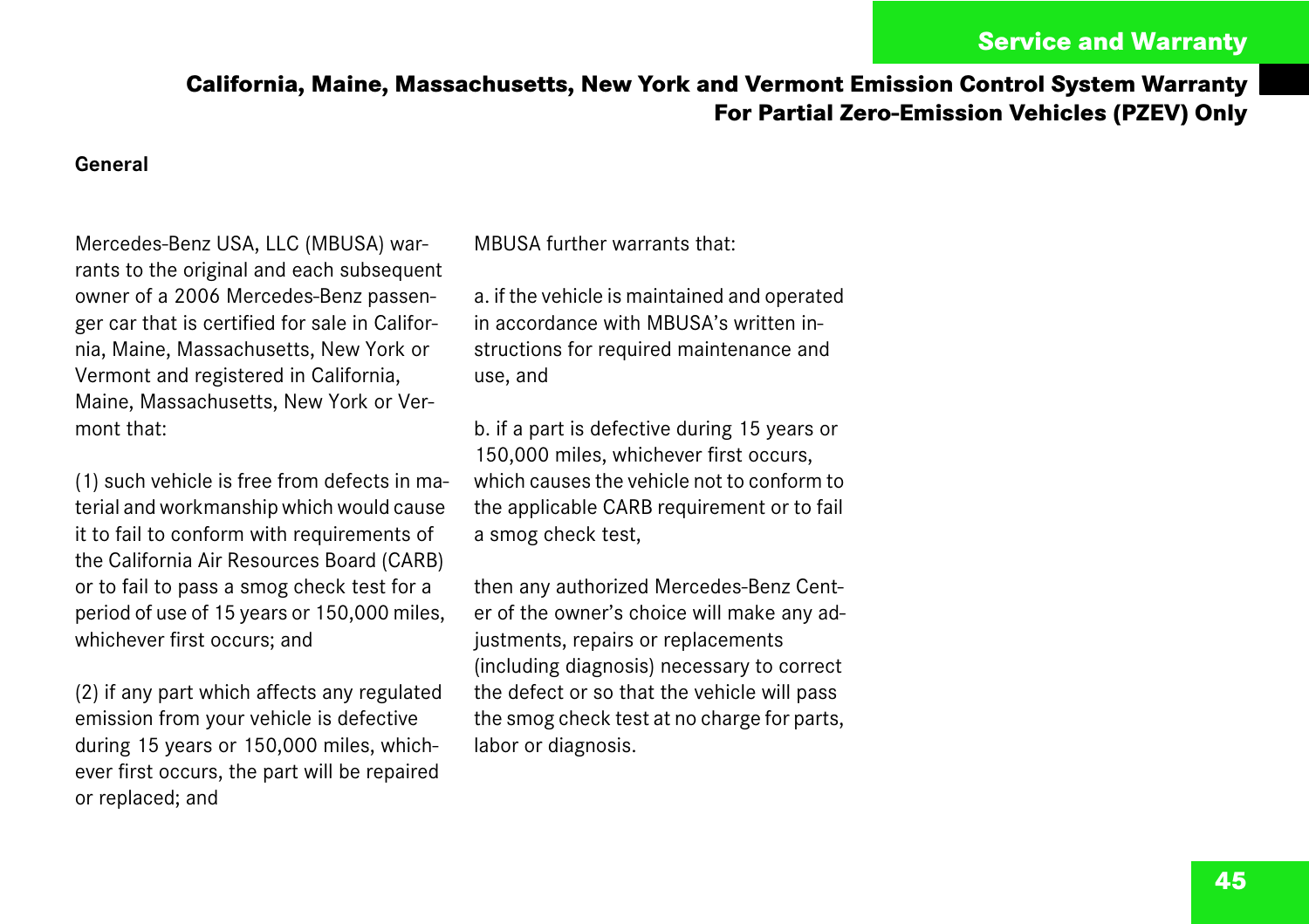### **Service and Warranty**

# <span id="page-47-0"></span>**2006 California, Maine, Massachusetts, New York and Vermont Emission Control System Warranty For Partial Zero-Emission Vehicles (PZEV) Only**

These warranty provisions shall begin on the date the vehicle is delivered to the first retail purchaser or, if the vehicle is first placed in service as a retail demonstrator or MBUSA or MBSC company vehicle prior to sale at retail, on the date the vehicle is first placed in such service.

The emission control system of your new Mercedes-Benz passenger car was designed, built and tested using genuine Mercedes-Benz parts and the car is certified as being in conformity with Federal, California, Maine, Massachusetts, New York and Vermont emission control regulations and requirements. Accordingly, it is recommended that any replacement parts used for maintenance, repair or replacement of emission related components be genuine Mercedes-Benz Parts or Authorized Remanufactured Parts.

The owner may elect to have maintenance, replacement or repair of the emission control devices and systems performed by any automotive repair establishment or individual, and may elect to use other than genuine Mercedes-Benz Parts or Authorized Remanufactured Parts for such maintenance, replacement or repair without invalidating this warranty; the cost of such service or parts, however, will not be covered under the warranty except in the case of an emergency.

Use of replacement parts which are not of equivalent quality and design may impair the effectiveness of the emission control systems. If other than genuine Mercedes-Benz Parts or Authorized Remanufactured Parts are being used for maintenance, replacement or repair of components affecting emission control, the owner should

obtain assurances that such parts are warranted by their manufacturer to be equivalent to genuine Mercedes-Benz parts in performance and durability.

MBUSA, however, assumes no liability under this warranty with respect to parts other than genuine Mercedes-Benz Parts or Authorized Remanufactured Parts except for consequential damage to a non-Mercedes-Benz warranted part caused by a failure of a Mercedes-Benz part. However, the use of non-Mercedes-Benz replacement parts does not invalidate the warranty on other components unless non-Mercedes-Benz parts cause damage to warranted parts.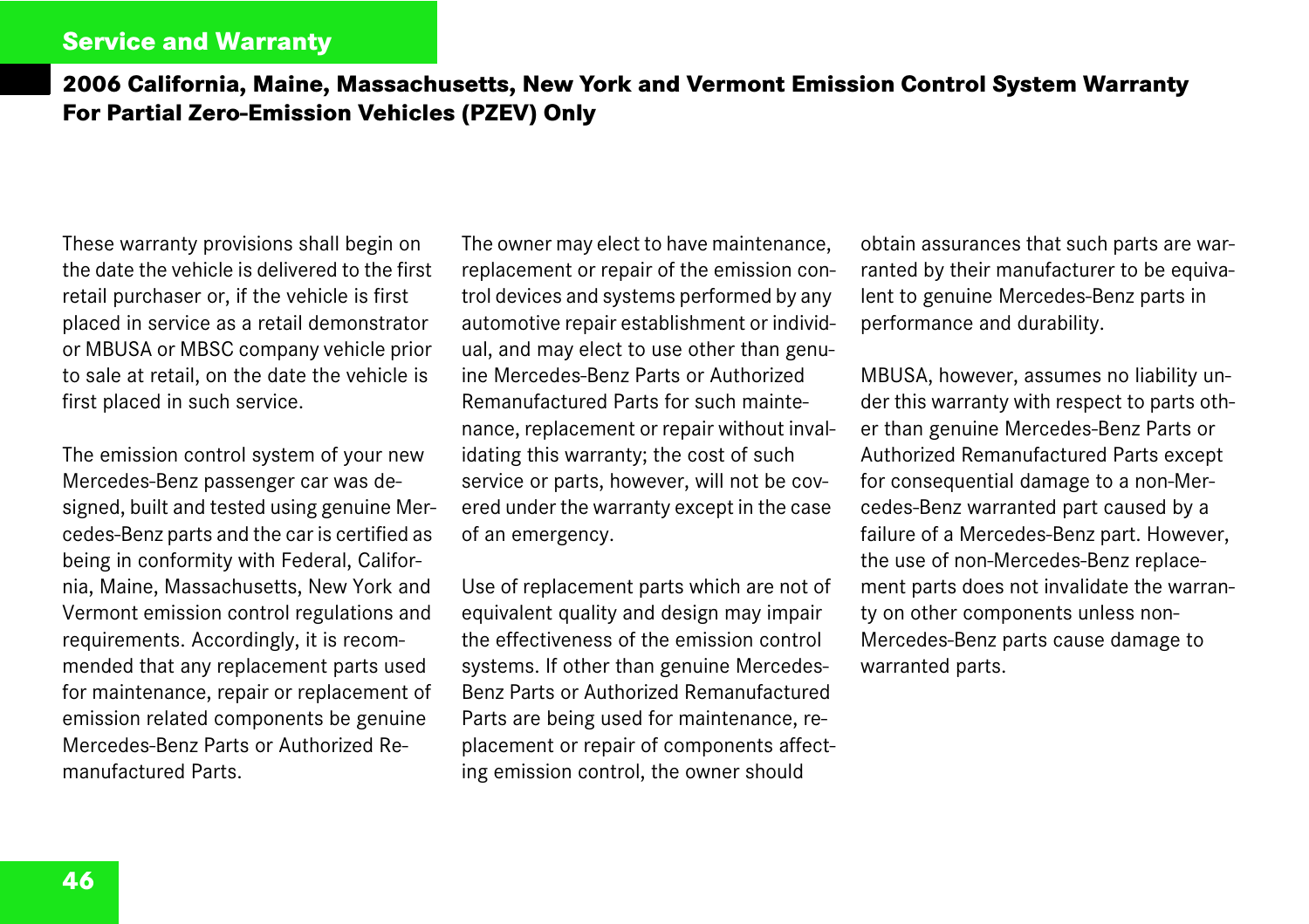# **2006 California, Maine, Massachusetts, New York and Vermont Emission Control System Warranty For Partial Zero-Emission Vehicles (PZEV) Only**

Repairs covered by this warranty will be performed by any authorized Mercedes-Benz Center at its place of business with no charge for parts or labor (including diagnosis), using genuine Mercedes-Benz Parts or Authorized Remanufactured Parts for any part covered by this warranty.

In the case of an emergency, when and where an authorized Mercedes-Benz Center is not available, repairs may be performed at any available service establishment or by the owner using any replacement part. The non-availability of a replacement part for warranty repair or a repair not completed within 30 days constitutes an emergency.

MBUSA will reimburse the owner for such repairs (including labor and diagnosis) that are covered under this warranty. Such reimbursement shall not exceed MBUSA suggested retail prices for warranted parts replaced and labor charges based on MBUSA recommended time allowances for warranty repairs at a geographically appropriate hourly labor rate. Replaced parts and paid invoices must be presented at a Mercedes-Benz Center as a condition of reimbursement for emergency repairs not performed at a Mercedes-Benz Center. Parts replaced under this warranty become the property of the warrantor.

The enclosed list sets forth some of the emission related components covered by the emission control system defects warranty. You are advised to perform all recommended maintenance or repairs on your new Mercedes-Benz passenger car. MBUSA will not deny an emissions system warranty claim solely because you have no record of maintenance; however, you are responsible for the performance of the required maintenance. MBUSA may deny a warranty claim if your failure to perform the required maintenance resulted in the failure of a warranted part. Receipts and service records covering the performance of regular maintenance should be retained in the event questions arise concerning maintenance. The receipts and service records should be transferred to each subsequent owner of this car.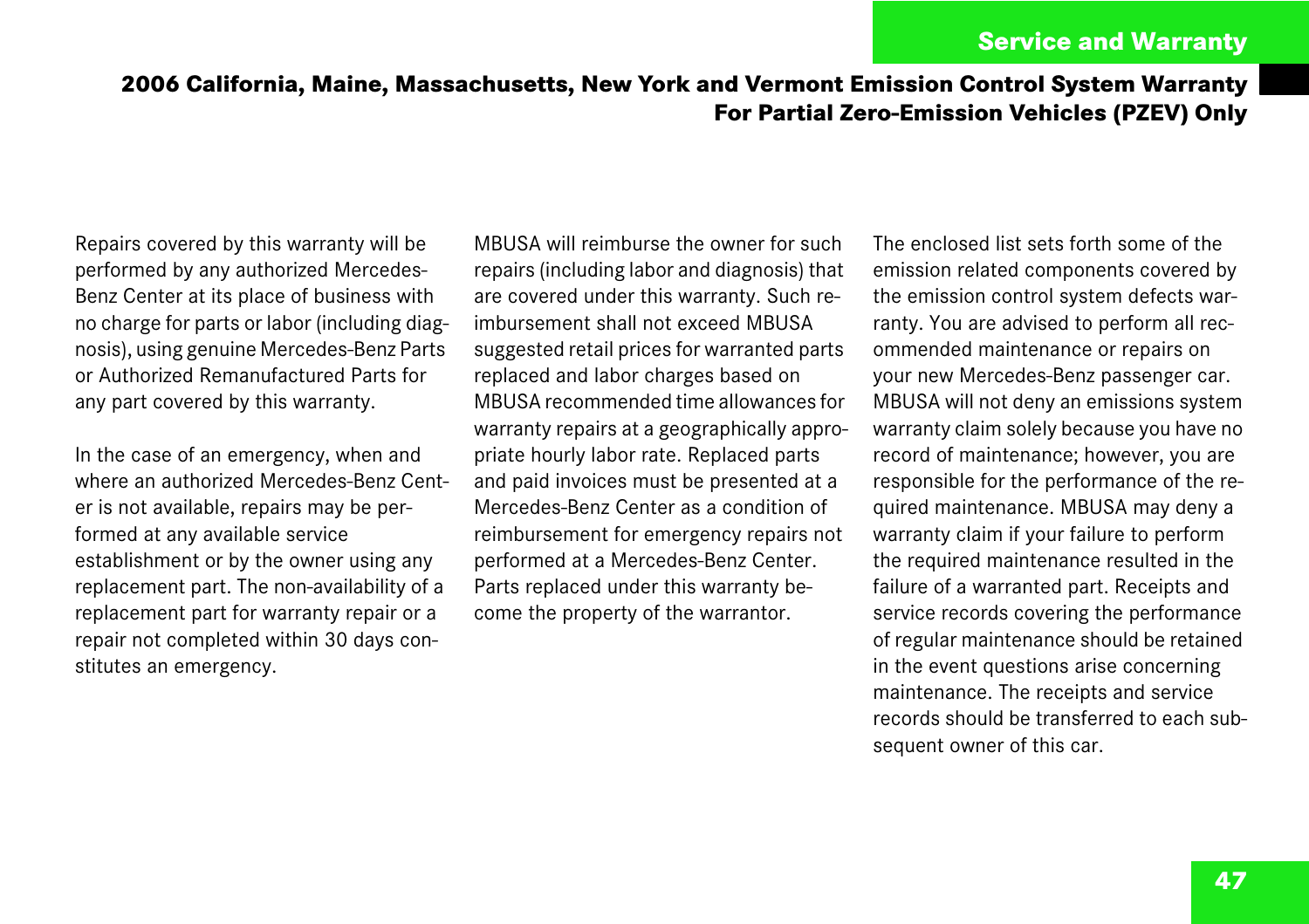### **Service and Warranty**

on the fuel pump).

# **2006 California, Maine, Massachusetts, New York and Vermont Emission Control System Warranty For Partial Zero-Emission Vehicles (PZEV) Only**

#### **What is not covered by the Emission Warranty**

### Mercedes-Benz USA, LLC may deny an emission related claim if it can establish that the failure or the malfunction of an emission control system part results directly from the use of non-premium low octane fuel in the engine (i.e. fuel with an anti-knock index of below 91 as displayed

#### **This warranty does not cover:**

1. The repair or replacement of any "warranted part" otherwise eligible for warranty coverage shall be excluded from such warranty coverage if the vehicle or engine manufacturer demonstrates that the vehicle or engine has been abused, neglected or improperly maintained, and that such abuse, neglect, or improper maintenance was the direct cause of the need for the repair or replacement of the part.

2. Malfunctions in any part caused by any of the following: improper adjustments except for those done by an authorized Mercedes-Benz Center during warranty service work, modification, alteration, tampering, disconnection, or use of leaded gasoline (for catalyst equipped vehicles).

3. Damage resulting from accident, acts of nature or other events beyond the control of MBUSA.

4. The repair or replacement of warranted parts which are scheduled to be replaced prior to 120,000 miles once these have been replaced at the first replacement interval during a regular maintenance service.

5. Incidental or consequential damages such as loss of time, inconvenience, or loss of use of the vehicle.

6. Any vehicle on which the odometer mileage has been altered so that the vehicle's actual mileage cannot be determined.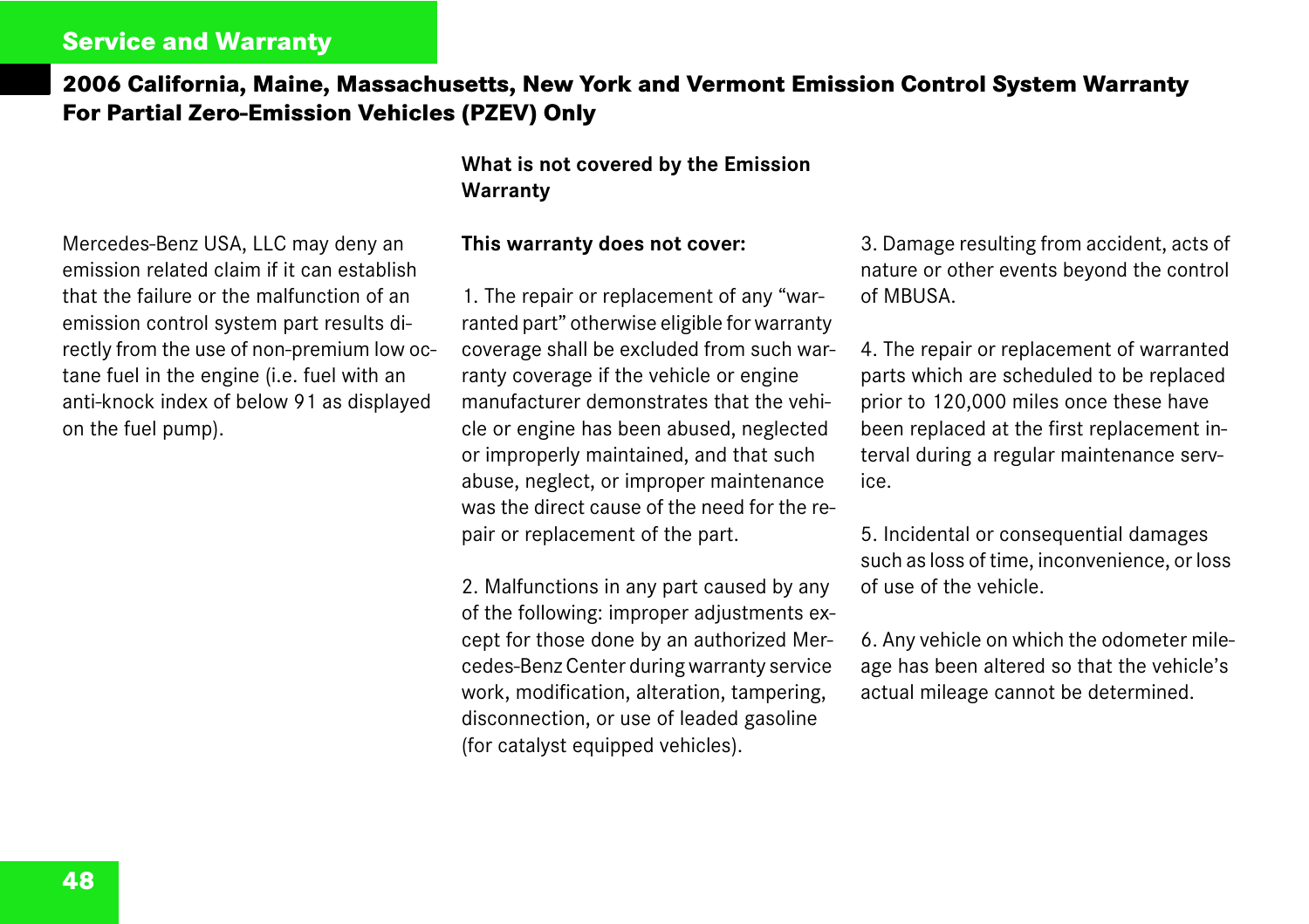# **2006 California, Maine, Massachusetts, New York and Vermont Emission Control System Warranty For Partial Zero-Emission Vehicles (PZEV) Only**

This warranty is applicable to cars certified for sale and registered in the States of California, Maine, Massachusetts, New York and Vermont. In all other states or countries, defective parts will be repaired or replaced in accordance with the terms and limitations of the warranty applicable to new Mercedes-Benz vehicles in effect at the time in such states or countries.

You do not need to suffer the loss of the right to use the vehicle, pay a fine, or incur repair expenses before bringing this claim. Your warranty claim may be presented to any authorized Mercedes-Benz Passenger Car Center of your choice. The dealer will honor or deny your claim within a reasonable time not to exceed 30 days, from the time at which your vehicle is initially presented for repair. Exceptions are when you, the owner, request a delay, or a delay is caused by events not attributable to MBUSA or your Mercedes-Benz Center.

You will be notified in writing by your Mercedes-Benz Center of the reasons for any denial of your claim.

Your dealer is required by law to honor your claim if such notice of denial is not received by you within said time period.

**WITH RESPECT TO EMISSION SYSTEMS, THIS WARRANTY IS EXPRESSLY IN LIEU OF ALL OTHER WARRANTIES AND REP-RESENTATIONS, EXPRESSED OR IM-PLIED, INCLUDING, BUT NOT LIMITED TO, IMPLIED WARRANTY OF MER-CHANTABILITY OR FITNESS FOR A PAR-TICULAR PURPOSE, AND OF ALL OTHER OBLIGATIONS OR LIABILITIES ON THE PART OF THE WARRANTOR. DAIMLER-CHRYSLER AG, MERCEDES-BENZ USA, LLC, MERCEDES-BENZ SERVICE CORPO-RATION OR THE MERCEDES-BENZ CENTER NEITHER ASSUME NOR AU-THORIZE ANY OTHER PERSON TO AS-SUME FOR THEM ANY OTHER LIABILITY IN CONNECTION WITH SUCH EMISSION SYSTEMS.**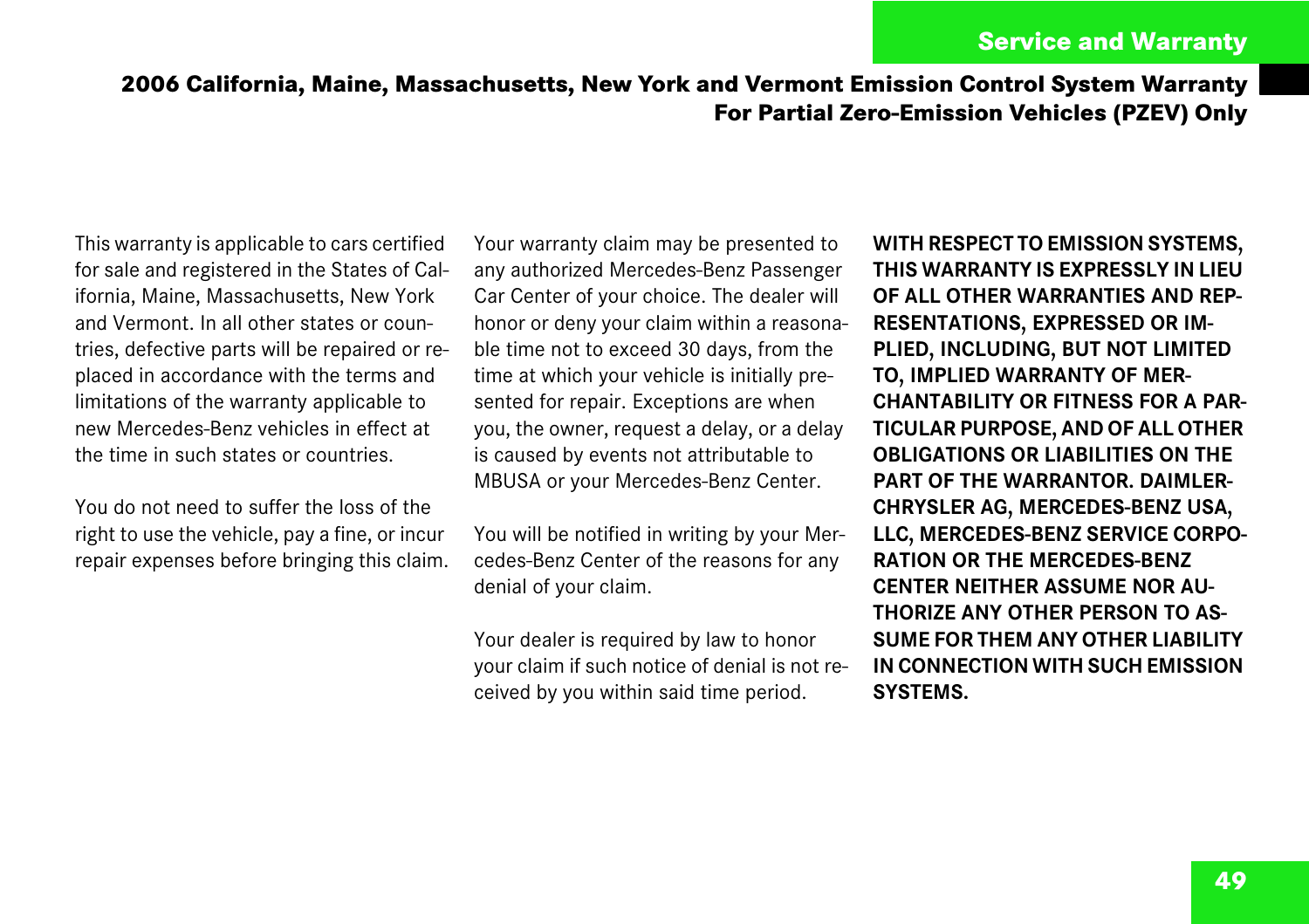### **Service and Warranty**

### <span id="page-51-0"></span>**Mercedes-Benz Warranted Emission Related Components MY 2006 - PZEV Only**

#### **I. Air Induction System**

Air Cleaner Housing Intake Air Ducts Intake Air Valve Intake Manifold CMP Actuator Variable Intake System Actuator Variable Intake System Switching Valve Tumble Flap Actuator Tumble Flap Actuator Switching Valve DOR Radiator (PremAir)

#### **II. Fuel Metering System**

Fuel Rail Electronic Accelerator Module Throttle Actuator Fuel Pump Fuel Pump Relay Fuel Injector Fuel Pressure Regulator w/Integrated Fuel Filter

#### **III. Ignition System**

Spark Plugs Ignition Coil Ignition Cable **IV. Exhaust Gas Recirculation System** EGR Valve w/ Integrated Switching Valve

#### **V. Positive Crankcase Ventilation** Oil Filler Cap

#### **VI. Fuel Evaporative Control**

EVAP Canister EVAP Purge Valve OBD II Valve Fuel Filler Cap Fuel Tank Assembly Fuel Tank Pressure Sensor Fuel Expansion Tank

#### **VII. Secondary Air Injection System**

Electric AIR Injection Pump AIR Injection Pump Relay AIR Control Valve AIR Switching Valve Vacuum Check Valve (AIR)

#### **VIII. Exhaust** Exhaust Manifold

Three-Way Catalyst **\*** Warm-Up Three Way Catalyst **\***

#### **IX. Eng. Emiss. Control Sys. Sensors**

Engine Control Module **\*** Transmission Control Module 0<sub>2</sub> Sensors Engine Coolant Temperature Sensor Manifold Air Pressure Sensor Crankshaft Position Sensor Camshaft Position Sensor Knock Sensor Front Vehicle Speed Sensor Rear Vehicle Speed Sensor Mass Air Flow Sensor w/ Integrated Intake Air Temperature Sensor

#### **X. On-Board Diagnostics**

Data Link Connector (OBD) Malfunction Indicator Lamp **\***

#### **XI. Related Parts w/ Above Systems**

Automatic Transmission Mode Selector Emission Related Hoses, Clamps, Belts, Pulleys, Tubes, Fittings, Sealing Devices, Mounting Hardware included **\***

All items are warranted for 15 years/150,000 miles (whichever occurs first) in California, Massachusetts, Maine, New York and Vermont. In the remaining 45 states all items are warranted for 2 years/24,000 miles (whichever occurs first) except those marked with asterisks which are warranted for 8 years/80,000 miles (whichever occurs first). Please reference the previous pages for additional emission warranty coverage.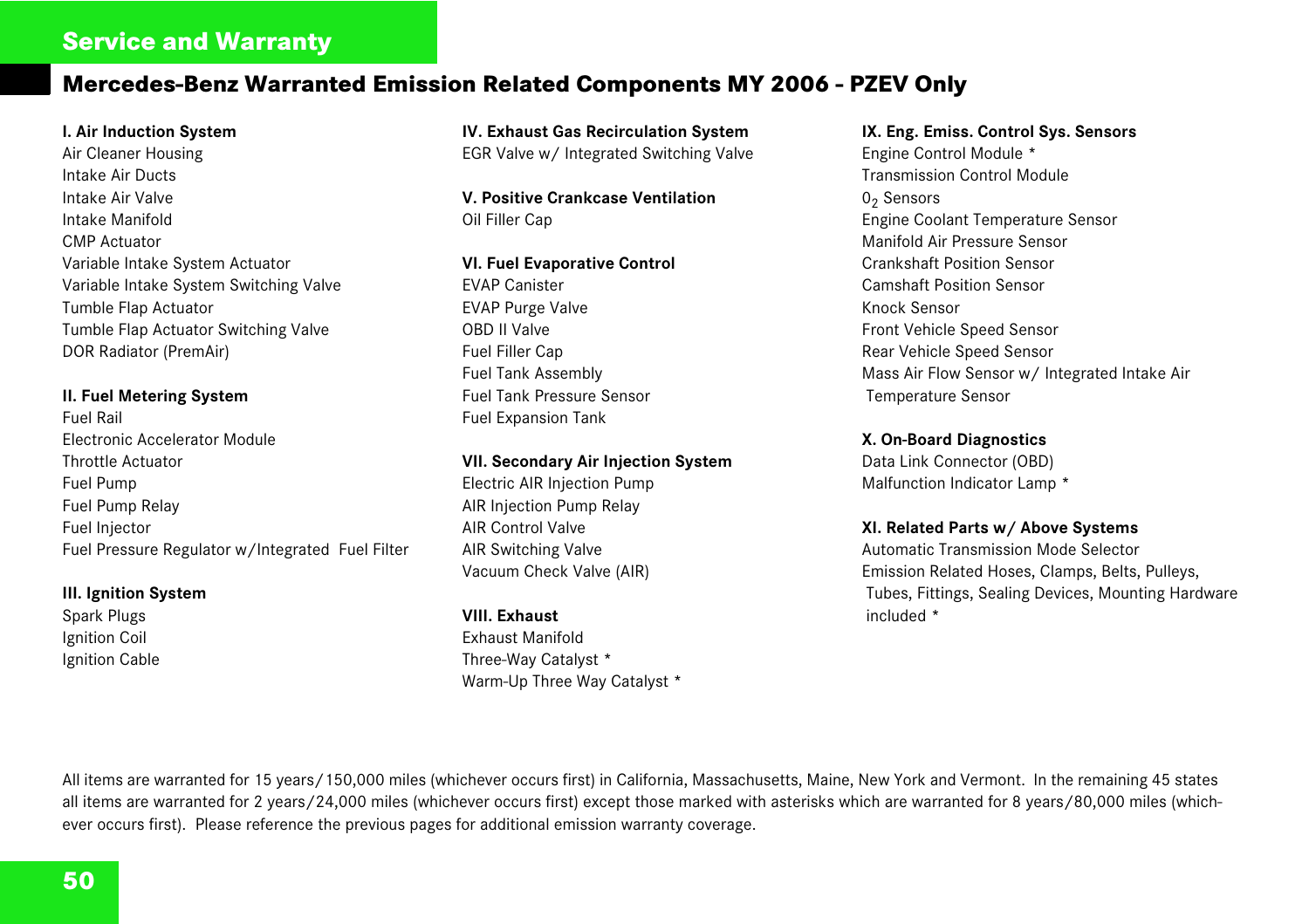$\mathcal{L}^{\mathcal{L}}$ 

 $\mathcal{L}_{\mathcal{A}}$ 

 $\mathcal{L}_{\mathcal{A}}$ 

**COL** 

 $\mathcal{L}_{\mathcal{A}}$ 

**The State**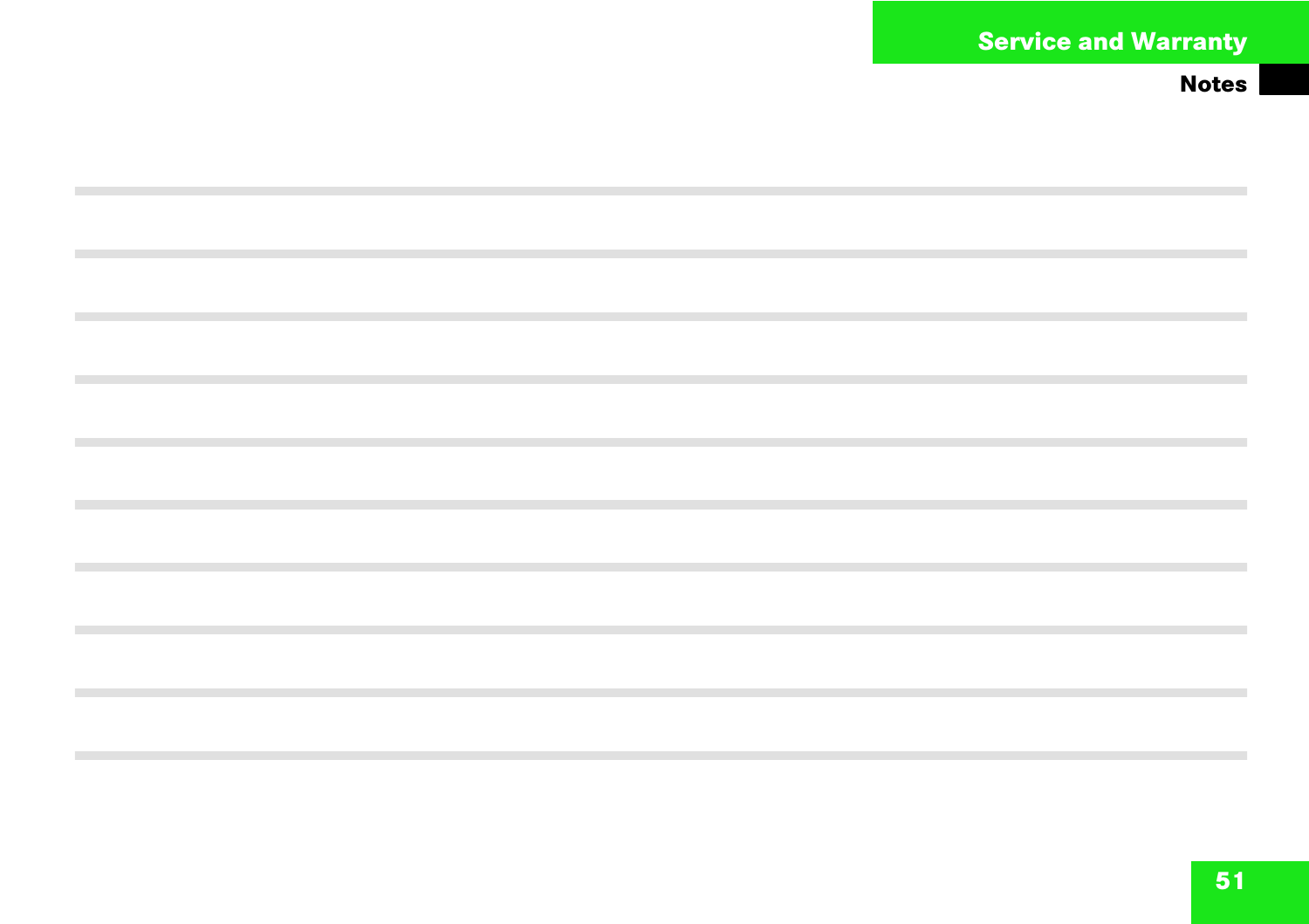### **Warranty Enforcement Laws (Lemon Laws)**

Laws in many states and federal law permit owners and/or lessees to obtain a replacement vehicle or a refund of the purchase or lease price under certain circumstances. The provisions of these laws vary from state to state and vary from the federal law. To the extent allowed or not prohibited by applicable law, Mercedes-Benz USA, LLC requires that you first provide us with direct written notification of any alleged unrepaired defect or malfunction, or any other dissatisfaction you have experienced with your vehicle so that we

have the opportunity to cure the problem or dissatisfaction ourselves. Giving MBUSA itself this direct notice and opportunity to cure enables us to supplement prior efforts by our authorized dealers so any ongoing problem can be resolved or the dissatisfaction addressed by us. In states that have not enacted Lemon Laws, we also require, without constituting any liability beyond the Mercedes-Benz new car warranty, that you give us direct written notice of any service difficulty you have experienced. Written notifications, either required under an applicable Lemon Law or other written notifications should be sent to us, not one of our dealers, at Mercedes-Benz USA, LLC, Customer Assistance Center, One Mercedes Drive, Montvale, New Jersey, 07645-0350.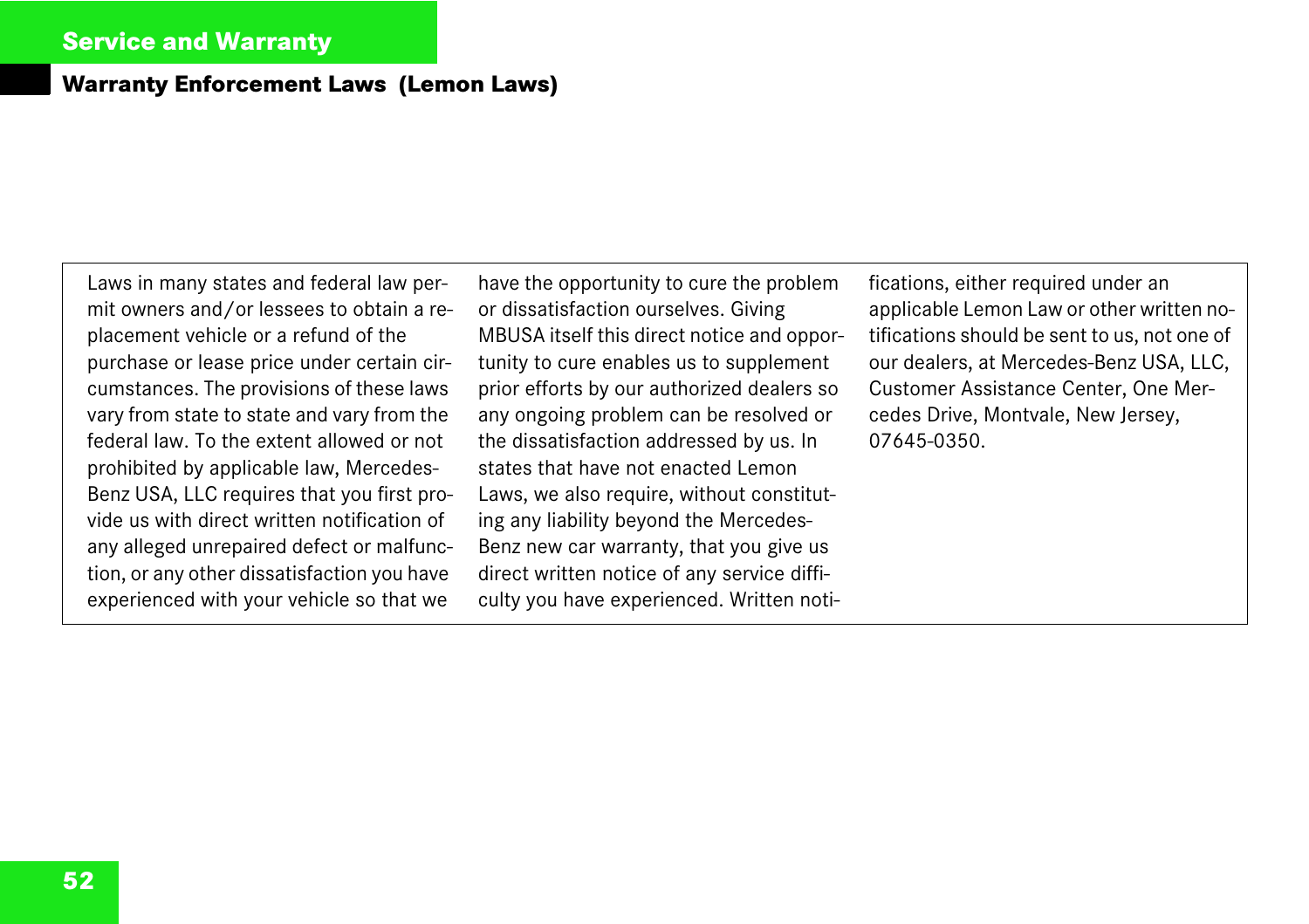### **IMPORTANT NOTICE for California Retail Buyers and Lessees of Mercedes-Benz Vehicles**

Under California law you may be entitled to a replacement of your vehicle or a refund of the purchase price or lease price, if Mercedes-Benz USA, LLC and/or its authorized repair or service facilities fail to fix one or more substantial defects or malfunctions in the vehicle that are covered by its express warranty after a reasonable number of repair attempts. During the period of 18 months from original delivery of the vehicle or the accumulation of 18 000 miles on the odometer of the vehicle, whichever first occurs, a reasonable number of repair attempts is presumed for a retail buyer or lessee if one or more of the following occurs: (1) the same substantial defect or malfunction results in a condition that is likely to cause death or serious bodily injury if the vehicle is driven, that defect or malfunction has been subject to repair two or more times, and you have directly notified Mercedes-Benz USA, LLC in writing of the need for its repair, (2) the same substantial defect or malfunction of a less serious nature than category (1) has

been subject to repair four or more times and you have directly notified us in writing of the need for its repair, or (3) the vehicle is out of service by reason of repair of the same or different substantial defects or malfunctions for a cumulative total of more than 30 calendar days. Written direct notification should be sent to us, not a dealer, at Mercedes-Benz USA, LLC, Customer Assistance Center, One Mercedes Drive, Montvale, NJ 07645-0350.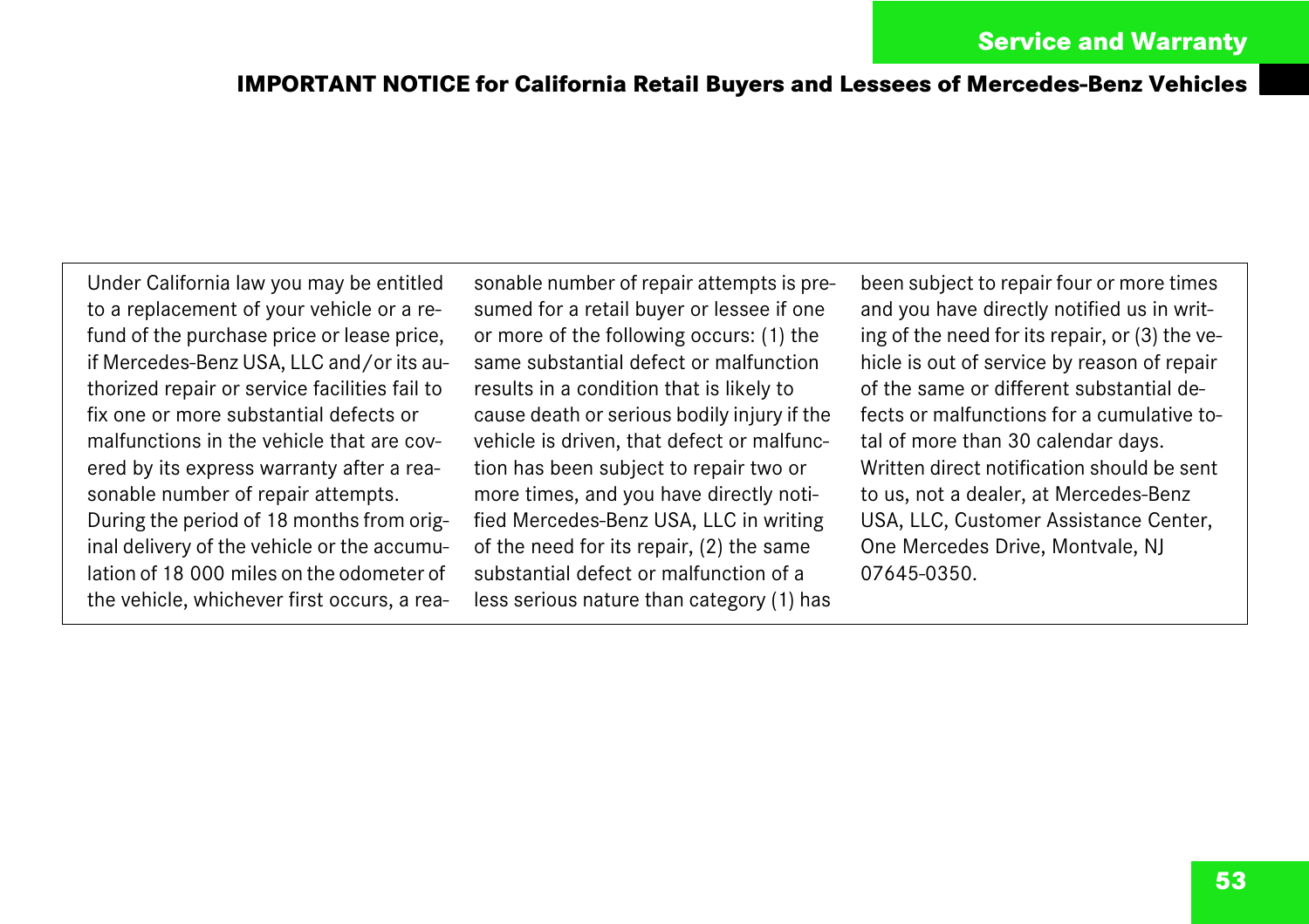### **Service and Warranty**

### **What To Do...**

#### **If You Have Questions Regarding Warranty or Service**

The satisfaction and goodwill of Mercedes-Benz owners is of primary concern to Mercedes-Benz Centers and MBUSA. In the event a warranty or service matter is not handled to your satisfaction, the following steps are suggested:

#### **FIRST -**

Discuss the problem with your Mercedes-Benz Center management. Talk to the Service Manager, then if you still have questions, discuss them with the Mercedes-Benz Center's owner.

### **THEN** -

Request Clarification - If unanswered questions remain, contact Mercedes-Benz USA, LLC, Customer Assistance Center, One Mercedes Drive, Montvale, New Jersey 07645-0350. 1-800-FOR-MERCedes.

When you contact Mercedes-Benz USA, LLC please be sure to include the MODEL, and VEHICLE IDENTIFICATION NUMBER (VIN) of your car. This is important to assure fast, efficient handling of your inquiry.

### **If You Have Lost the Service and Warranty Information Booklet**

Should you lose your Service and Warranty Information booklet, have your local Mercedes-Benz Center arrange for a replacement.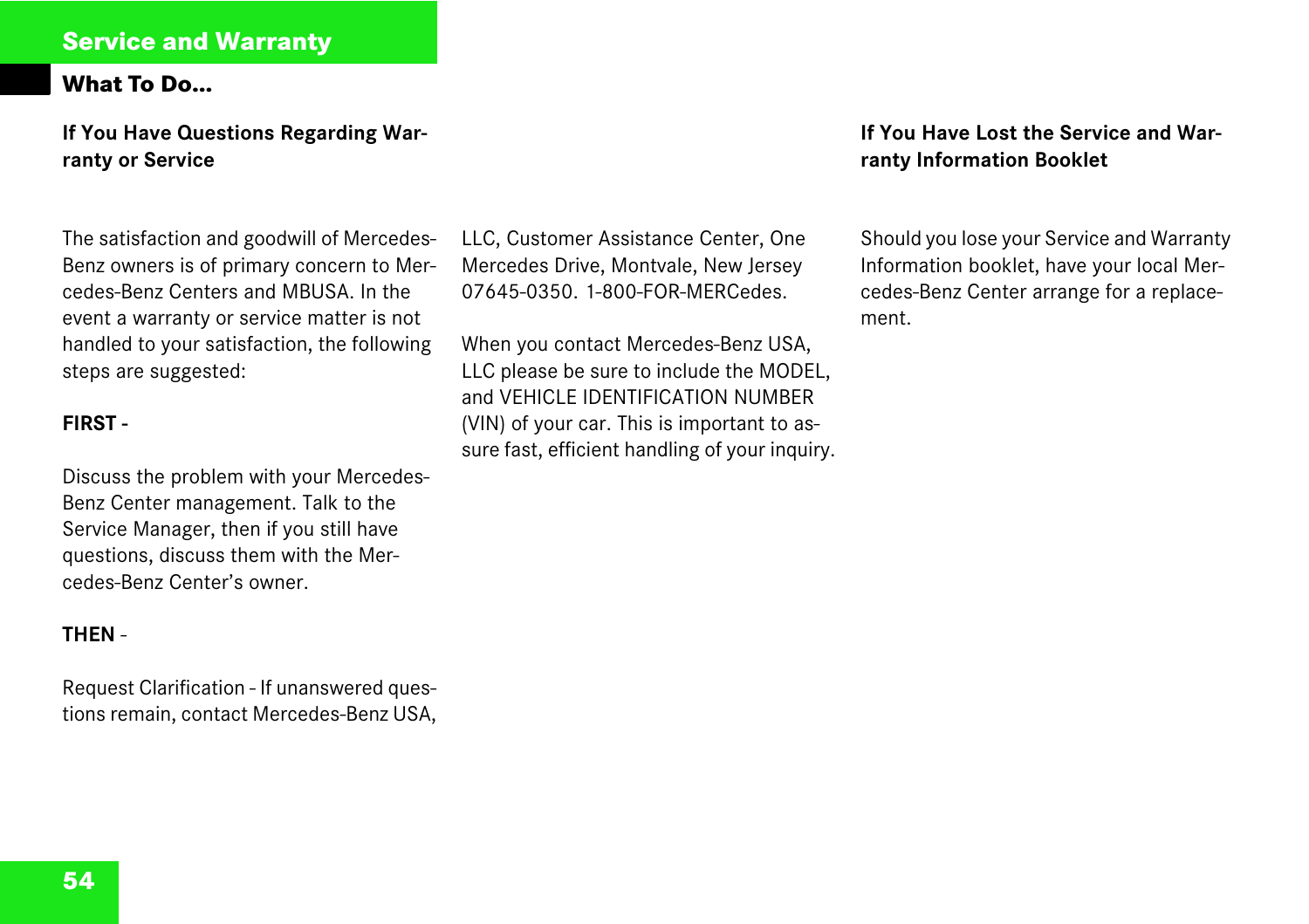**What To Do...**

#### **If You Have Changed Your Address**

#### **SPECIAL ADJUSTMENT PROGRAMS**

Should your address change, please do not fail to notify us by using the "Notice of Address Change" coupon also contained in the centerfold of this booklet, or you may call 1-800-FOR-MERCedes to provide the information.

**Sometimes Mercedes-Benz USA, LLC offers a special adjustment program to pay for all or part of the cost of certain repairs beyond the terms of the warranty. Check with your Authorized Mercedes-Benz Center to determine whether any adjustment program is applicable to your automobile.**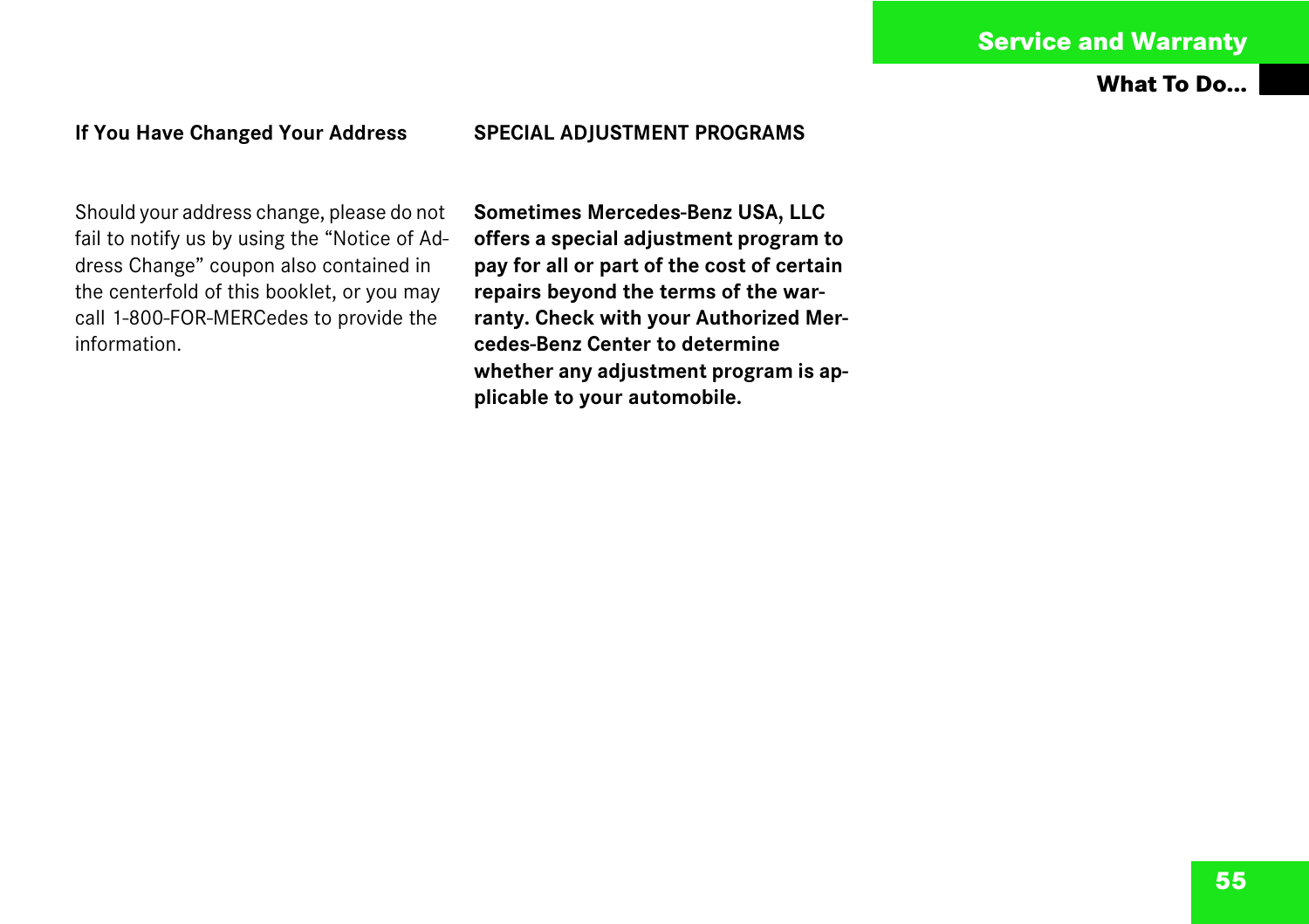### **To Purchasers of Pre-Owned Mercedes-Benz Vehicles**

If you have purchased a pre-owned Mercedes-Benz vehicle before the expiration of its original warranty, you are entitled to any unexpired portion of the warranty provided you establish your ownership and the purchase date of the car. Please mail the coupon contained in the centerfold of this booklet to the address shown, or you may call 1-800-FOR-MERCedes to provide the information.

Such notification is likewise necessary for your own safety after expiration of the original warranty.

The "National Traffic & Motor Vehicle Safety Act of 1966" requires Mercedes-Benz USA, LLC to be in a position to contact Mercedes-Benz owners when a correction of a product defect becomes necessary.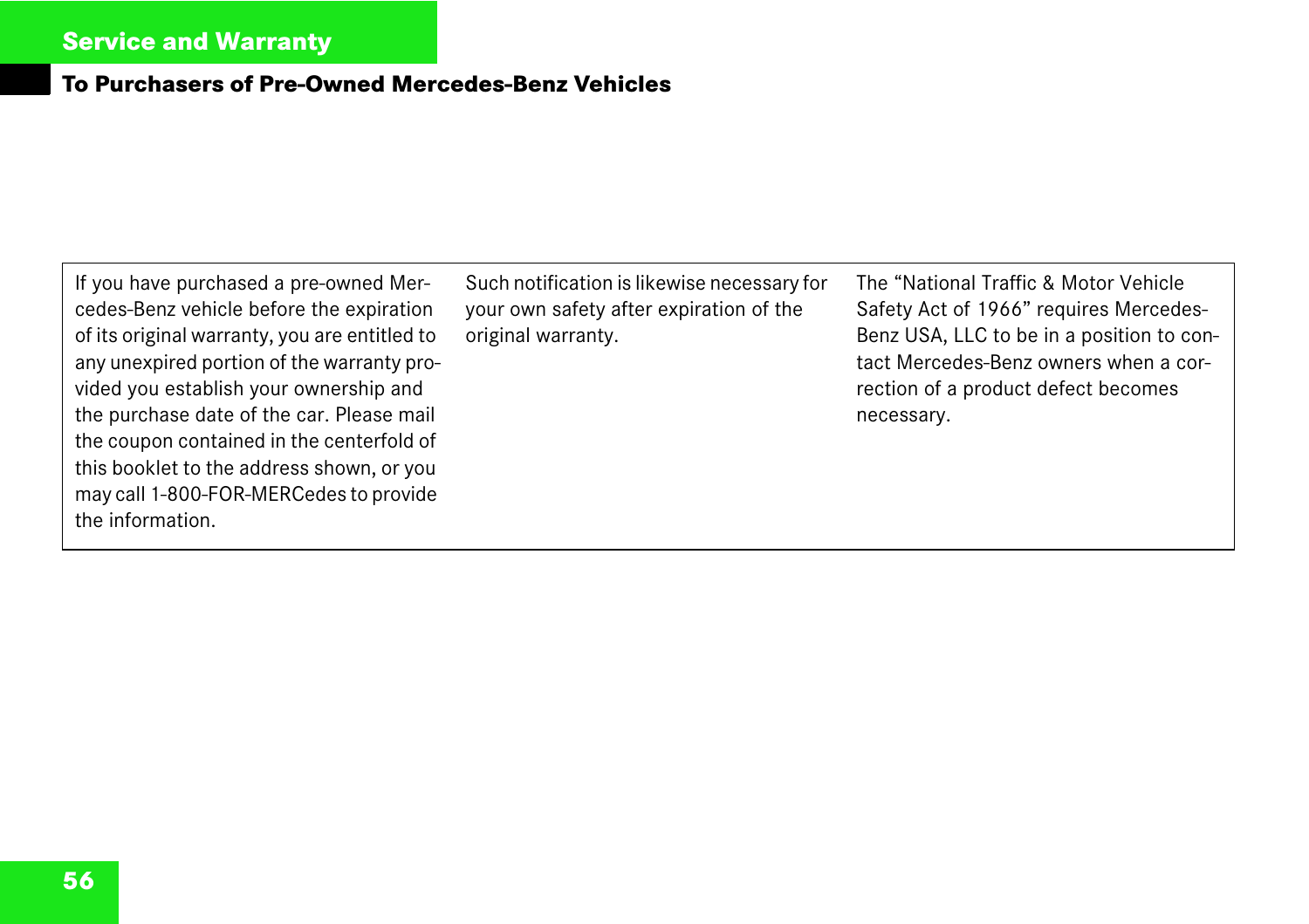$\mathcal{L}^{\mathcal{L}}$ 

 $\mathcal{L}_{\mathcal{A}}$ 

 $\mathcal{L}_{\mathcal{A}}$ 

**COL** 

 $\mathcal{L}_{\mathcal{A}}$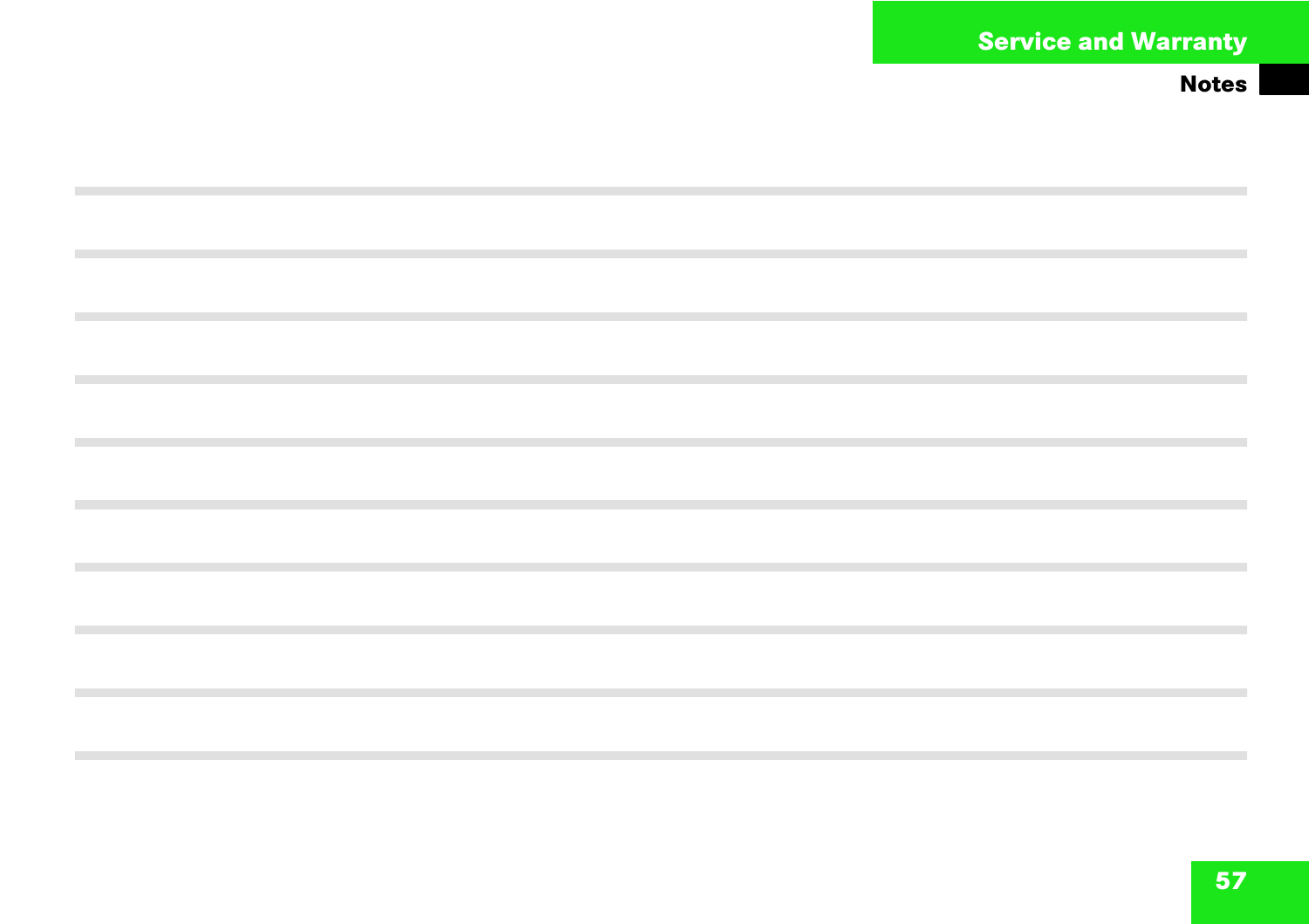| ,我们也不会有什么。""我们的人,我们也不会有什么?""我们的人,我们也不会有什么?""我们的人,我们也不会有什么?""我们的人,我们也不会有什么?""我们的人                                                                                                                                              |  |
|-------------------------------------------------------------------------------------------------------------------------------------------------------------------------------------------------------------------------------|--|
|                                                                                                                                                                                                                               |  |
|                                                                                                                                                                                                                               |  |
| 的,我们也不会有什么。""我们的人,我们也不会有什么?""我们的人,我们也不会有什么?""我们的人,我们也不会有什么?""我们的人,我们也不会有什么?""我们的                                                                                                                                              |  |
|                                                                                                                                                                                                                               |  |
|                                                                                                                                                                                                                               |  |
| <b>一个人的人,我们也不能在这个人的人,我们也不能在这个人的人,我们也不能在这个人的人,我们</b> 也不能在这个人的人,我们也不能在这个人的人,我们也不能在这个人的人,我们                                                                                                                                      |  |
|                                                                                                                                                                                                                               |  |
|                                                                                                                                                                                                                               |  |
| the control of the control of the control of the control of the control of the control of the control of the control of the control of the control of the control of the control of the control of the control of the control |  |
|                                                                                                                                                                                                                               |  |
| <b>这个人的人,我们也不能在这个人的人,我们也不能在这个人的人,我们也不能在这个人的人,我们也不能在这个人的人,我们也不能在这个人的人,我们</b> 也不能在这个人的人,我们                                                                                                                                      |  |
|                                                                                                                                                                                                                               |  |
|                                                                                                                                                                                                                               |  |
| 的,我们也不会有什么?""我们的人,我们也不会有什么?""我们的人,我们也不会有什么?""我们的人,我们也不会有什么?""我们的人,我们也不会有什么?""我们的                                                                                                                                              |  |
|                                                                                                                                                                                                                               |  |
|                                                                                                                                                                                                                               |  |
| <b>这个人的人,我们也不能在这个人的人,我们也不能在这个人的人,我们也不能在这个人的人,我们也不能在这个人的人,我们也不能在这个人的人,我们</b> 也不能在这个人的人,我们                                                                                                                                      |  |
|                                                                                                                                                                                                                               |  |
|                                                                                                                                                                                                                               |  |
| <b>这个人的人,我们也不能在这个人的人,我们也不能在这个人的人,我们也不能在这个人的人,我们也不能在这个人的人,我们也不能在这个人的人,我们</b> 也不能在这个人的人,我们                                                                                                                                      |  |
|                                                                                                                                                                                                                               |  |
| <b>这个人的人,我们也不能在这个人的人,我们也不能在这个人的人,我们也不能在这个人的人,我们也不能在这个人的人,我们也不能在这个人的人,我们</b> 也不能在这个人的人,我们                                                                                                                                      |  |
|                                                                                                                                                                                                                               |  |
|                                                                                                                                                                                                                               |  |
| 的,我们也不会有什么。""我们的人,我们也不会有什么?""我们的人,我们也不会有什么?""我们的人,我们也不会有什么?""我们的人,我们也不会有什么?""我们的                                                                                                                                              |  |
|                                                                                                                                                                                                                               |  |
|                                                                                                                                                                                                                               |  |
|                                                                                                                                                                                                                               |  |
|                                                                                                                                                                                                                               |  |
|                                                                                                                                                                                                                               |  |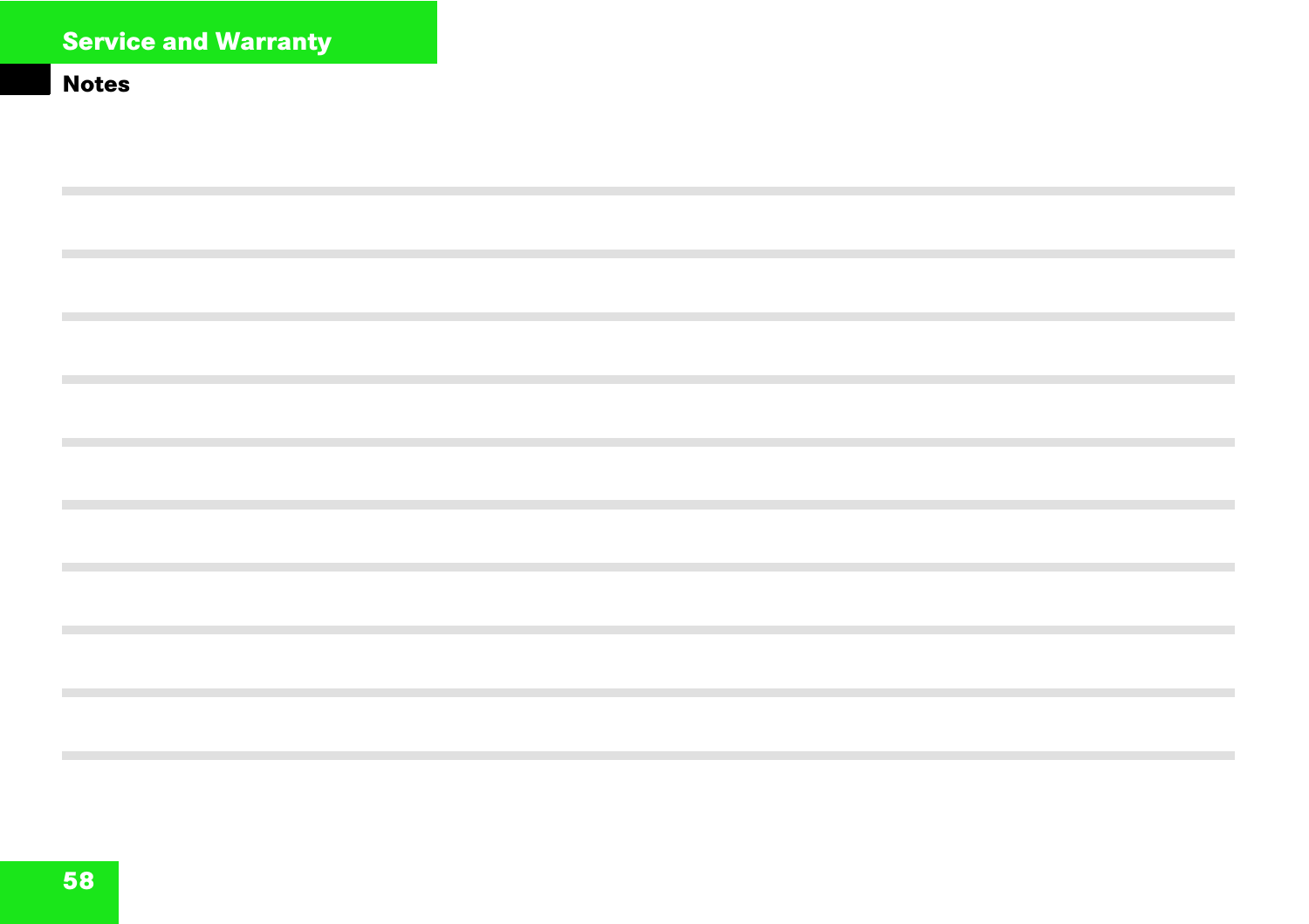$\mathcal{L}^{\mathcal{L}}$ 

 $\mathcal{L}_{\mathcal{A}}$ 

 $\mathcal{L}_{\mathcal{A}}$ 

**COL** 

 $\mathcal{L}_{\mathcal{A}}$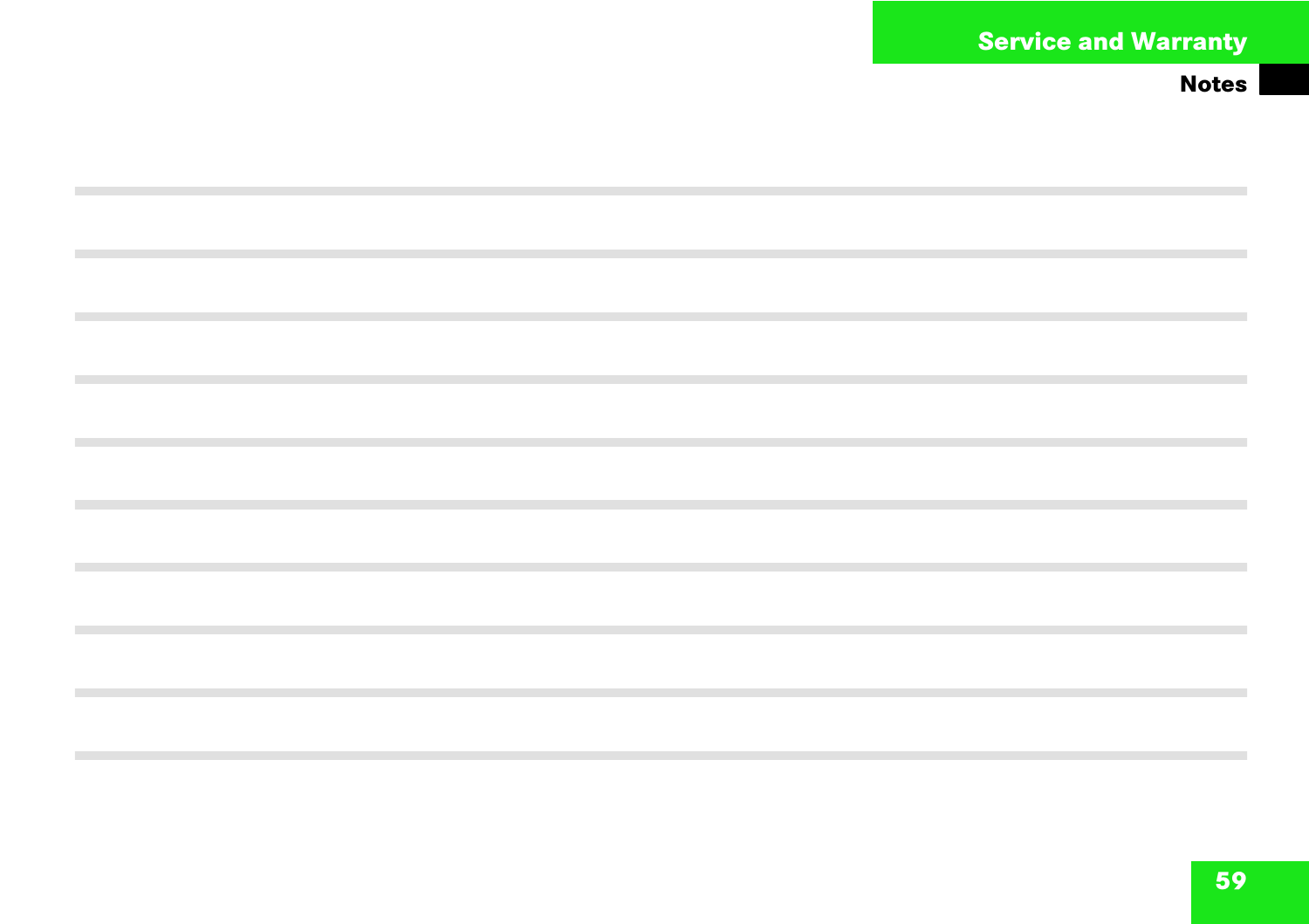Printed in U.S.A. All rights reserved. Reproduction or translation in whole or in part is not permitted without authorization from the publisher.

Editorial status: 05/2005

Models: 171, 203, 209, 211, 215, 219, 220, 230